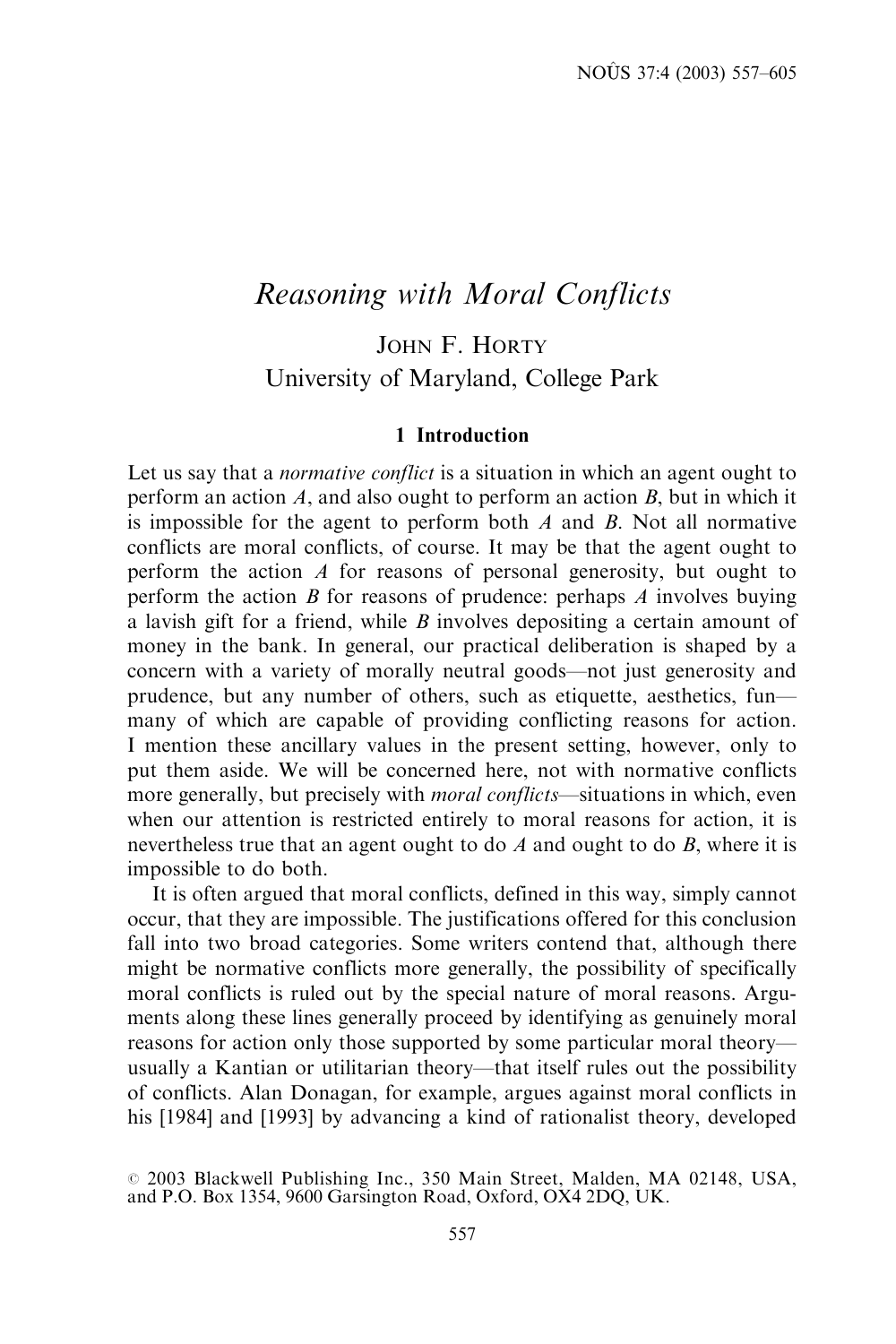through a process of dialectical reasoning, according to which it is very nearly analytic that such conflicts cannot arise: whenever an apparent conflict is discovered, this is supposed to show only that the theory as developed thus far is defective, requiring further revision until the conflict is avoided. And of course, it is most natural also for an advocate of the utilitarian approach to be drawn toward Mill's own conclusion that the principle of utility, the ultimate moral reason, provides a common standard through which any apparent moral conflicts can be resolved.<sup>1</sup>

I will have very little to say about this first style of argument, which denies the possibility of moral conflicts by appealing to considerations concerning the kinds of reasons for action that might be supplied by the correct moral theory; the general line of reasoning is sensible, of course, but the project of developing any such argument in detail would be a substantial task, since it requires the defense of some particular moral theory as correct. My attention here will be concentrated instead on a different style of argument, which denies the possibility of moral conflict, not so much by appealing to a particular moral theory as correct, but rather on the basis of broader conceptual considerations, sometimes, but not always, involving issues in deontic logic.

Generally, those who argue in this way—including Philippa Foot [1983], John Searle [1980], Judith Jarvis Thomson [1990], and more recently, David Brink [1994] and Paul Pietroski [1993]—are careful to distinguishbetween two different kinds of ought, or obligation, statements. Although the exact character of this distinction varies from one writer to the next, the basic idea is plain. There are supposed to be, first of all, statements describing broad moral reasons for action, which it is useful to think of as imperatives issued by some source of moral authority, or value. Since an agent might recognize different sources of value, and since even the same source of value can at times issue inconsistent imperatives, it is generally acknowledged that ought statements of this first kind might conflict. Adapting the well-known example from Sartre's [1946], we can imagine an agent whose conception of patriotism leads him to accept the imperative ''Given the need, you ought to fight for your country,'' but whose conception of personal devotion leads him to accept the imperative ''Given the need, you ought to care for an aging relative.'' The agent would then confront conflicting moral reasons for action in any situation in which he is needed both to fight for his country and to care for an aging relative, but can do only one or the other.

In addition to this first kind of ought statement—representing only moral reasons for action, and allowing for conflicts among these reasons—there is also supposed to be a second, distinct kind of ought statement, describing what one ought to do in a particular situation once all the relevant moral reasons are taken into consideration and weighed against each other. Ought statements of this second kind are, in a sense, derived from the first, since they are based on the variety of moral reasons bearing on a given situation.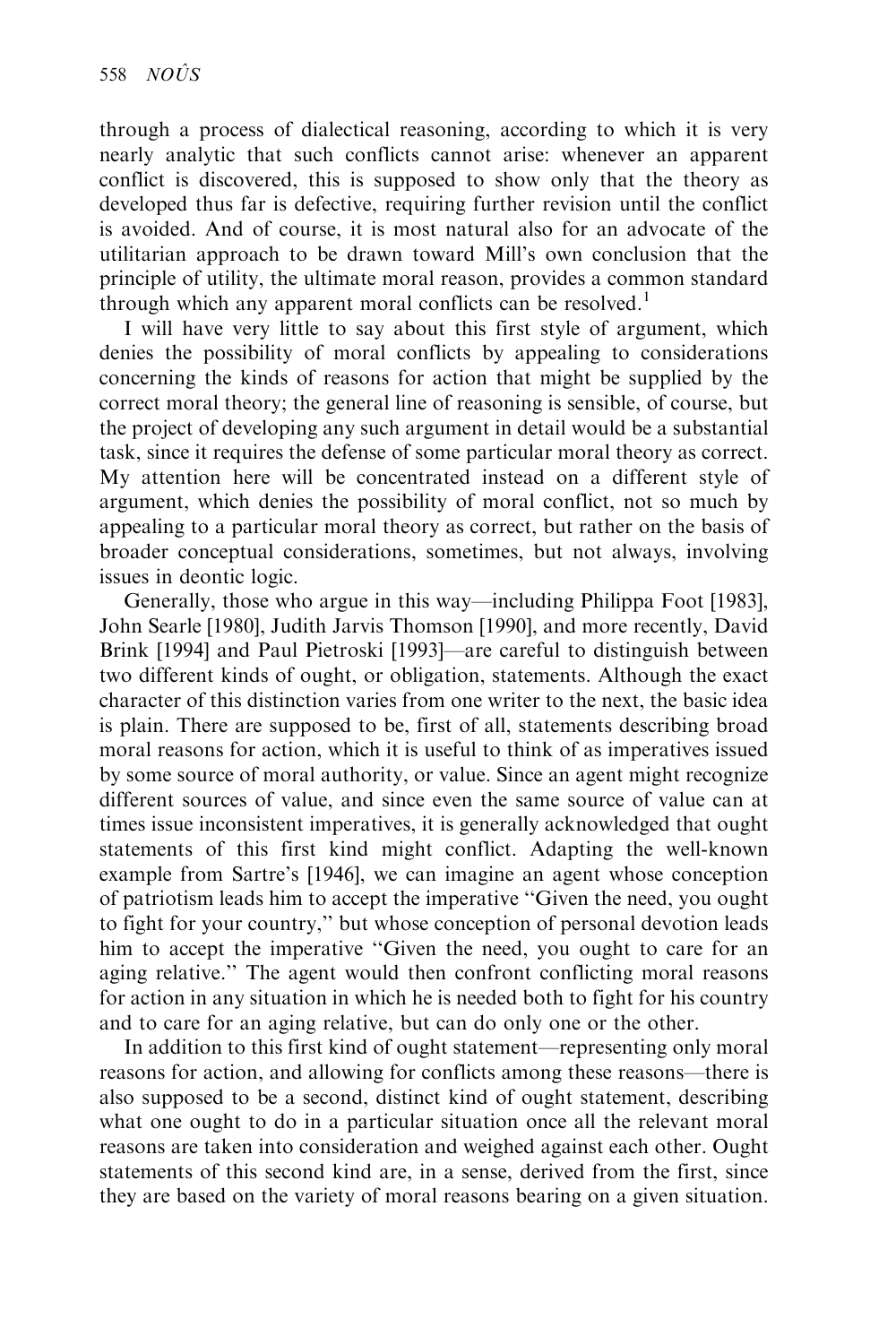But since they reflect the result of integrating and balancing these various reasons, it is thought that there can be no conflicts among ought statements of this second kind—that we cannot accept both the statement ''Under the circumstances, you ought all things considered to defend your country,'' as well as the statement the statement ''Under the circumstances, you ought all things considered to care for your relative.''

We can mark the difference between these two kinds of ought statements—or more simply, oughts—by referring to the first as prima facie and to the second as all things considered oughts, although again, different writers employ different terminology to characterize the precise distinctions they have in mind. Using this language, my concern in the present paper is with the claim that, although there may be conflicts among prima facie oughts, there can be no moral conflicts involving all things considered oughts; and I focus special attention on a recent proposal—hinted at by Donagan and Foot, explicitly defended by Brink—known as the ''disjunctive account.'' The strongest case for moral conflicts seems to arise in situations in which the prima facie reasons for performing each of two incompatible actions,  $A$  and  $B$ , are either evenly balanced or else incommensurable. According to the disjunctive account, the correct all things considered conclusion to draw in these situations is, not that the agent ought to perform the action  $A$  and ought also to perform the action  $B$ , but simply that the agent ought to perform either  $A$  or  $B$ . In Sartre's case, for example, the disjunctive account would lead us to conclude, not that the agent ought to defend his country and also that he ought to care for his relative, but simply that the agent ought either to defend his country or care for his relative, that he cannot neglect both duties.

The remainder of the paper is organized as follows. In the next section, I set out two very simple and closely related deontic logics, both designed for deriving all things considered oughts as conclusions from a set of prima facie oughts, possibly conflicting, taken as premises. One of these logics, although itself consistent, allows moral conflicts among the derived all things considered oughts. The other avoids moral conflicts by adopting the disjunctive account—providing, as far as I know, the first accurate formulation of this view. These two logics are not presented here for the sake of any particular technical interest; indeed, the presentation is rudimentary, and any unnecessary technical development is avoided. Instead, the point of the two logics is simply to provide a concrete illustration of two different strategies for reasoning in the face of conflicting prima facie oughts, as well as a clear conceptual framework within which issues involving the acceptability of all things considered conflicts can be addressed with some degree of precision. The following section is then devoted to an examination, within this framework, of some of the most important recent arguments on the topic. My conclusion is that, given the terms of the current discussion—that is, without appealing to any constraint on the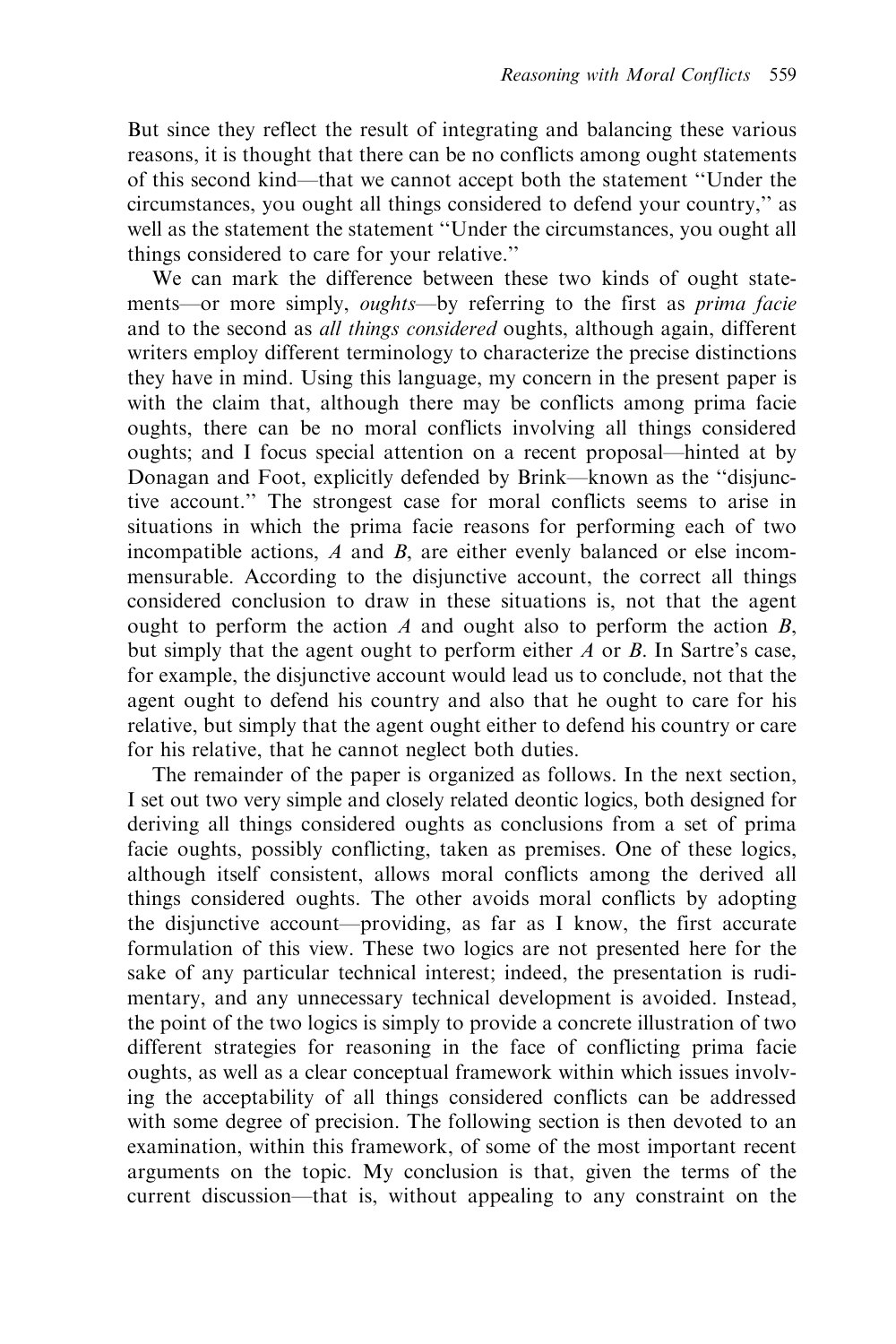structure of moral reasons that might be provided by some particular moral theory—there is no logical or conceptual reason to reject the possibility of moral conflict.

## 2 The two logics

We will assume as background an ordinary propositional logic, containing the usual connectives, with the turnstile  $\vdash$  representing ordinary logical consequence. Purely for the sake of convenience, in order to avoid too much awkwardness in our formalization of particular examples, we will suppose that the background language allows for materially inconsistent atomic formulas—representing statements, like ''It's summer'' and ''It's winter," that cannot both be true at once even though neither is explicitly represented as a negation of the other.

This background logic is then supplemented with two different deontic operators corresponding to the two different kinds of oughts under consideration. Where  $A$  and  $B$  are statements from the background language, we let the formula  $!(B/A)$  represent the idea that, under the circumstances A, it ought prima facie to be the case that  $B$ . The more conventional deontic formula  $\bigcirc (B/A)$  will be reserved to express the idea that, under the circumstances A, it ought all things considered to be the case that B.

The representation of prima facie oughts is meant to suggest a picture of these statements as conditional imperatives, and it will be convenient to introduce two functions—Antecedent and Consequent—allowing us to pick out their antecedent and consequent parts: if i represents the prima facie ought  $!(B/A)$ , for example, then *Antecedent* [i] is the statement *A* and *Con*sequent [i] is the statement B. The antecedent of a prima facie ought is a sort of triggering condition, specifying the circumstances under which that ought is relevant. The consequent of the ought determines its satisfaction conditions; we will say that a particular prima facie ought is satisfied whenever its consequent is true.

Our notation calls for two immediate comments. First, although the two kinds of oughts introduced here are both conditional, it is easy enough, as well as standard practice, to define their unconditional analogues as conditional oughts that happen to be conditioned only on the special proposition  $\top$ , representing a tautology, and so true in any situation whatsoever. The statement  $!(B)$ , meaning simply that it ought prima facie to be the case that B, can thus be taken as an abbreviation of the formula  $!(B/\top)$ , and the statement  $\bigcirc$ (*B*), meaning that it ought all things considered to be the case that B, can likewise be taken to abbreviate the formula  $\bigcirc(B/\top)$ .

Second, the reader may have noticed that we have shifted from an informal discussion largely focused on questions concerning what various agents ought to do to a formal notation containing statements only about what ought to be the case. Although it is often important to distinguish personal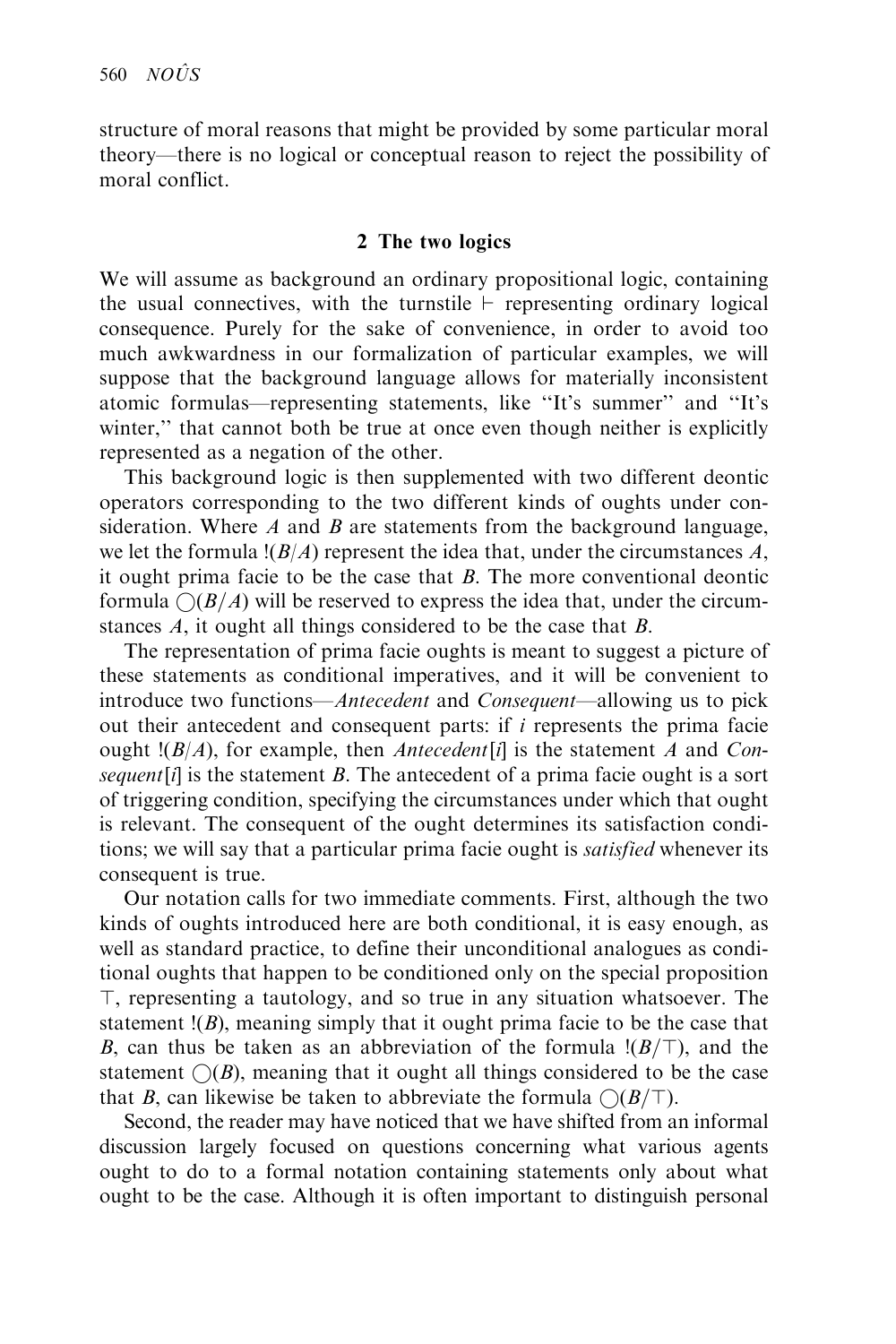from impersonal oughts—statements about what agents ought to do, from statements about what ought to be the case—I believe that the issues raised by that distinction are orthogonal to the problems considered here: prima facie conflicts can arise concerning either personal or impersonal oughts, and a strategy for handling conflicts of either kind should be applicable also to the other. The present paper therefore follows a policy of intentional but, I hope, harmless equivocation. We will generally rely on personal oughts in our informal discussion, for the simple reason that they allow for the formulation of somewhat more natural examples; but in order to avoid extraneous complications involving the proper treatment of personal agency, which would be necessary for a full logical representation of these examples, the formal development itself will be restricted to the simpler case of impersonal oughts. $2^2$ 

With these preliminaries behind us, we can now turn to the general problem at issue in this paper: given a background context including an arbitrary set of prima facie oughts, how do we determine whether a particular all things considered ought holds under some specified set of circumstances? This general problem can be cast as a logical question: where the circumstances under consideration are specified by the formula A, how do we define a consequence relation determining whether a particular all things considered ought of the form  $\bigcirc(B/A)$ —telling us that B ought to be the case under the circumstances A—follows from a context of prima facie oughts?

In the present paper, this question is answered in two steps, which we take up in turn. Not every prima facie ought needs to be satisfied in every situation, of course: a conditional imperative telling me how to act once I have made a promise may have no bearing whatsoever on a situation in which I have received an unsolicited request for a charitable donation, for example. The first step in determining whether an all things considered ought of the form  $\bigcirc (B/A)$  follows as a consequence from a background context of prima facie oughts, then, is to identify the particular prima facie oughts from the context that are relevant under the circumstances specified by A, those that must be satisfied; these prima facie oughts can be described as binding. Once we have identified the set of prima facie oughts that are to be classified as binding under the circumstances specified by  $A$ , the second step is to describe the way in which the enjoined formula  $B$  is to be calculated from these binding prima facie oughts.

# 2.1 Binding oughts

Let  $I$  represent the entire set of prima facie oughts from the background context. As an initial suggestion, it might seem reasonable to identify the oughts from  $\mathcal I$  that are to be classified as binding in particular circumstances with those whose antecedents are guaranteed to hold under those circumstances. Focusing on the role of antecedents as triggering conditions, we can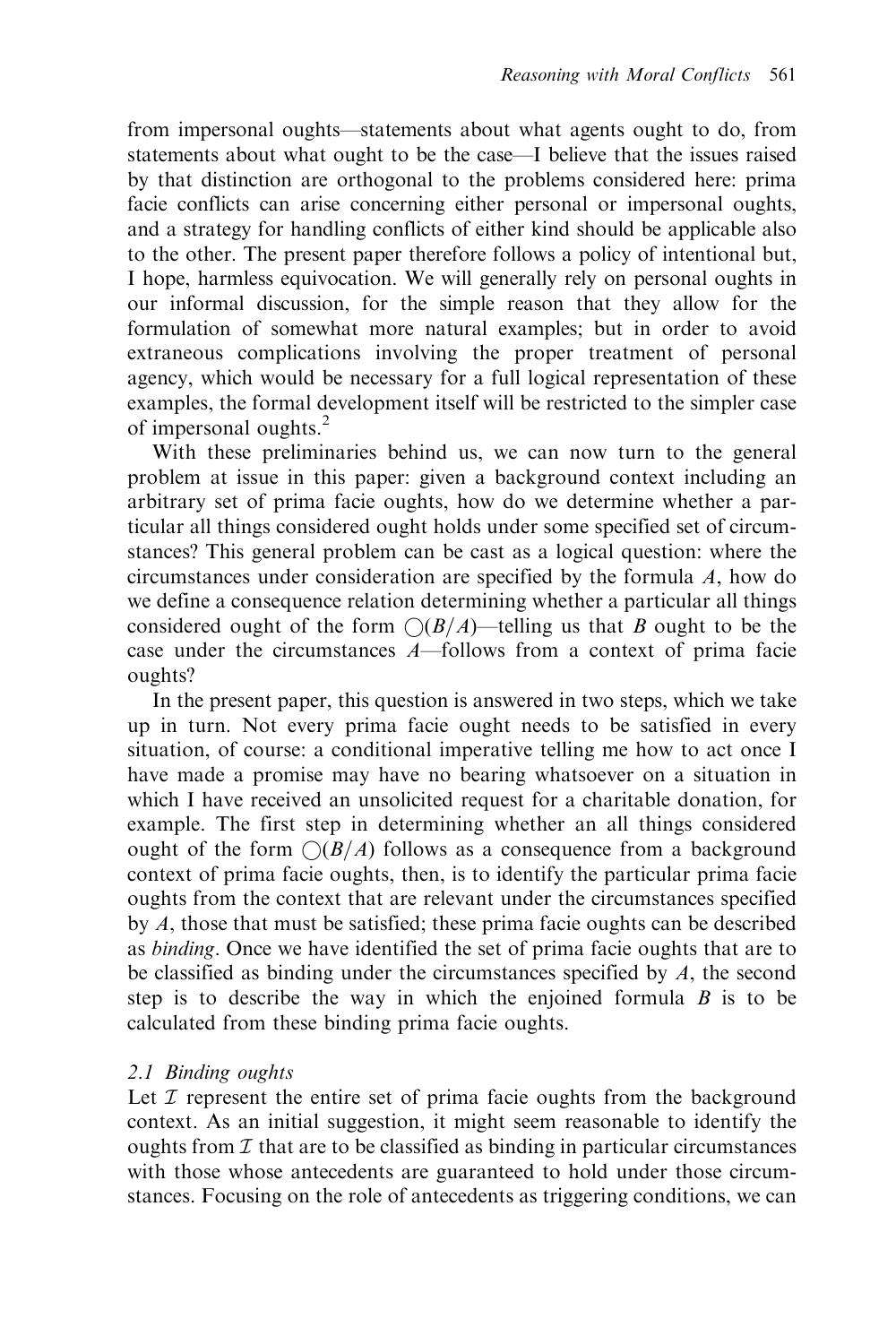describe these prima facie as those that are triggered under the circumstances; and we can refer to the entire set of prima facie oughts that are triggered under the circumstances specified by A as  $Triggered<sub>T</sub>(A)$ , where this notion is defined as follows.

• Let  $I$  be a set of prima facie oughts. Then the set of oughts from  $I$ that are triggered under the circumstances  $A$  is

 $Triggered_{\mathcal{I}}(A) = \{i \in \mathcal{I} : A \vdash Antecedent[i]\}.$ 

It turns out, however, that this initial suggestion—that the binding oughts can simply be identified with the triggered oughts—is too liberal, forcing us at times to classify too many prima facie oughts as binding. The point can be illustrated through a standard example.

Imagine that my background set  $I$  of prima facie oughts contains exactly two imperatives: ''I ought to meet a friend for lunch, given that I have promised to do so'' and ''I ought to rescue a drowning child, given the need." If we take the statement letters  $P, M, N$ , and R to stand for the respective propositions that I promise to meet a friend for lunch, that I actually meet my friend, that I am needed to rescue a drowning child, and that I actually rescue the child, these two prima facie oughts can then be represented as

 $i_1 = !(M/P),$  $i_2 = \frac{1}{R/N}.$ 

Now suppose, as the example goes, that I find myself in circumstances satisfying the condition  $P \wedge N$ , in which I have promised to meet a friend for lunch and am also needed to rescue a drowning child, but in which it is impossible for me both to meet my friend and also to carry out the rescue: the statements  $M$  and  $R$  are materially inconsistent. Under these circumstances, both of the two prima facie oughts  $i_1$  and  $i_2$  would be triggered, since the antecedent of each is entailed by the description of the situation: we would have  $Triggered_T(P \wedge N) = \{i_1, i_2\}$ . According to our initial suggestion, then, which simply identifies binding oughts with triggered oughts, both of these two prima facie oughts would also have to be classified as binding. But if binding oughts are those that must be satisfied, this result seems to be wrong, from an intuitive point of view. It seems to be much more natural to classify only the second of these two prima facie oughts rescuing the child—as binding, since they cannot both be satisfied, and since the second is so much more important.

In order to provide a precise characterization of judgments of importance like this, we therefore supplement our general framework with a preference ordering  $\leq$ , representing the relative priority among various prima facie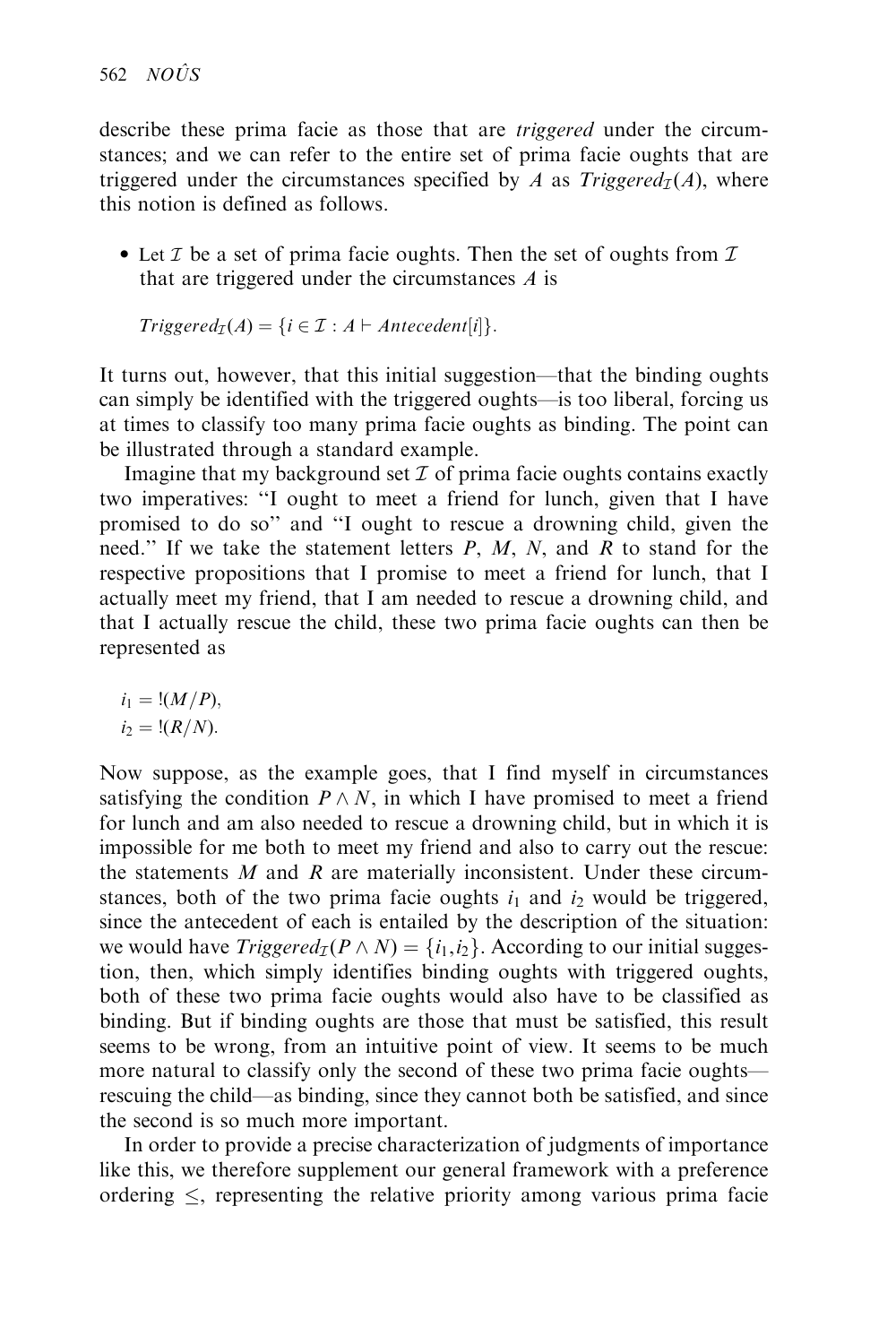oughts. As the notation suggests, the basic ordering  $\leq$  encodes only a weak preference comparison: where  $i$  and  $j$  are two prima facie oughts, the statement  $i \leq j$  is taken to mean that j is at least as important as i. The weak preference ordering  $\leq$  can be used, however, to define a corresponding relation  $\lt$  of strict preference, with the statement  $i \lt j$ —defined as true whenever  $i \leq j$  and it is not the case that  $j \leq i$ —taken to mean that j is strictly more important that i. Returning to our example, the strict preference for rescuing a child over meeting a friend for lunch can then be captured by stipulating that  $i_1 < i_2$ —that is,  $i_1 \leq i_2$  and it is not the case that  $i_2 \leq i_1$ .

What properties should we expect to find in these preference relations among prima facie oughts? It is reasonable, first of all, to assume that the weak preference relation  $\leq$  should satisfy the *reflexivity* property

 $i \leq i$ ,

according to which any prima facie ought  $i$  is at least as important as itself; and it seems equally reasonable to assume the transitivity property

 $i \leq j$  and  $j \leq k$  imply  $i \leq k$ ,

according to which the prima facie ought  $k$  is at least as important as i whenever  $k$  is at least as important as the prima facie ought  $j$ , and  $j$  itself is at least as important as *i*. A weak ordering relation  $\leq$  satisfying both reflexivity and transitivity is known as a *quasi-ordering*. The corresponding strong ordering, with < defined as above, also satisfies transitivity, but fails reflexivity.

Should we assume any other properties in the preference orderings? In particular, should we assume that this ordering satisfies the property of strong connectivity, according to which

 $i < j$  or  $j < i$ 

holds whenever  $i$  and  $j$  are distinct prima facie oughts? Here we reach an important branch point in our discussion. On one hand, this strong connectivity assumption would allow for a convenient resolution to any potential moral conflict. What the assumption tells us is that, of any two prima facie oughts, one is always strictly more important than the other; and so it would be natural, in case of a conflict, to settle the matter simply by favoring the more important of the two.

On the other hand, the strong connectivity assumption is not particularly plausible on the face of it, and for two reasons. First, some pairs of prima facie oughts might seem to be incommensurable in value, as illustrated by Sartre's example, mentioned earlier, of a conflict involving the imperatives to defend one's country and to care for an aging relative. In this case, it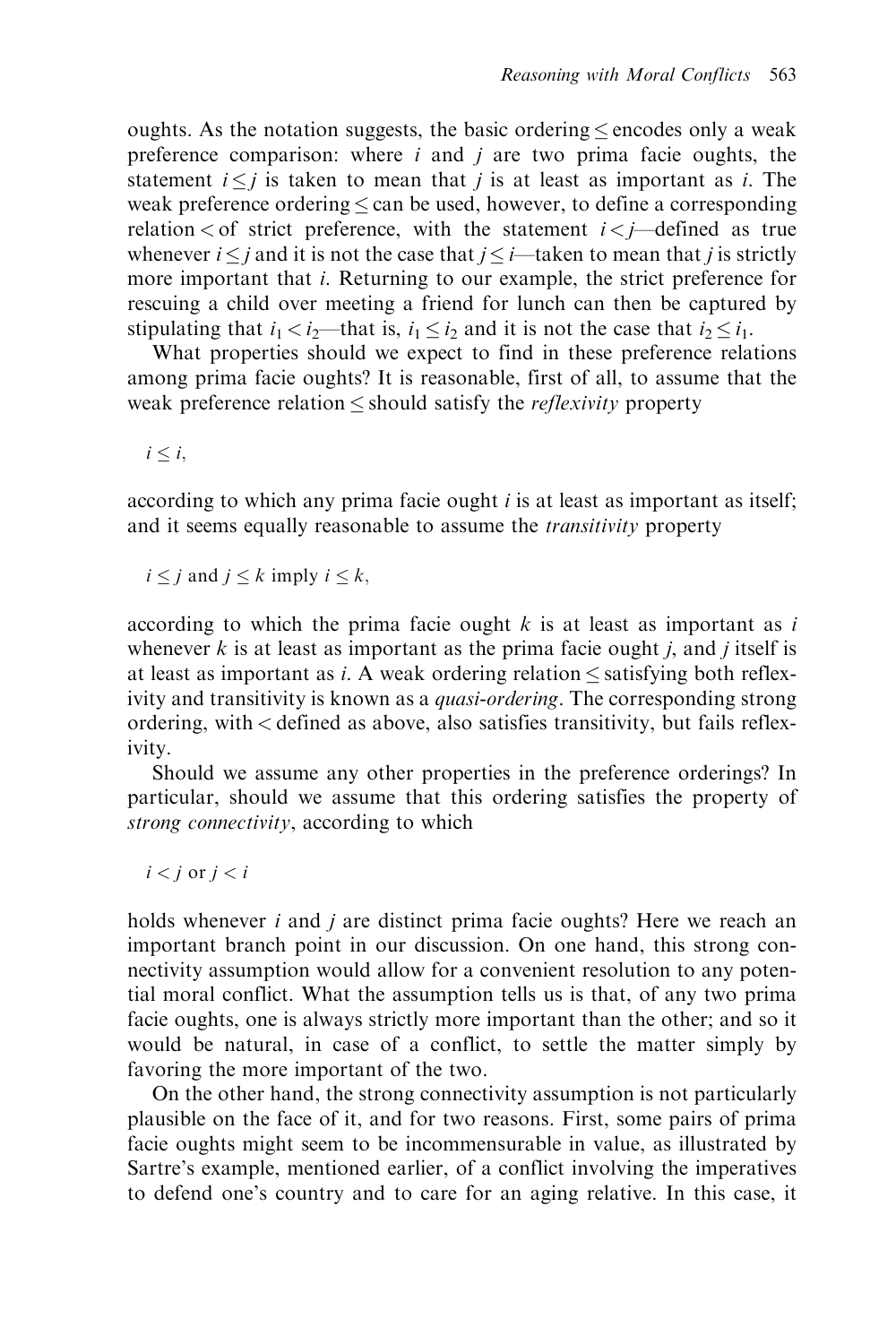could be argued that the two imperatives involved issue from entirely separate sources of value—duty to country, versus duty to family—and cannot meaningfully be compared in importance. Second, even if two prima facie oughts do happen to issue from the same source of value, and are therefore comparable in importance, they might nevertheless violate the strong connectivity assumption, according to which one or the other must always be strictly more important, simply by having equal importance. As an example, suppose I have simultaneously arranged to have a private dinner this evening with each of two identical and identically situated twins, both of whom would now be equally disappointed by my cancellation; the situation can be made arbitrarily symmetrical.<sup>3</sup> The resulting prima facie oughts—to have dinner with one twin, and to have dinner with the other issue from the same source of value, and can meaningfully be compared in importance. But in light of the symmetry, what reason could there be for preferring one over the other?

Although they did not use the technical language of ordering or connectivity, some historical figures—Bradley, several of the British intuitionists, such as Ross—did seem to feel that prima facie oughts, or moral imperatives, could always be compared in importance and ranked in such a way that any potential moral conflicts would be resolved, if not abstractly, then at least in their application to a particular situation. However, both the process through which such a ranking could be arrived at and the grounds on which it might be defended have remained somewhat mysterious. Notoriously, Bradley and Ross, both influenced by Aristotle, imagined that the relative importance of the various prima facie oughts bearing on a particular situation could be discovered, and perhaps justified, simply through an intuitive appraisal—a kind of perceptual judgment made by the practically wise person, or in the case of Bradley, by the person who has properly identified his will with the moral spirit of the community. Of course, other writers in the pluralist tradition, also working with prima facie oughts deriving from separate sources of value, have attempted to describe a more theoretically transparent, and rationally defensible, procedure through which conflicts among these prima facie oughts might be adjudicated. However, although I do not know of any general argument against this possibility, I do think it is fair to say that all of the various procedures that have been elaborated to date either fail to guarantee that the conflicts will actually be resolved, or else rely, at some point, on a kind of moral insight no less obscure than that suggested by Bradley and Ross.<sup>4</sup> In light of the apparent counterexamples to the strong connectivity assumption, then, and lacking any real justification for the idea, we will therefore suppose throughout the remainder of this paper that the ordering relation on prima facie oughts satisfies only the two quasi-ordering constraints, reflexivity and transitivity, allowing for the possibility of conflicting oughts that are either incomparable or identical in importance.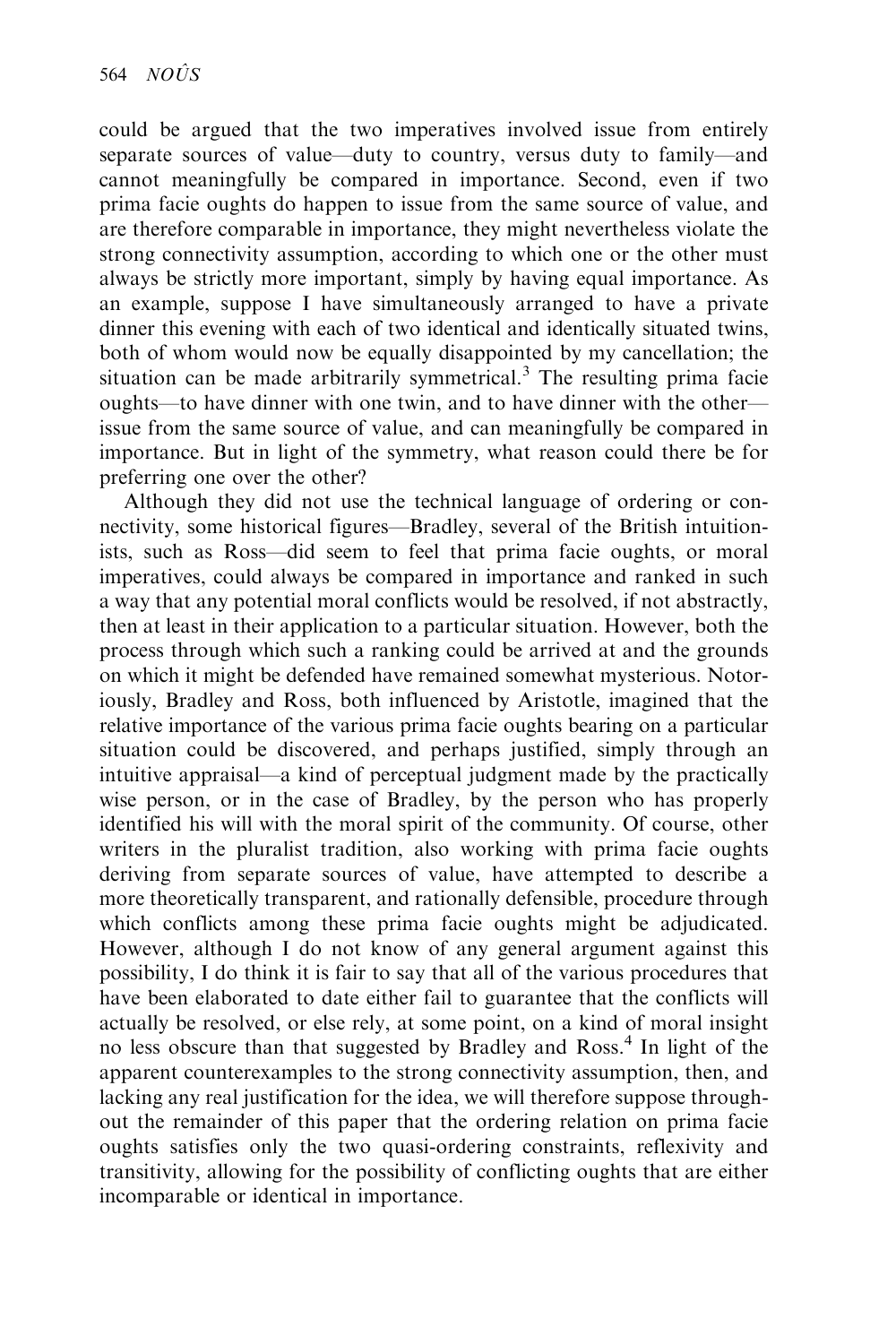We can now return to the task of identifying the prima facie oughts that should be classified as binding in a particular set of circumstances—this time, however, explicitly taking as background, not simply a set  $\mathcal I$  of prima facie oughts, but a slightly more complicated structure of the form  $\langle \mathcal{I}, \langle \cdot \rangle$ , in which  $\leq$  is a quasi-ordering reflecting the relative importance of the various prima facie oughts belonging to  $\mathcal I$ . Such a structure will be referred to as a background context of prima facie oughts, or simply as a context; the idea is that it is a structure of this form, a quasi-ordered set of prima facie oughts, from which an agent's all things considered moral judgments are to be derived.

Our initial suggestion—that the binding oughts should be identified with the triggered oughts—was seen to be problematic in cases in which a triggered ought happens to conflict with a more important triggered ought. The example illustrating this problem, involving a conflict between meeting a friend and rescuing a child, can now be represented through the context  $\langle \mathcal{I}, \leq \rangle$ , where the set  $\mathcal I$  contains the two prima facie oughts  $i_1$  and  $i_2$ , telling me respectively to meet a friend if promised and to rescue a child if needed, and where the ordering relation  $\leq$  is defined so that  $i_1 < i_2$ , reflecting our preference for rescuing a child over meeting a friend. In this case, we saw that both of the two prima facie oughts  $i_1$  and  $i_2$  are triggered under the circumstances  $P \wedge N$ , in which I have promised to meet a friend but am also needed to rescue a child, but that, of these two triggered oughts,  $i_1$  is not to be classified as binding since it conflicts with the more important triggered ought  $i_2$ .

Generalizing from this example, let us say that a prima facie ought, even if it is triggered in some situation, is *defeated* whenever it happens to conflict with a more important prima facie ought that is also triggered in that situation, in the sense that the consequents of the two oughts are inconsistent.<sup>5</sup> We can then arrive at a final characterization of the binding oughts through a slight modification of our initial suggestion, defining the set of prima facie oughts from a background context  $\langle \mathcal{I}, \leq \rangle$  that are to be classified as binding under the circumstances A—represented as  $\mathit{Binding}_{\langle \mathcal{I}, \leq \rangle}(A)$ —are those that are triggered, but also not defeated. The idea can be captured formally as follows.

• Let  $\langle \mathcal{I}, \leq \rangle$  be a background context of prima facie oughts. Then the set of oughts from  $\mathcal I$  that are to be classified as binding under the circumstances  $A$  is

\n
$$
\text{Binding}_{\langle \mathcal{I}, \leq \rangle}(A) = \{i \in \mathcal{I} : (1) \, i \in \text{Triggered}_{\mathcal{I}}(A),
$$
\n

\n\n (2) there is no  $j \in \text{Triggered}_{\mathcal{I}}(A)$  such that\n

\n\n (a)  $i < j,$ \n

\n\n (b) Consequently[i] and Consequently[j] are inconsistent.\n

Evidently, part (1) of this definition tells us that a binding ought must be triggered, and part (2) that it cannot be defeated: there can be no other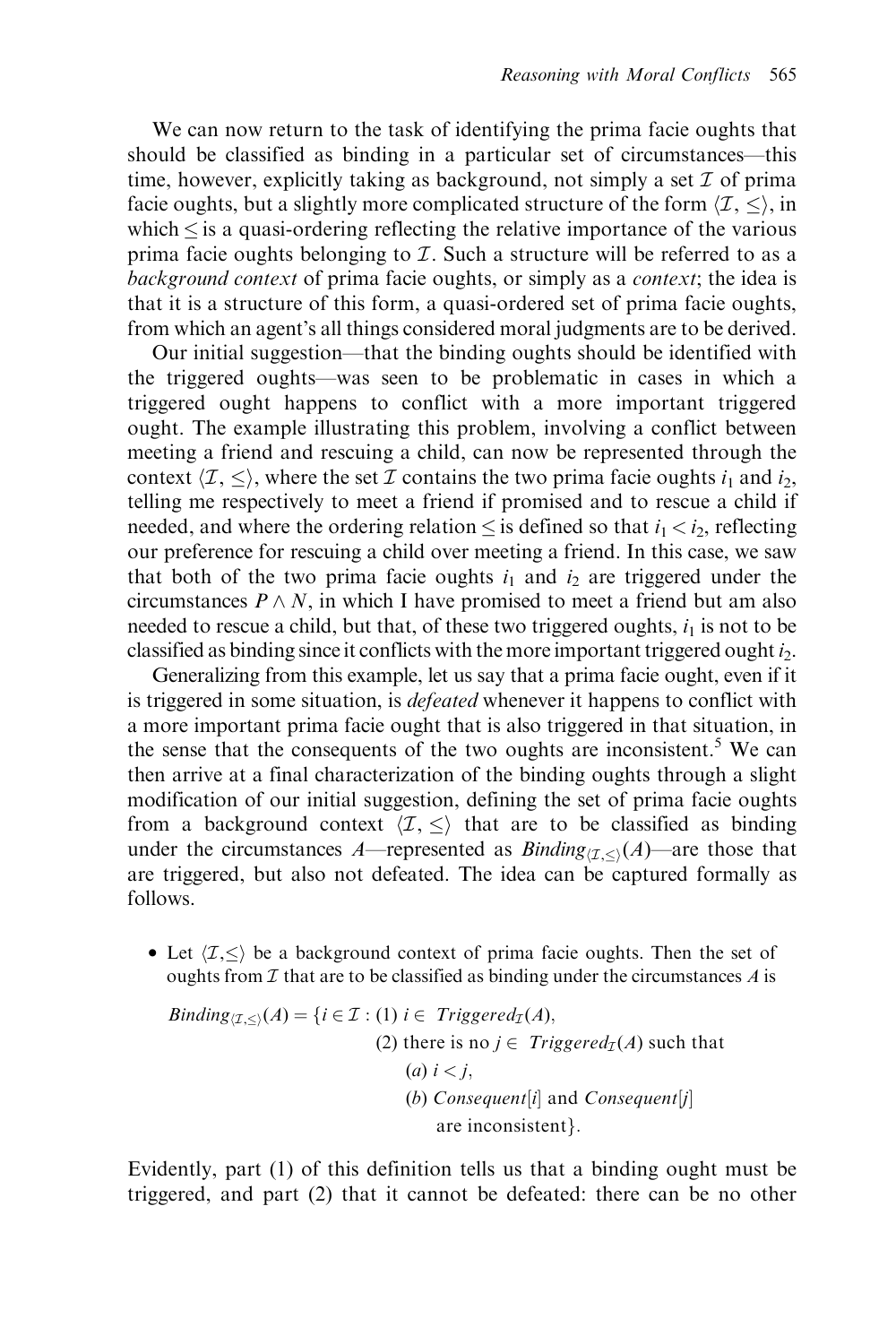triggered ought that is both  $(a)$  more important and  $(b)$  conflicting. Applied to our example, we can now see that  $\mathit{Binding}_{\langle \mathcal{I}, \leq \rangle}(P \wedge N) = \{i_2\}$ , as desired. The prima facie ought  $i_2$  is correctly classified as binding under the condition  $P \wedge N$ , since it is triggered but not defeated; but the prima facie ought  $i_1$ is defeated, since  $i_2$  is triggered, the preference ordering tells us that  $i_1 < i_2$ , and *Consequent*[ $i_1$ ] and *Consequent*[ $i_2$ ] are inconsistent.

# 2.2 Defining the logics

Having identified the prima facie oughts that are to be classified as binding under a certain set of circumstances as those that are triggered but not defeated, we now turn to the second step in the process of defining our two logics: determining how the all things considered oughts are to be calculated from the binding prima facie oughts.

Since the binding prima facie oughts are those that must be satisfied, the obvious idea would be to define the all things considered oughts as those that result when all the binding oughts are in fact satisfied—endorsing a statement of the form  $\bigcirc (B/A)$ , that is, whenever B is a necessary condition for satisfying all the prima facie oughts belonging to *Binding*<sub> $(I,\leq)$ </sub> $(A)$ , the set of oughts classified as binding under the circumstances specified by the statement A.

In order to express this idea precisely, we first generalize the function Consequent so as to apply, not only to individual prima facie oughts, but also to sets of these oughts: where  $\mathcal F$  is a set of prima facie oughts, we now take

 $Consequent[\mathcal{F}] = \{Consequent[i] : i \in \mathcal{F}\}\$ 

to be the set containing the consequents of the various oughts belonging to F. Since Binding  $(L<sub>\leq</sub>)$  is the set of prima facie oughts that are classified as binding under the circumstances  $A$ , the set of consequents of these oughts is Consequent  $\left[Binding_{\langle \mathcal{T} \prec \rangle}(A)\right]$ ; and so the binding oughts are satisfied whenever all the various statements belonging to the set *Consequent* [*Binding*<sub> $(I,\leq)$ </sub> $(A)$ ] are true. The obvious idea—that the all things considered oughts are those that result from satisfying all the binding prima facie oughts—can therefore be formulated as follows: given a background context  $\langle \mathcal{I}, \leq \rangle$ , we should accept an all things considered ought of the form  $\bigcirc(B/A)$  as a consequence whenever the statement B follows as an ordinary logical consequence from the statement set *Consequent*[*Binding*<sub> $\langle \tau \rangle \langle A \rangle$ ].</sub>

To illustrate, in the case of our earlier context  $\langle \mathcal{I}, \leq \rangle$ , where  $\mathcal{I} = \{i_1, i_2\}$ and  $i_1 < i_2$ , we saw that the set of prima facie oughts that are binding under the condition  $P \wedge N$  is *Binding*<sub> $(I, \leq)(P \wedge N) = \{i_2\}$ . The set of consequents of</sub> these binding oughts is therefore *Consequent* [*Binding*<sub> $(I \leq \{P \land N\}$ ] = {*R*}.</sub> And since the statement  $R$  is itself, of course, logically entailed by this set, the proposal would yield the all things considered ought  $\bigcirc (R/P \wedge N)$  as a consequence of the background context—telling us, correctly, that what I ought to do, under the condition that I have promised to meet a friend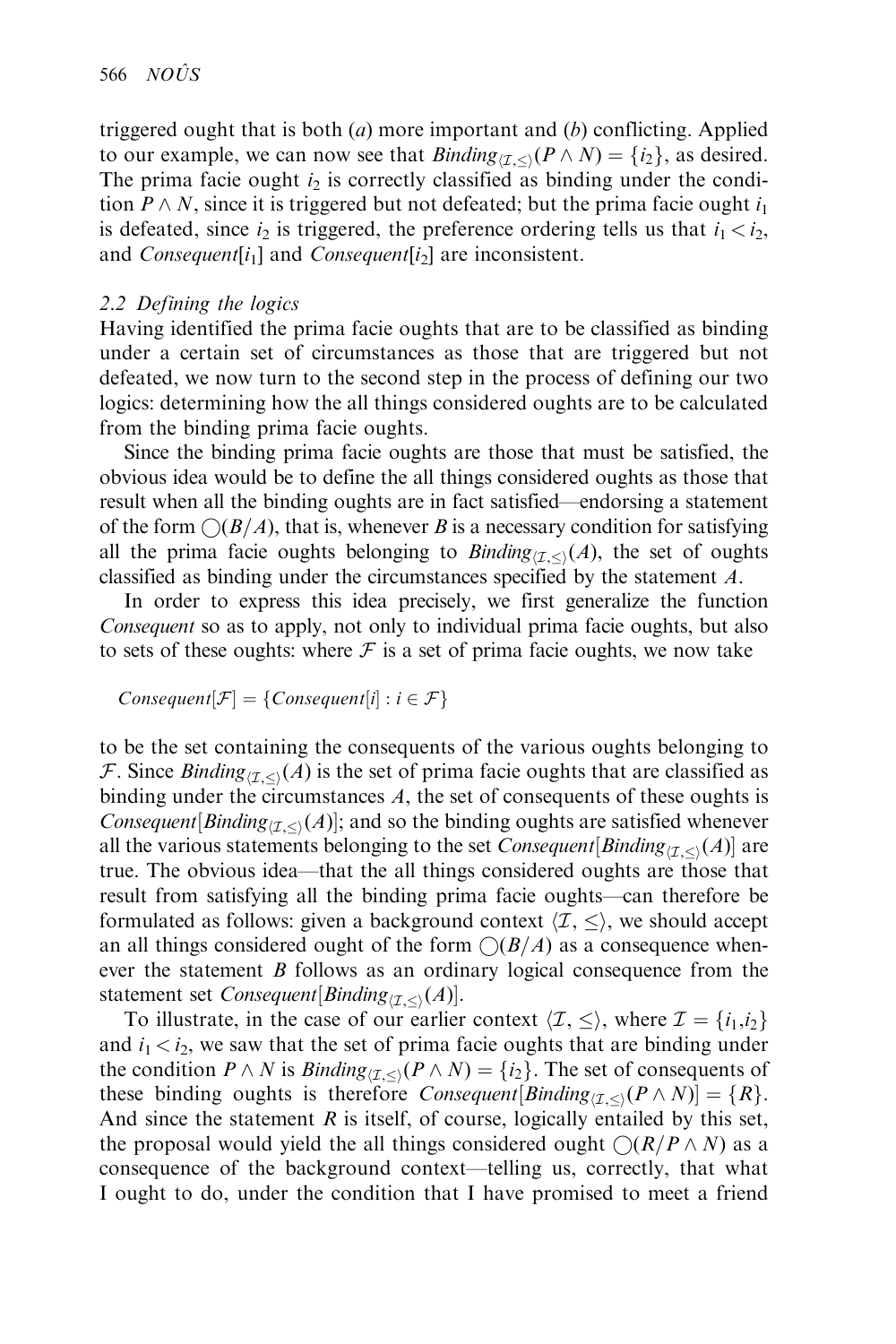for lunch but am also needed to rescue a drowning child, is rescue the child.

In fact, this obvious proposal would be entirely adequate if the set of binding prima facie oughts were guaranteed to be conflict free—that is, if Consequent [Binding<sub> $(I,\leq)$ </sub> were guaranteed to be consistent under any circumstances A. And it is easy to see that this set would have to be consistent if we had been able to adopt the assumption of a strongly connected preference ordering on prima facie oughts. But without this assumption—that is, given that we allow prima facie oughts to be either incommensurable or equal in importance—there is no guarantee that the set of binding prima facie oughts will be conflict free, and the obvious proposal leads to problems.

As an example, let us return to the situation in which I have inadvertently arranged to have a private dinner tonight with each of two twins, so that I am faced with conflicting but equally important prima facie oughts. Suppose that  $A_1$  and  $A_2$  stand for the respective statements that I have arranged to have dinner with twins 1 and 2, and that  $D_1$  and  $D_2$  stand for the statements that I will in fact have dinner with twins 1 and 2, where, since I cannot have a dinner with both, the statement set  $\{D_1, D_2\}$  is inconsistent. In this case, the background context is  $\langle \mathcal{I}, \leq \rangle$ , where the two prima facie oughts belonging to  $\mathcal I$  are

$$
i_3 = \frac{!(D_1/A_1)}{4}
$$
  

$$
i_4 = \frac{!(D_2/A_2)}{4}
$$

telling me that I ought to have dinner with each twin given that I have arranged to do so, and where the preference ordering holds that each of these oughts is at least as important as the other—that both  $i_3 \leq i_4$  and  $i_4 \leq i_3$  so that neither is strictly more important. Under the condition  $A_1 \wedge A_2$ , then, where I have arranged to have dinner with both twins, both of these prima facie oughts are triggered and neither is defeated. We therefore have Binding $\mathcal{I}_{\mathcal{I}} \leq (A_1 \wedge A_2) = \{i_3, i_4\}$  as the set of binding prima facie oughts, and so *Consequent*[*Binding*<sub> $(I,\leq)$ </sub> $(A_1 \wedge A_2)$ ] = { $D_1,D_2$ } as the set of their consequents. Since this set is inconsistent, it entails any statement at all, of course, and so the obvious proposal, as sketched above, would force us to accept an all things considered ought of the form  $\bigcirc (B/A_1 \wedge A_2)$  for any statement  $B$  whatsoever. But this is surely incorrect. Even if I have run into a sort of local difficulty by overbooking my evening, it would be odd to conclude from this that I ought to do absolutely everything.

Given that we cannot, therefore, adopt the obvious idea of defining the all things considered oughts as those that result from satisfying the entire set of binding prima facie oughts, what other options are available? Well, if we cannot satisfy all the binding prima facie oughts, it seems reasonable to satisfy as large a subset of them as we possibly can, at least—some subset of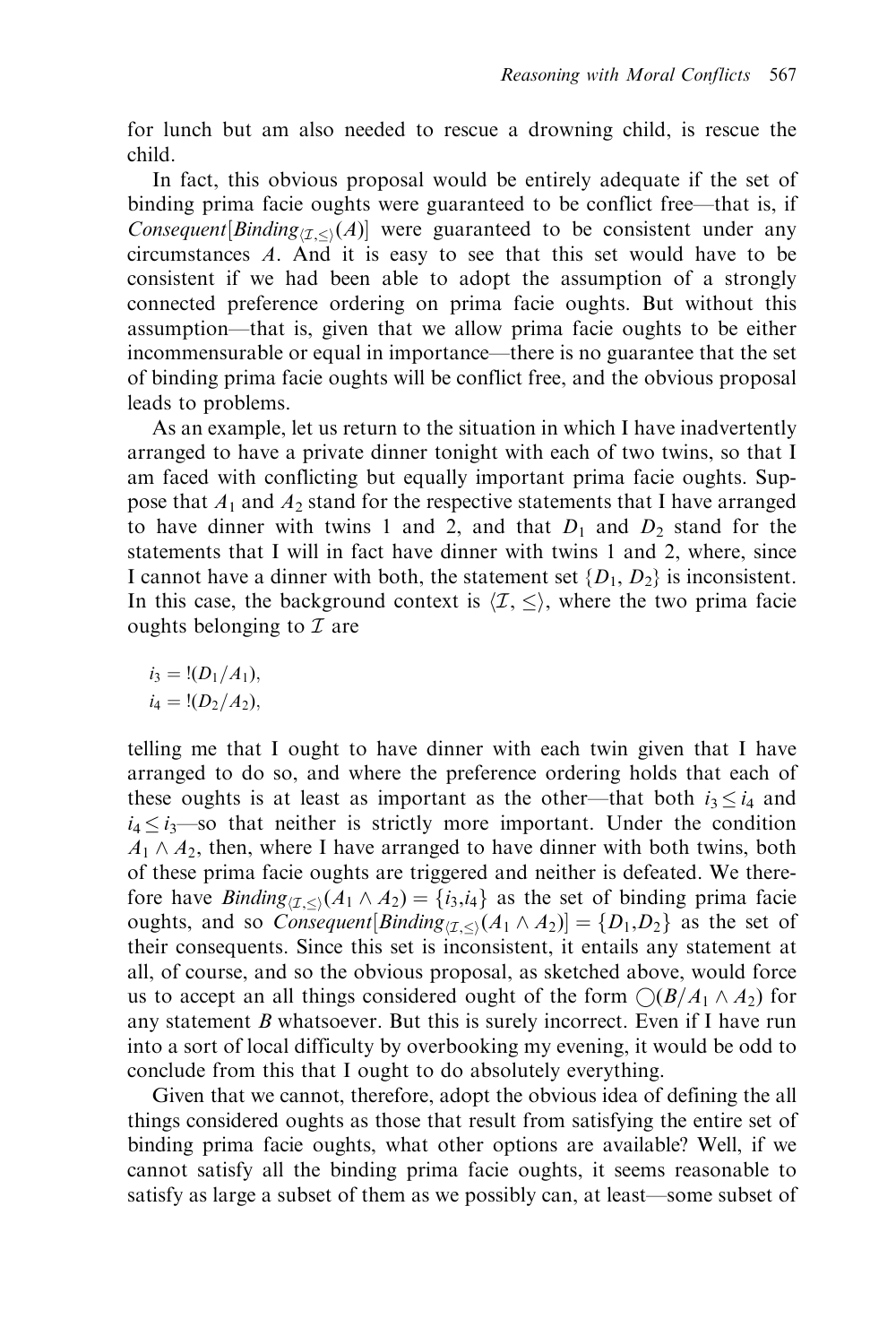the binding prima facie oughts that is itself satisfiable, but large enough that supplementing it with even one binding prima facie ought that it does not already contain would render it unsatisfiable. In order to develop a proposal along these lines, we first introduce the familiar notion of a maximal consistent subset of a set of formulas.

• Where H is a set of formulas, F is a maximal consistent subset of H just in case (i)  $\mathcal{F} \subseteq \mathcal{H}$ , (ii)  $\mathcal{F}$  is consistent, and (iii) there is no consistent set G such that  $\mathcal{F} \subset \mathcal{G}$  and  $\mathcal{G} \subset \mathcal{H}$ .

In this definition, clauses (i) and (ii) tell us that F is both a subset of H and itself consistent; clause (iii) tells us that  $\mathcal F$  is as large a consistent subset of  $\mathcal H$ as possible, in the sense that supplementing it with even one additional element from  $H$  would result in an inconsistent set  $G$ . Using this notion of maximal consistency, then, the general strategy under consideration is to try to define the conditions under which we would wish to endorse an all things considered ought of the form  $\bigcirc (B/A)$  by focusing, not on the entire set Consequent [Binding  $\mathcal{I}_{\mathcal{I},\leq\setminus\{A\}}$ ], containing the consequents of all the binding prima facie oughts, but only on the maximal consistent subsets of this set.

Unfortunately, the decision to follow this general strategy does not yet determine a unique approach, since it is possible for an inconsistent set of statements to contain more than one maximal consistent subset. As a result, there are two natural ways in which the general strategy of focusing on maximal consistent subsets could be developed. We might decide, as a first alternative, to endorse those all things considered oughts that result from satisfying any one of the various maximal consistent subset of the binding prima facie oughts—any of the various subsets of the binding prima facie oughts, that is, whose consequents form a maximal consistent subset of the entire set of consequents. This alternative will be described here as the conflict account, since it allows for conflicts among all things considered oughts.

• Let  $\langle \mathcal{I}, \langle \rangle$  be a background context of prima facie oughts. Then the all things considered ought  $\bigcirc$ (B/A) follows as a consequence of the context  $\langle \mathcal{I}, \langle \rangle$  according to the *conflict account* if and only if  $F \vdash B$  for some maximal consistent subset F of the set Consequent [Binding $\mathcal{L}_{\mathcal{I},\leq\mathcal{I}}(A)$ ].

Broadly speaking, the idea underlying the conflict account is that a conclusion can be drawn from a body of information that may be inconsistent whenever one coherent way of looking at things—in this case, one maximal consistent subset of the binding prima facie oughts—supports that conclusion. An alternative idea is that a conclusion can be drawn only when it is supported by each way of looking at things, each maximal consistent subset of the binding oughts. This alternative yields the disjunctive account;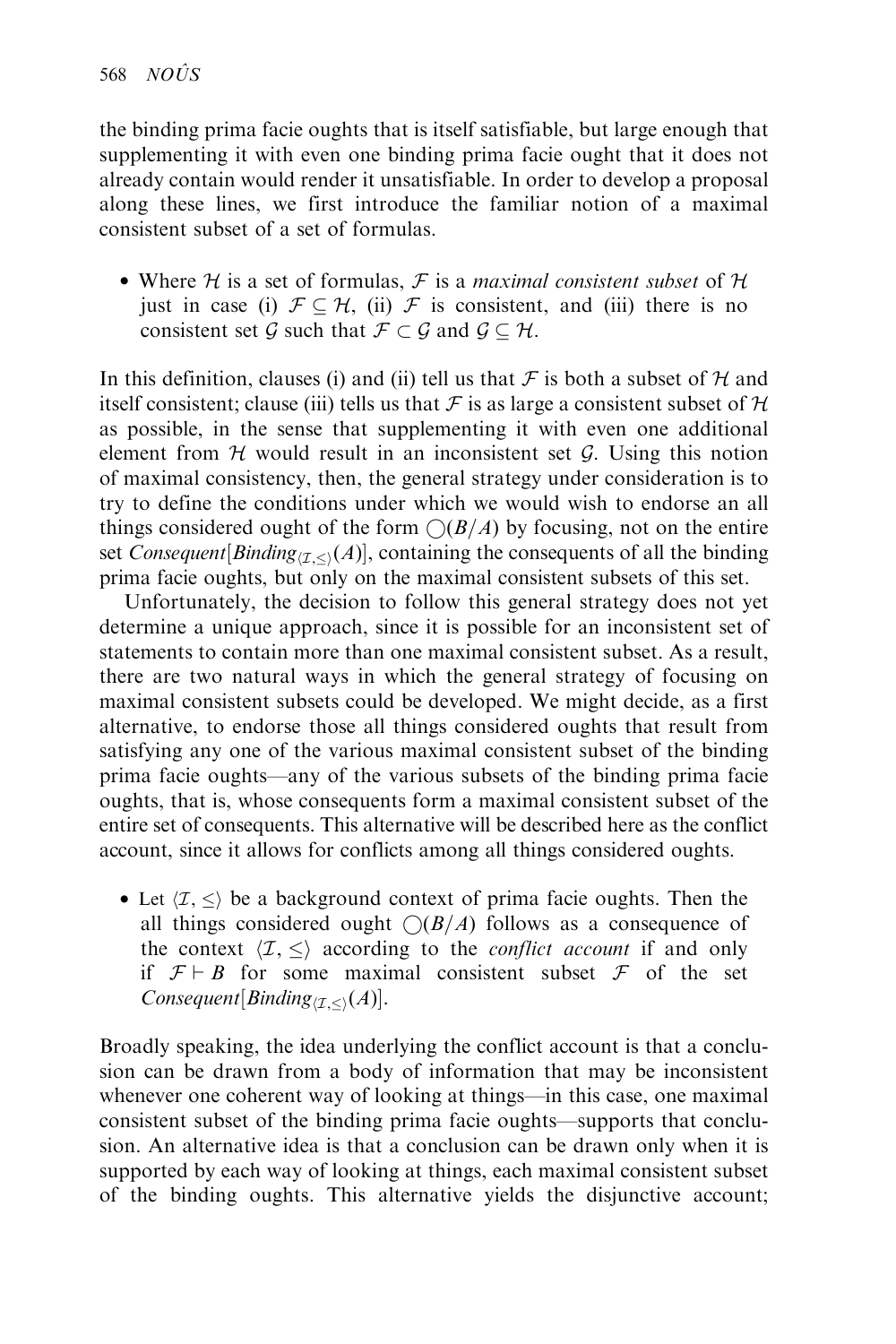although it differs from the conflict account only in a single word—''some'' is replaced by ''each''— we set it out here in full for the sake of completeness.

• Let  $\langle \mathcal{I}, \langle \rangle$  be a background context of prima facie oughts. Then the all things considered ought  $O(B/A)$  follows as a consequence of the context  $\langle \mathcal{I}, \langle \rangle$  according to the *disjunctive account* if and only if  $F \vdash B$  for each maximal consistent subset F of the set Consequent [Binding $_{\langle \mathcal{I}, \prec \rangle}(A)$ ].

The differences between these two accounts can be illustrated by returning to the twin example, where, as we have seen, *Binding*  $\tau \leq (A_1 \wedge A_2) = \{i_3, i_4\}$  is the set of binding oughts in the situation in which I have arranged to have dinner with both twins, so that the set of consequents of these oughts is the inconsistent set *Consequent* [*Binding*<sub> $(I,\langle A_1 \wedge A_2 \rangle) = \{D_1,D_2\}$ . Evidently, this incon-</sub> sistent set of consequents has two maximal consistent subsets,  $\mathcal{F}_1 = \{D_1\}$  and  $\mathcal{F}_2 = \{D_2\}$ . The conflict account thus supports both  $\bigcirc (D_1/A_1 \wedge A_2)$  and  $\bigcirc (D_2/A_1 \wedge A_2)$  as consequences, since  $\mathcal{F}_1$  logically entails  $D_1$  and  $\mathcal{F}_2$  logically entails  $D_2$ . The result is a conflict among all things considered oughts, telling me that I ought to have dinner with twin 1, and also that I ought to have dinner with twin 2, though I cannot do both. According to the disjunctive account, on the other hand, neither  $\bigcirc (D_1/A_1 \wedge A_2)$  nor  $\bigcirc (D_2/A_1 \wedge A_2)$  is supported, since neither  $D_1$  nor  $D_2$  is entailed by both of the two maximal consistent subsets  $\mathcal{F}_1$  and  $\mathcal{F}_2$ ; but of course, both  $\mathcal{F}_1$  and  $\mathcal{F}_2$  do entail the statement  $D_1 \vee D_2$ , and so the disjunctive all things considered ought  $\bigcirc (D_1 \vee D_2/A_1 \wedge A_2)$  is supported. In the case of this example, then, rather than telling me, if I have arranged to dine with each twin but cannot in fact dine with both, that I nevertheless ought to dine with both and so face a moral conflict, the disjunctive account tells me only that what I ought to do, all things considered, is dine with one twin or the other. And this particular example indicates the general pattern: where the conflict account sees moral conflicts, the disjunctive account sees only disjunctive obligations.

In fact, the ideas underlying the conflict account described here are familiar, going back to Bas van Fraassen's [1973]. The present formulation of the disjunctive account is new, however, and deserves further discussion. As we can see from its application to the twin example, there are actually two separate elements to the disjunctive account set out here. The first is the idea that, even when both of two prima facie oughts are triggered and undefeated, it is not necessary to accept either of the corresponding all things considered oughts, if they conflict—as in this case, where neither of the all things considered claims that I ought to dine with twins 1 or 2 is supported. The second element is the idea that a disjunction of the conflicting claims should be accepted as an all things considered ought—in this case, that I ought to dine with one or another of the two twins.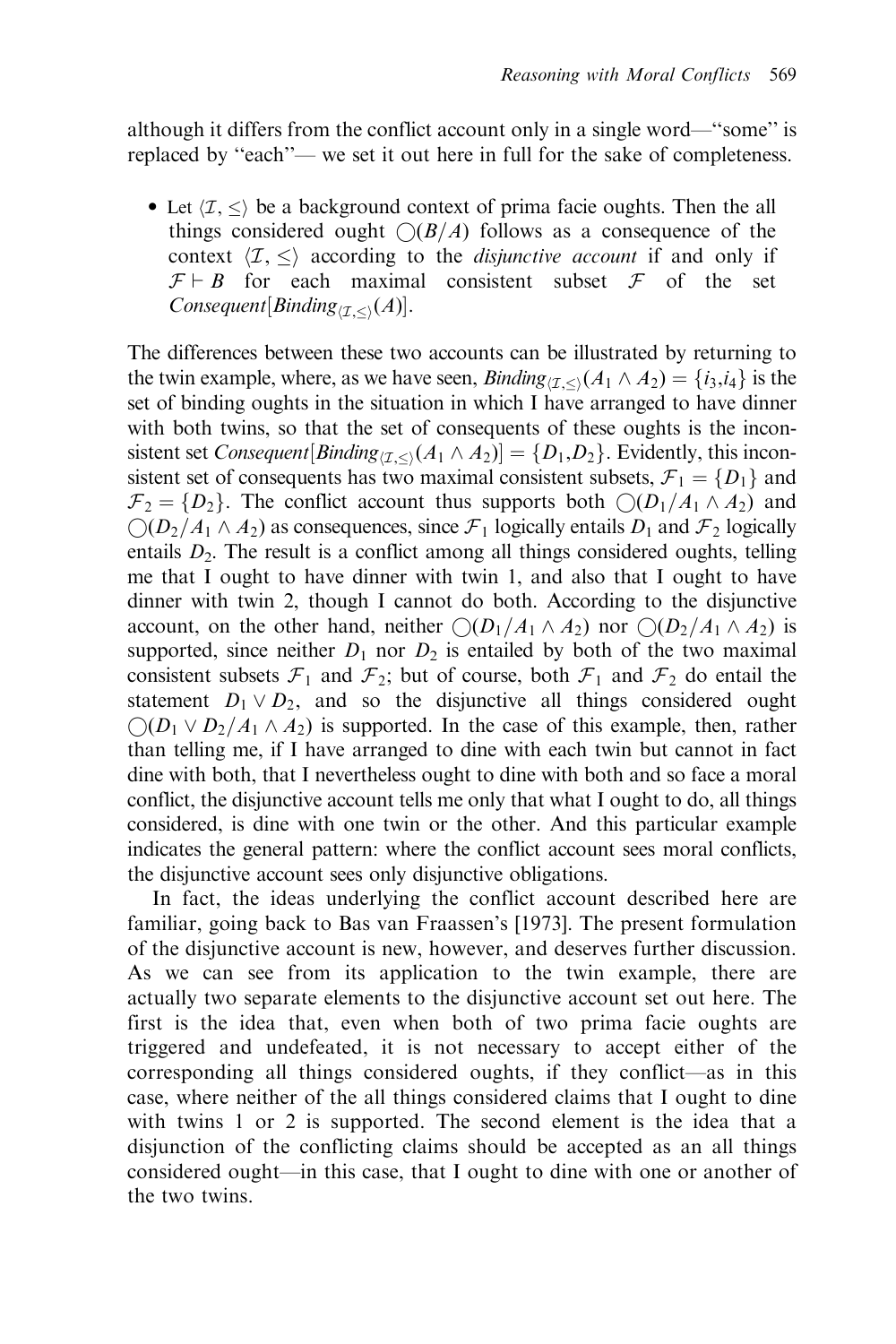A view that seems to contain the first of these two elements without the second was proposed by Earl Conee, who agrees that there are cases in which ''competing moral considerations have exactly the same force,'' but writes that

there is no need to count each of these alternatives as morally required. We have the familiar option of holding that when moral factors are equal, each act is permitted and none is absolutely obligatory. [Conee, 1982, pp. 243–244]

What Conee suggests here is that, in a sense, the two counterbalanced moral claims cancel each other out, so that neither of the conflicting acts is obligatory, in accord with the first element of the disjunctive account; but although each of these acts is permitted, there appears to be no hint of the second element of the disjunctive account, according to which one of the two conflicting acts must be performed. A similar approach, containing the first but not the second element of the disjunctive account, was advanced by Foot, who considers a situation in which there are undefeated reasons for feeling that one ought to perform each of two incompatible actions,  $a$  and  $b$ ; but rather than supposing that "both judgments have to be affirmed,'' as the conflict account would have it, she is instead reluctant to draw either conclusion:

What we must ask, therefore, is whether in cases of irresolvable moral conflict we have to back both the judgment in favor of  $a$  and the judgment in favor of  $b$ , although doing b involves not doing a. Is it not possible that we should rather declare that the two are incommensurable, so that we have nothing to say about the overall merits of a and  $b$ .... [Foot, 1983, p. 267]

Again, Foot's idea seems to be that we should refrain both from the judgment that one ought to perform the action  $a$  and from the judgment that one ought to perform the action  $b$ , but there is no suggestion that we should endorse the disjunctive judgment that one ought to perform either *a* or *b*.

As far as I know, this second element of the disjunctive account was first explicitly advanced by Donagan, in the course of commenting on an example involving conflicting but symmetrical prima facie oughts, like our dining example, but somewhat more dramatic:

Where the lives of identical twins are in jeopardy and I can save one but only one, every serious rationalist moral system lays down that, whatever I do, I must save one of them. ... Certainly there is no moral conflict: from the fact that I have a duty to save either  $a$  or  $b$ , it does not follow that I have a duty to save  $a$ and a duty to save  $b$ . Can it be seriously held that a fireman, who has rescued as many as he possibly could of a group trapped in a burning building, should blame himself for the deaths of those left behind ...? [Donagan, 1984, pp. 286–287]

Still, although this passage does seem to contain a clear expression of the disjunctive idea, it is advanced only in terms of a particular example, from a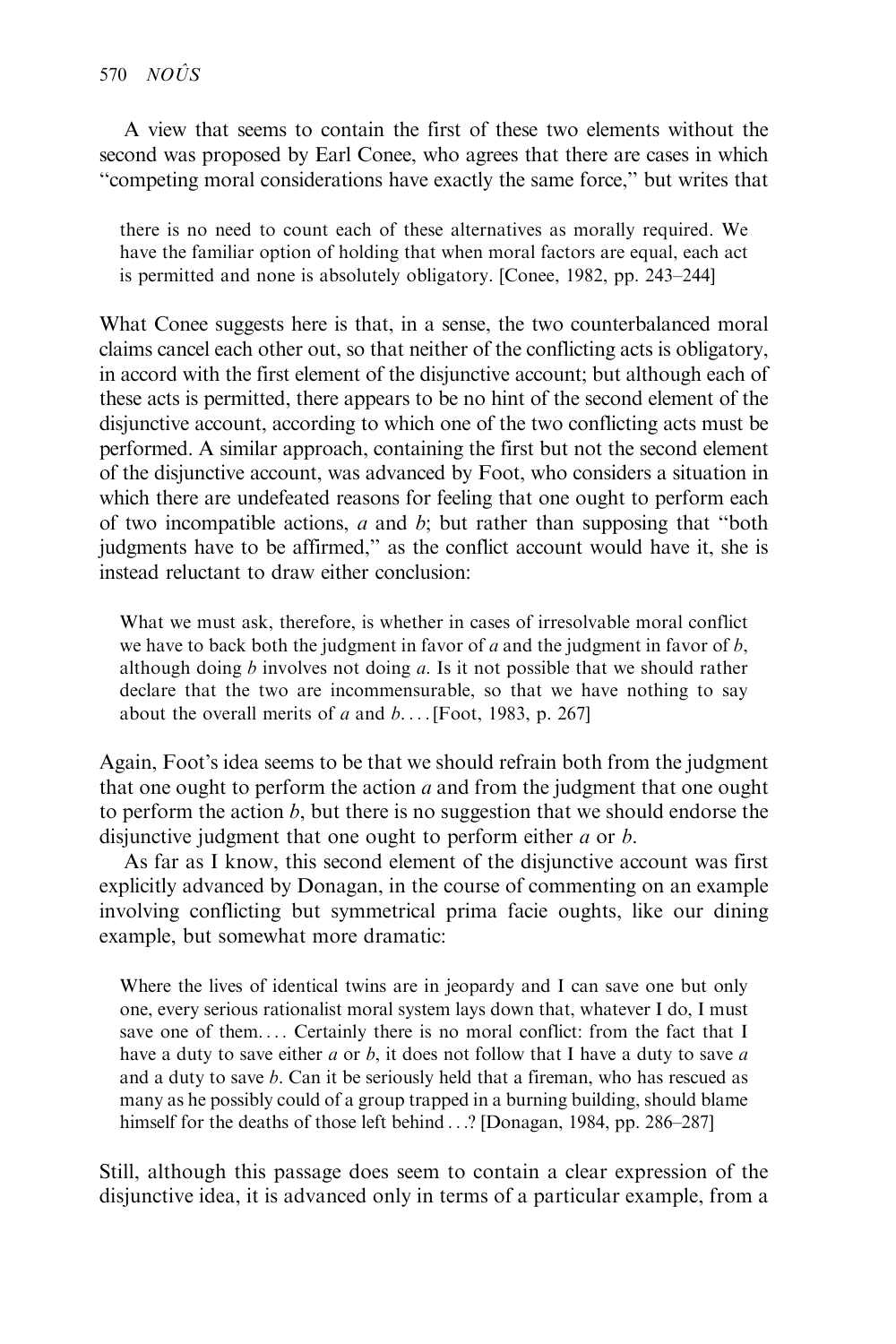very different, rationalist perspective; and no precise account is provided of the way in which the output duties are supposed to be derived from the input rules supplied by Donagan's rationalist moral system.

It was not until Brink's [1994] that the disjunctive account received a fullscale defense from the present perspective, where the all things considered oughts are thought of as derived from an underlying set of prima facie oughts, without any particular rationalist constraints on the nature of these prima facie oughts. As in the present paper, Brink supposes that these all things considered oughts are to be generated from the undefeated prima facie oughts, but he rejects the view that each undefeated prima facie oughts should generate a corresponding all thing considered ought—a view that can be seen as a rudimentary version of our conflict account. Instead, he endorses an outcome, at least, that coincides with that provided by the disjunctive account as defined here.

Ordinarily, an undefeated prima facie obligation does constitute an all-thingsconsidered obligation. But not always. Where there is an undefeated competitor, we can conclude that neither obligation is an all-things-considered obligation. This may seem to leave the agent confronting an insoluble conflict with no all-things-considered obligations, and this may seem puzzling to some. But the agent does face an all-things-considered obligation; it is to perform one or the other of the prima facie obligations. [Brink, 1994, p. 238]

Furthermore, unlike Donagan, Brink actually goes on to propose a procedure for specifying this desired outcome, deriving the all things considered oughts from the prima facie oughts. However, the procedure proposed by Brink is different from that set out here, and yields a result that fails to agree, I believe, both with that of the disjunctive account as defined here and with Brink's own desired outcome. In the present framework, as we recall, the disjunctive account is defined by appeal to the set of binding prima facie oughts. This is, of course, the same set that figures in the definition of the conflict account; the sole difference between the two accounts is that, rather than supporting a conclusion whenever it is entailed by some maximal consistent subset of these binding oughts, as in the conflict account, the disjunctive account requires that a supported conclusion should be entailed by every maximal consistent subset. On Brink's approach, by contrast, the set of binding oughts, those that are triggered but not defeated, is bypassed in favor of a different set of prima facie oughts: those that are triggered and, in addition to not being defeated themselves, also defeat all others with which they conflict.

An all-things-considered obligation represents what one ought to do in light of all morally relevant factors, including alternatives. If so, then only prima facie obligations that are undefeated and defeat all competitors are all-things-considered obligations. In other words, to be an all-things considered obligation, a prima facie obligation must be overriding and not simply not overridden. [Brink, 1994, p. 240]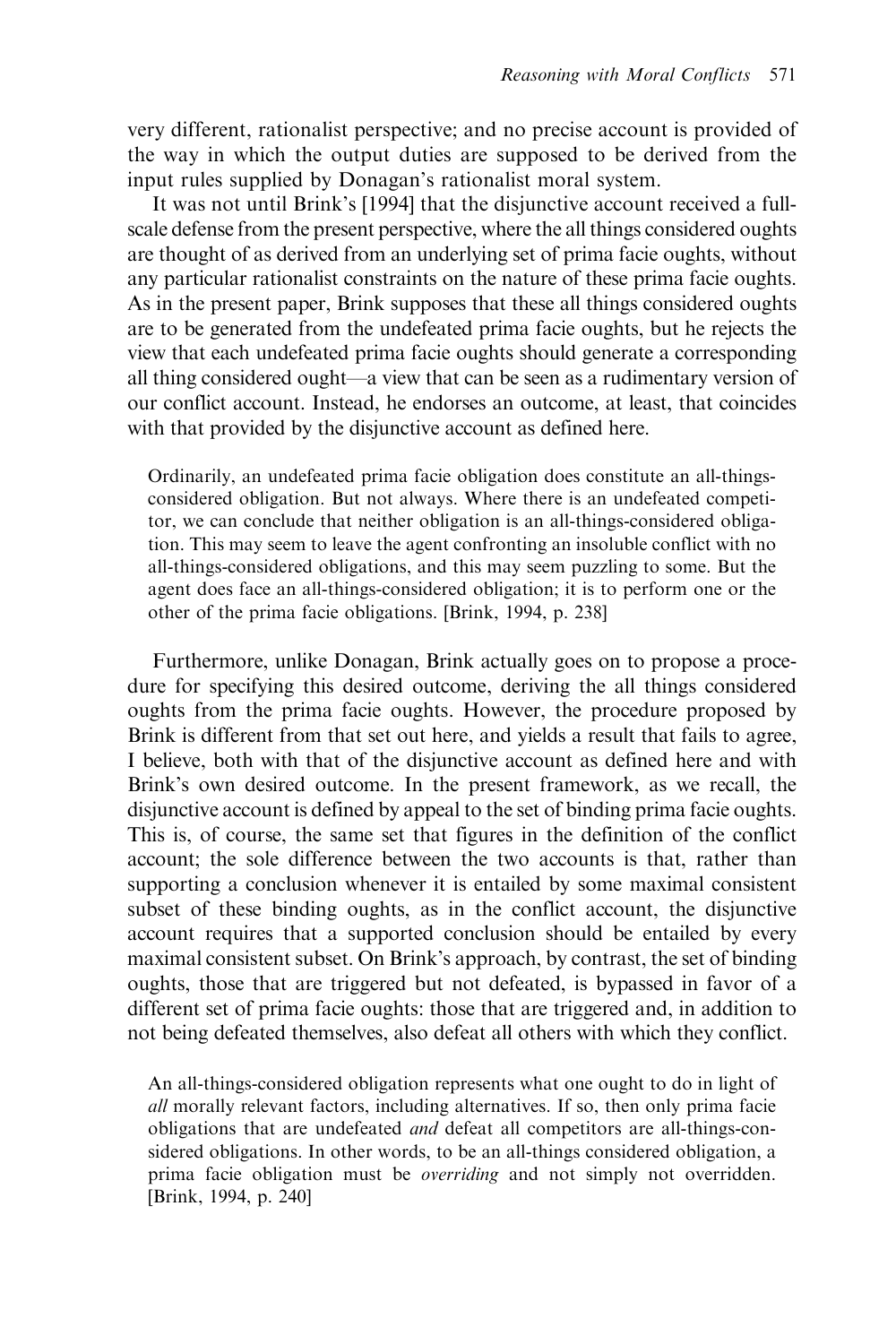Adapting Brink's terminology, and formalizing the notion of an overriding ought in the present setting, we can suppose that the oughts from the background context  $\langle \mathcal{I}, \leq \rangle$  that are both triggered under the condition A, and that also defeat any other conflicting triggered oughts, are gathered together into the set Overriding  $\mathcal{I}_{\mathcal{I},\leq}(A)$ , defined as follows:

*Overriding*<sub> $\{I, \leq \}$ </sub> $(A) = \{i \in \mathcal{I} : (1)$   $i \in Triggered_{\mathcal{I}}(A),\}$ (2)  $j < i$  for each  $j \in Triggered_{\mathcal{T}}(A)$ such that *Consequent*[i] and Consequent[j] are inconsistent $\}$ .

This definition should be compared to our previous definition of the binding prima facie oughts. As before, part (1) of the present definition tells us simply that each overriding prima facie ought must be triggered. But while part (2) of the previous definition tells us simply that a binding prima facie ought must be at least as important as any other ought with which it conflicts, what the present part (2) tells us is that an overriding prima facie ought must actually be more important than any conflicting ought.

It is easy to verify that, as Brink notes, the various prima facie oughts belonging to the set Overriding  $\mathcal{L}_{\mathcal{L}}(A)$  will be jointly consistent, and so the idea is that each of the overriding prima facie oughts from this set will give rise to an all things considered ought. More exactly, taking logical entailments into consideration, Brink's approach would suggest that an all things considered ought of the form  $\bigcirc(B/A)$  should be taken as a consequence of the background context  $\langle \mathcal{I}, \leq \rangle$  whenever B is logically entailed by the set Consequent [Overriding  $\tau \leq (A)$ ], containing the consequents of all the overriding prima facie oughts that are relevant under the condition  $A^6$ .

In order to see the difficulty with this way of formulating the disjunctive standpoint, we need only to return to our twin example. Although both of the prima facie oughts i<sub>3</sub> and i<sub>4</sub> are triggered under the condition  $A_1 \wedge A_2$ , in which I have arranged to have dinner with both twins, neither of these two conflicting oughts actually defeats the other, since they are equally important. The set Overriding  $\mathcal{I}_{\mathcal{I}}(\mathcal{A}_1 \wedge \mathcal{A}_2)$ , containing the overriding oughts, is therefore empty, as is the set *Consequent* [*Overriding*<sub> $(I,\leq)$ </sub> $(A_1 \wedge A_2)$ ] containing the consequents of these overriding oughts, of course. As a result, it seems to follow from Brink's approach that an all things considered ought of the form  $\bigcirc (B/A_1 \wedge A_2)$  should be supported in the twin example only when the statement  $B$  is a logical truth, so that, in particular, the disjunctive ought  $\bigcirc (D_1 \vee D_2/A_1 \wedge A_2)$ —telling me that I ought to have dinner with one of the two twins—would not be supported.

Brink's own definitional procedure, then, appears to capture only the first, not the second, element of the disjunctive account that he advocates successfully avoiding a conflict among all things considered oughts, but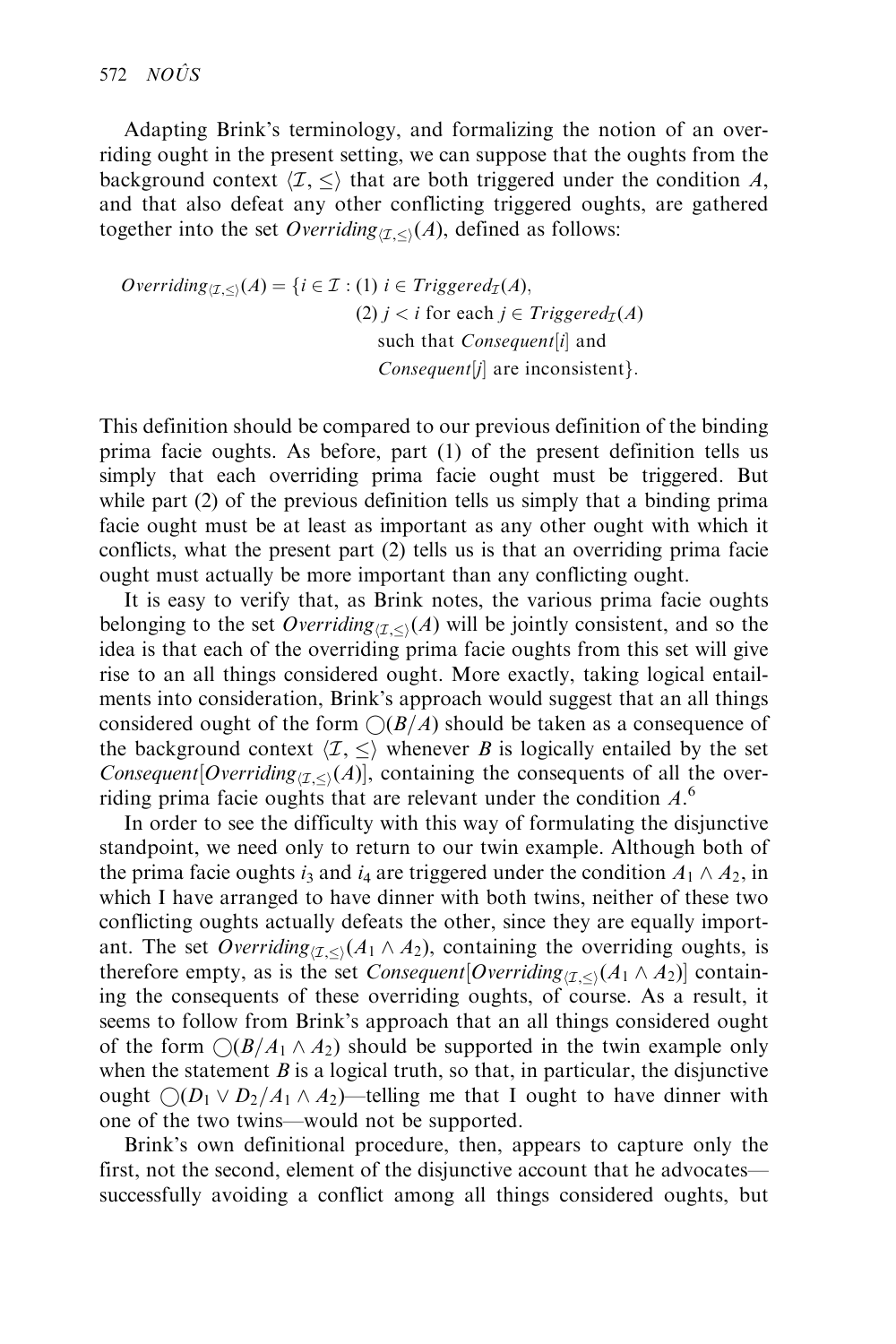failing to generate the appropriate disjunctive oughts. I conclude that the definition of the disjunctive account set out in the present paper, according to which a conclusion is supported whenever it is entailed by each maximal consistent subset of the binding oughts, provides a better match with the desired outcome, and will rely on this treatment in what follows.

## 2.3 Properties of the logics

Although not a central concern of this paper, it will be useful for the sake of perspective to note some formal properties of the two logics defined here for deriving all things considered oughts from a background context of prima facie oughts. As a preliminary step, we introduce the symbols  $\mid C$ and  $\sim_D$  to represent the consequence relations defined by these two logics: the statements  $\langle \mathcal{I}, \leq \rangle \sim_C \bigcirc (B/A)$  and  $\langle \mathcal{I}, \leq \rangle \sim_D \bigcirc (B/A)$  will be taken to mean that the all things considered ought  $\bigcirc(B/A)$  follows as a consequence of the background context  $\langle \mathcal{I}, \leq \rangle$  according to the conflict or disjunctive accounts, respectively. We use the unadorned symbol  $\sim$  —as in the statement  $\langle \mathcal{I}, \leq \rangle$   $\sim$   $\bigcirc$  (*B/A*)—when we wish to speak of both the conflict and disjunctive accounts indiscriminately.

The first thing to note about the two logics set out here is that neither allows for strengthening of the antecedent. Although it may be reasonable to conclude from the background context  $\langle \mathcal{I}, \leq \rangle$  that a formula B ought to hold under a set of circumstances characterized only through the formula A, it need not follow that  $B$  ought to hold when the circumstances are characterized more fully through the formula  $A \wedge C$ —or, put formally, from the fact that  $\langle \mathcal{I}, \leq \rangle \sim \bigcirc (B/A)$ , it need not follow that  $\langle \mathcal{I}, \leq \rangle \sim \bigcirc (B/A \wedge C)$ . The point can be illustrated through our earlier example, in which I have promised to meet a friend for lunchbut am also needed to rescue a child from drowning. As we recall, the information in this example is represented through the context  $\langle \mathcal{I}, \leq \rangle$ , with  $\mathcal{I} = \{i_1, i_2\}$ —where  $i_1 = !(M/P)$  is the prima facie ought to meet my friend given my promise, and  $i_2 = \frac{I(R/N)}{N}$  is the prima facie ought to rescue the child given the need—ordered so that  $i_1 < i_2$ ; rescuing the child is strictly more important than meeting my friend. In this case, both of the two accounts developed here tell us that  $\langle \mathcal{I}, \leq \rangle$   $\sim$   $\bigcirc$   $(M/P)$ ; if the situation is described only as one in which I have promised to meet my friend, it is reasonable to conclude that I ought to do so. But it does not follow from this that  $\langle \mathcal{I}, \leq \rangle \sim \bigcirc (M/P \wedge N)$ . When the situation is described as one in which I have promised to meet my friend but am also needed to rescue the child, we no longer conclude that I ought to meet my friend; instead, both of the two accounts now tell us  $\langle \mathcal{I}, \leq \rangle \sim \bigcirc (R/P \wedge N),$ that I ought to rescue the child.

In failing to allow for strengthening of the antecedent, the accounts set out here agree with those logics of conditional obligation that are developed as a species of conditional logic, within the framework of possible worlds semantics.<sup>7</sup> But there is another, deeper way in which the accounts developed here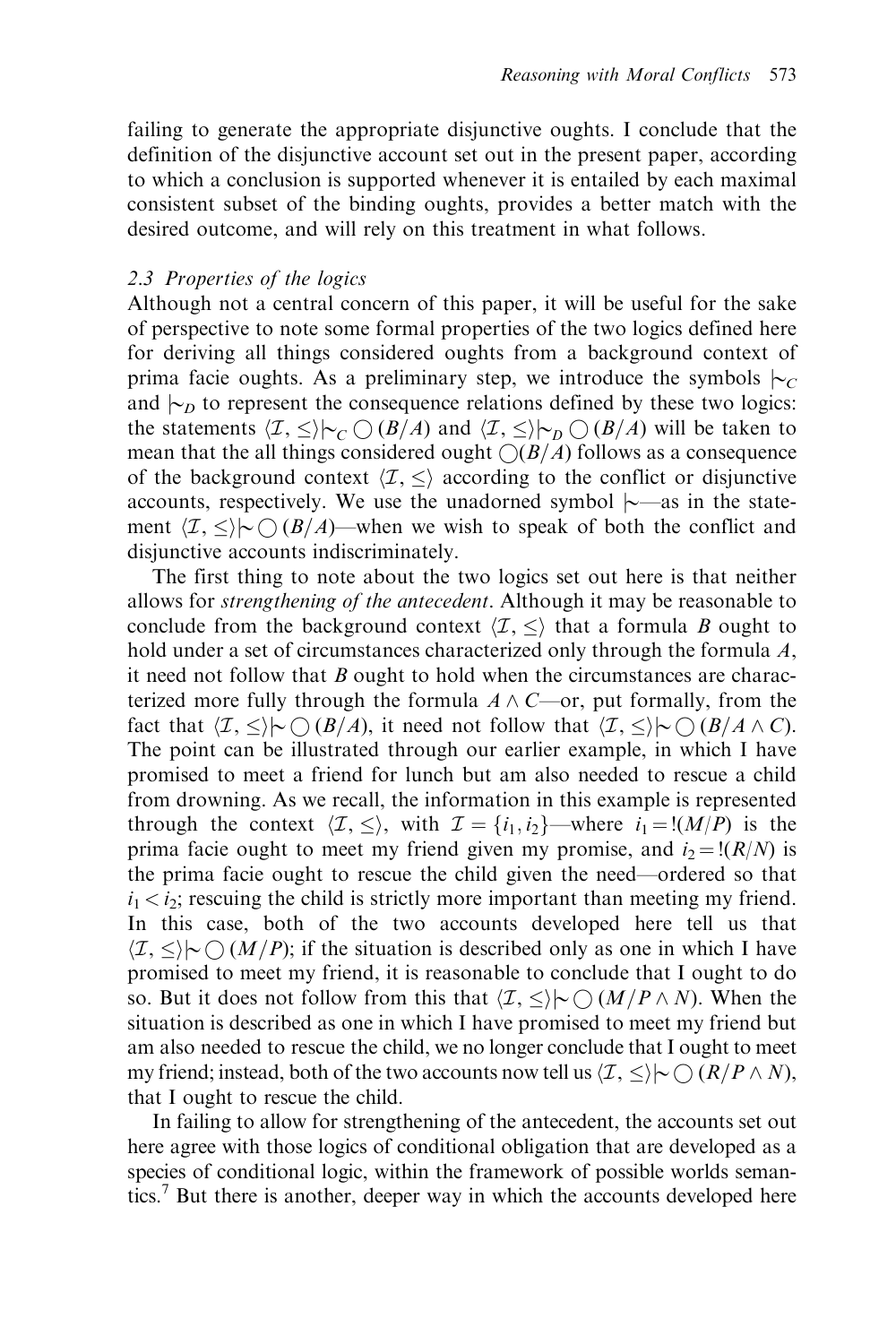differ even from these conditional logics—namely, in failing to satisfy the property of consequence monotonicity. In classical logic, as well as most standard philosophical logics, including conditional logic, the set of derivable conclusions grows monotonically along with the information contained in a set of premises: increasing the information contained in a premise set will never force the abandonment of a previously supported conclusion—or, put more formally, if the premise set  $\Gamma$  contains all the information found in the premise set  $\Gamma'$ , we know that a formula A will be a consequence of  $\Gamma$  whenever  $A$  is a consequence of  $\Gamma'$ . If we follow the natural route of taking background contexts as analogous to premise sets, however, this property of consequence monotonicity fails in the case of the present logics. Here, a context  $\langle \mathcal{I}, \leq \rangle$  can be thought of as containing at least as much information as a context  $\langle \mathcal{I}', \leq' \rangle$ whenever all the prima facie oughts from  $\mathcal{I}'$  are included among those in  $\mathcal{I}$ and all the ordering information from  $\leq'$  is included among that in  $\leq$ . Yet it is possible, in the present case, for a context  $\langle \mathcal{I}', \leq' \rangle$  to support as a conclusion an all things considered ought that is not supported by a context  $\langle \mathcal{I}, \leq \rangle$ , even though  $\langle \mathcal{I}, \leq \rangle$  contains at least as much information as  $\langle \mathcal{I}', \leq' \rangle$ .

Again, this point can be illustrated through the same example, involving the clash between meeting a friend for lunch and rescuing a child. This time, however, let us suppose that  $\langle \mathcal{I}', \leq' \rangle$  is my initial background context, where the initial set  $\mathcal{I}' = \{i_1\}$  of prima facie oughts contains only one of the two imperatives from the original example, concerning my promise to meet my friend, and where the initial ordering  $\leq'$  tells us only, trivially, that this prima facie ought is at least as important as itself. In this case, we have  $\langle \mathcal{I}', \leq' \rangle$   $\sim \bigcirc (M/P \wedge N)$ ; both accounts tell us that I ought to meet my friend, even in light of the need to rescue the child, since, of course, there is no prima facie ought in my background context that is triggered by this need. Now let us consider again the original background context  $\langle \mathcal{I}, \leq \rangle$ , with  $\mathcal{I} = \{i_1, i_2\}$ containing both imperatives, and  $\leq$  defined so that  $i_1 < i_2$ , telling us again that rescuing a child is more important than meeting a friend. Here, it is clear that the context  $\langle \mathcal{I}, \leq \rangle$  contains all the information—all the prima facie oughts and ordering constraints—present in the context  $\langle \mathcal{I}', \leq' \rangle$ . Nevertheless, we no longer have  $\langle \mathcal{I}, \leq \rangle \sim \bigcirc (M/P \wedge N)$  since the context  $\langle \mathcal{I}, \leq \rangle$  does now contain a prima facie ought that is triggered by the need to rescue the child, and that, in fact, defeats the imperative telling me to meet my friend.

Because the addition of new information to a background context can lead, in the accounts set out here, to the abandonment of previously supported conclusions, these two accounts fail to satisfy the property of consequence monotonicity. It follows that the these accounts cannot be articulated in any simple way within the modal, or intensional, framework that is so often appealed to as a formal foundation for deontic logic, since theories developed within this framework tend to support consequence monotonicity. Instead, a formal development of the ideas sketched here would most naturally involve techniques from the field of nonmonotonic logic.<sup>8</sup>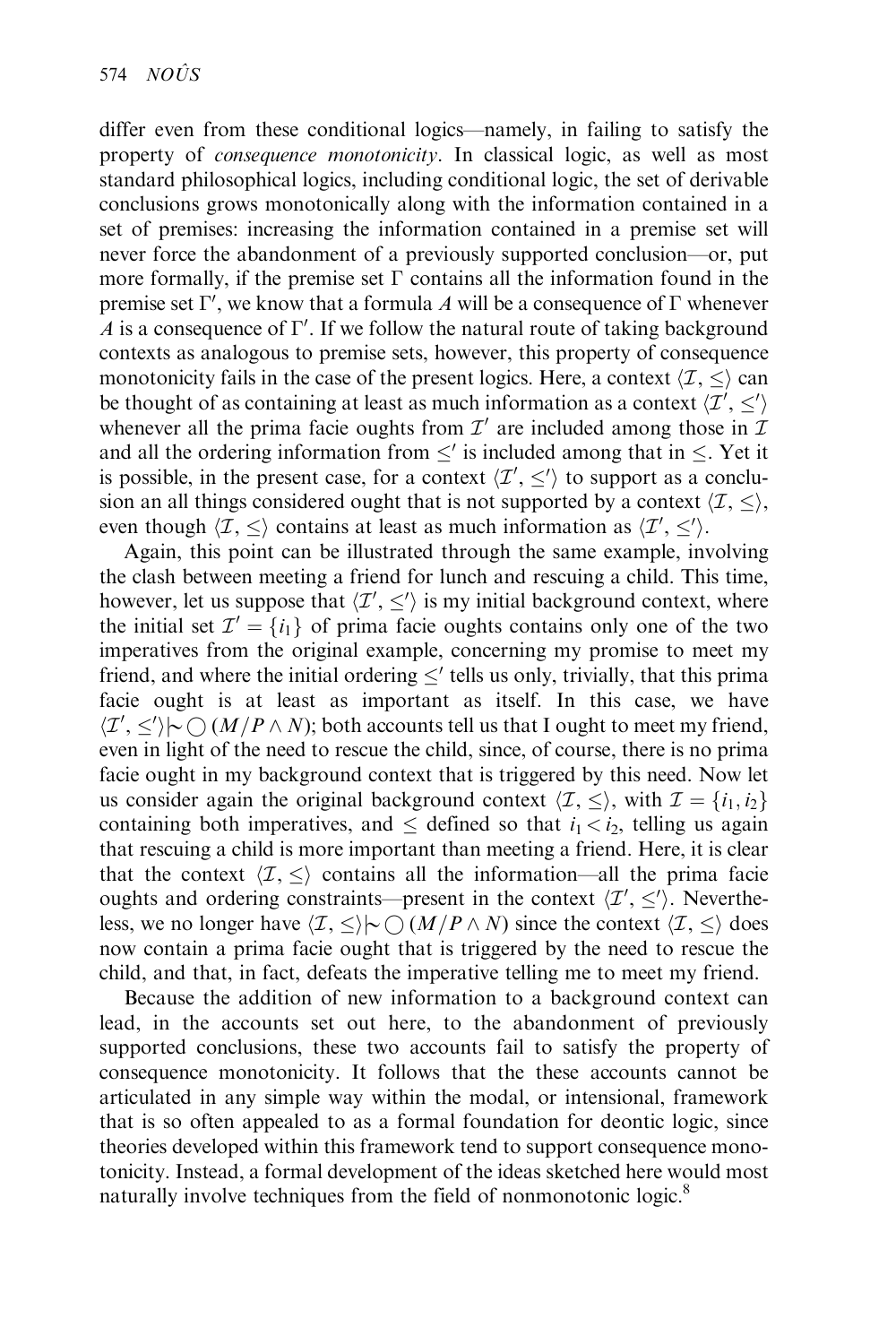Still, even though a full development of the conflict and disjunctive accounts would have to appeal to new and somewhat nonstandard logical techniques, it is interesting to note that both of these two accounts are conservative extensions of standard deontic logic in the sense that, roughly speaking, when applied to a background context of prima facie oughts that is conflict free, these two accounts can be seen to agree both with standard deontic logic and with each other. The two accounts differ, from standard deontic logic and from each other, only when applied to a background context containing conflicting prima facie oughts; and in this case, the conflict account defined here itself can be seen as a conservative extension of the approach originally set out by van Fraassen [1973]. Both of these results—that the conflict and disjunctive accounts are both conservative extensions of standard deontic logic, and that the conflict account is itself a conservative extension of van Fraassen's approach—are formulated precisely and established in an appendix to this paper.

Although the definitions of consequence for the conflict and disjunctive accounts presented thus far specify the notion only for atomic ought statements of the form  $\bigcirc (B/A)$ , the idea can be extended to Boolean combinations of these statements in the obvious way, by stipulating that

 $\langle \mathcal{I}, \leq \rangle \sim \phi \wedge \psi$  if and only if  $\langle \mathcal{I}, \leq \rangle \sim \phi$  and  $\langle \mathcal{I}, \leq \rangle \sim \psi$ ,  $\langle \mathcal{I}, \leq \rangle$   $\sim \neg \phi$  if and only if it is not the case that  $\langle \mathcal{I}, \leq \rangle$   $\sim \phi$ ,

for combinations  $\phi$  and  $\psi$  of atomic oughts. It is then easy to verify that both of the resulting logics defined here are *noncontradictory*, in the sense that neither will allow a consequence statement of the form  $\langle \mathcal{I}, \langle \rangle \rangle \sim \phi \wedge \neg \phi$ . No background context, no matter what its nature, will ever support a contradiction.

It is particularly important, in the case of the conflict account, to keep carefully in mind the distinction between moral conflicts, of the sort that are allowed by this account, and logical contradictions, which are forbidden. According to the conflict account, it is possible for a background context  $\langle \mathcal{I}, \leq \rangle$  to support two oughts of the form  $\bigcirc(B/A)$  and  $\bigcirc(\neg B/A)$ , telling us both that we ought to have B under the condition  $\tilde{A}$ , and also that we ought to have  $\neg B$  under the condition A; this is simply an all things considered moral conflict, of the sort that the conflict account is designed to allow. But since the account is noncontradictory, it can never support two statements of the form  $\bigcirc (B/A)$  and  $\neg \bigcirc (B/A)$ , telling us both that we ought to have B under the condition  $A$ , and also that it is not the case that we ought to have B under the condition A; that would be a contradiction.

Continuing our survey of logical properties, we can see also that both the conflict and disjunctive accounts defined here are characterized by a notion of consequence for all things considered oughts that is itself closed under logical consequence, in the sense that, whenever we know both that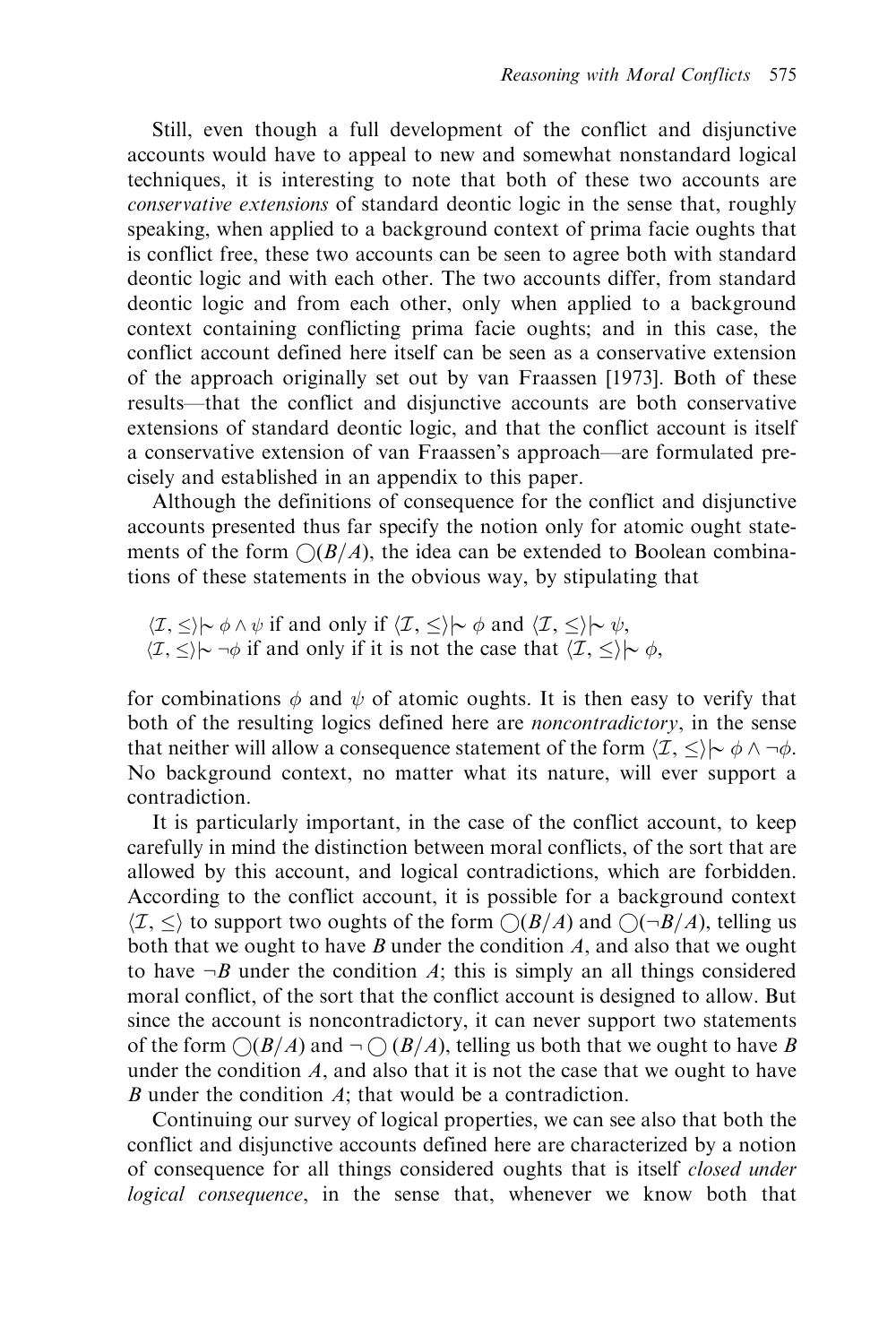$\langle \mathcal{I}, \leq \rangle$   $\sim$   $\bigcirc$  (*B*/*A*) and that *B*  $\vdash$  *C*—that is, *C* is an ordinary logical consequence of *B*—we must also have  $\langle I, \leq \rangle$   $\sim \bigcirc C/A$ ). The intuitive force of this property can be seen through consideration of a case in which  $\langle \mathcal{I}, \leq \rangle$   $\sim$   $\bigcirc$  (*B*/*A*) and *D*  $\vdash \neg B$ , where closure under logical consequence would lead us to conclude  $\langle I, \leq \rangle \sim \bigcirc (-D/A)$ . Here, the idea is that anything that entails the negation of what ought to be the case had better not be the case itself: since it ought to be the case that  $B$ , and  $D$  logically entails  $\neg B$ , it had better be the case that  $\neg D$ .

Finally, it is easy to see that both the conflict and disjunctive accounts support the principle that *ought implies can*, sometimes known as the *volun*teerist principle, according to which only consistent formulas can be enjoined, regardless of the background set of prima facie oughts; put formally, what the principle tells us is that, whenever  $\langle \mathcal{I}, \leq \rangle \sim \bigcirc (B/A)$ , it follows that the enjoined formula  $B$  must itself be consistent. In fact, however, these two accounts block the support of inconsistent all things considered oughts in interestingly different ways, reflected in their different treatments of a principle characterized by Bernard Williams [1965] as the rule of agglomeration, according to which any conjunctions formed from enjoined formulas must be enjoined as well.<sup>10</sup> Formally, and in full generality, the rule of agglomeration allows us to conclude that  $\langle \mathcal{I}, \leq \rangle \sim \bigcirc (B \wedge C/A)$  whenever we know that  $\langle \mathcal{I}, \leq \rangle$   $\sim \bigcirc (B/A)$  and  $\langle \mathcal{I}, \leq \rangle$   $\sim \bigcirc (C/A)$ , but it is perhaps more easily recognizable in its unconditional form, according to which it allows us to conclude  $\langle \mathcal{I}, \leq \rangle \sim \bigcirc (B \wedge C)$  from  $\langle \mathcal{I}, \leq \rangle \sim \bigcirc (B)$  and  $\langle \mathcal{I}, \leq \rangle \sim \bigcirc (C)$ .

In order to illustrate the different ways in which the conflict and disjunctive accounts block the support of inconsistent oughts, and their different treatments of agglomeration, let us now consider an extreme case. Suppose the background context is  $\langle \mathcal{I}, \leq \rangle$ , where  $\mathcal{I} = \{!(A), !(\neg A)\}$ tells us that both A and  $\neg A$ , considered individually, ought prima facie to be the case, and where  $\leq$  ranks neither of these two oughts as more important than the other. Since both of these prima facie oughts are binding, the conflict account must promote both to all things considered oughts—that is, we must have both  $\langle \mathcal{I}, \leq \rangle \big\vert_{\mathcal{I}_C} \bigcirc (A)$  and  $\langle \mathcal{I}, \leq \rangle \big\vert_{\mathcal{I}_C} \bigcirc (\neg A)$ . It is therefore plain that the consequence relation associated with the conflict account cannot allow the rule of agglomeration, for agglomeration would lead us to conclude at once, in this case, that  $\langle I, \leq \rangle \sim_C \bigcirc (A \land \neg A)$ , which violates the principle that ought implies can, of course, since the formula  $A \wedge \neg A$  is inconsistent. As in the approach originally advocated by Williams, the conflict account allows for the support of a collection of all things considered oughts that, taken jointly, are inconsistent, but it blocks the support of individual inconsistent oughts by refusing to allow these jointly inconsistent oughts to be agglomerated into one.

The disjunctive account, by contrast, does allow the rule of agglomeration: in general, we can conclude that  $\langle \mathcal{I}, \leq \rangle \Big|_{D} \bigcirc (B \wedge C/A)$  whenever we know that  $\langle \mathcal{I}, \leq \rangle \big|_{D} \bigcirc (B/A)$  and  $\langle \mathcal{I}, \leq \rangle \big|_{D} \bigcirc (C/A)$ . In the case of our extreme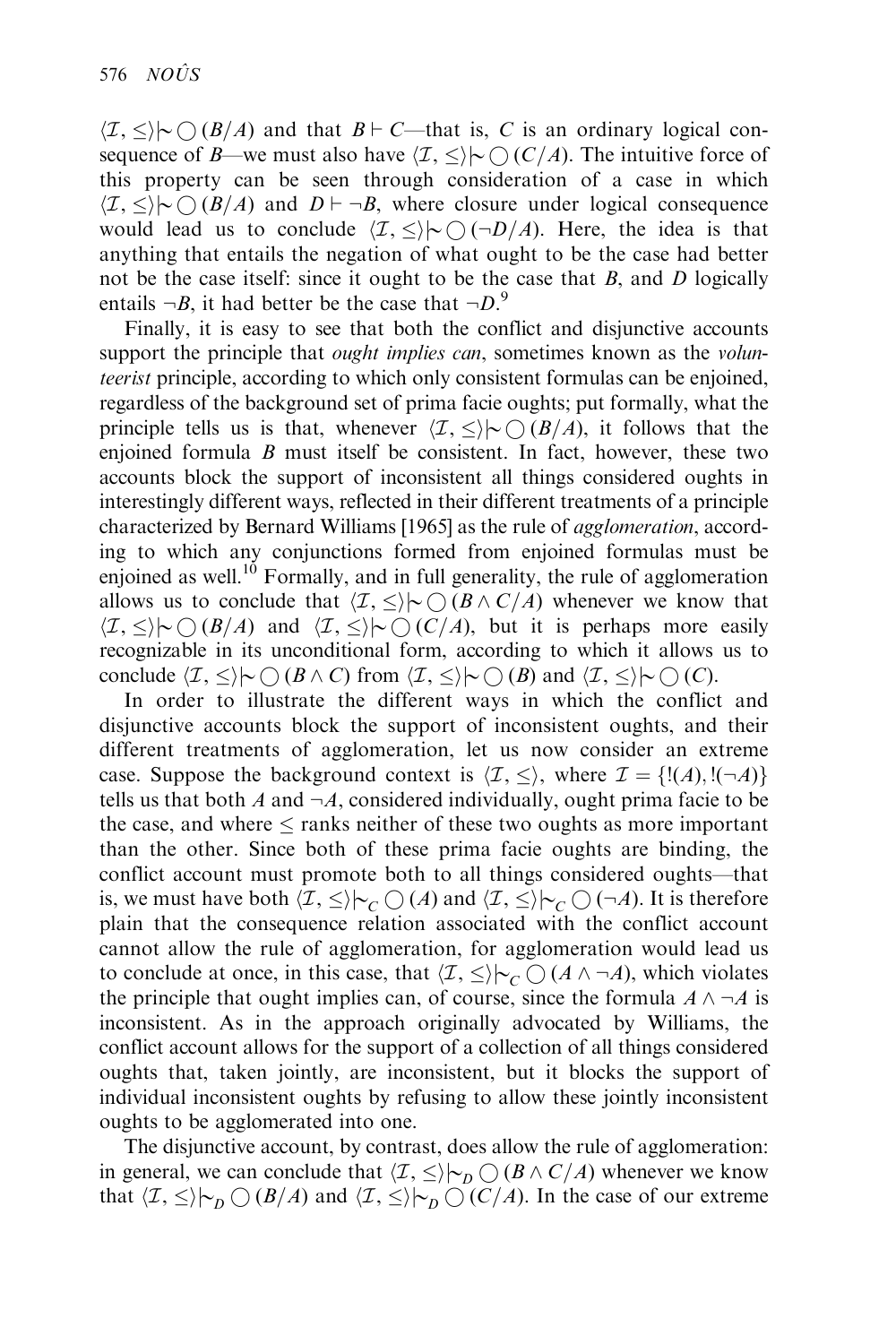example, we would be able to conclude from agglomeration that  $\langle \mathcal{I}, \leq \rangle \big|_{\mathcal{P}_D} \bigcirc (A \land \neg A)$  if we could establish both  $\langle \mathcal{I}, \leq \rangle \big|_{\mathcal{P}_D} \bigcirc (A)$  and hI, ij\*<sup>D</sup> - (:A). And so it follows at once, since the disjunctive account also satisfies the principle that ought implies can, that we should not be able to establish both  $\langle \mathcal{I}, \leq \rangle \big| \sim_D \bigcirc (A)$  and  $\langle \mathcal{I}, \leq \rangle \big| \sim_D \bigcirc (\neg A)$ —and indeed we can establish neither, since neither of these two conclusions is supported by each maximal consistent subset of the binding oughts. Unlike the conflict account, then, the disjunctive account does allow various supported all things considered oughts to be agglomerated into one, but in this case there is no risk that such agglomeration would lead to an individually inconsistent ought since the entire collection of supported oughts is itself jointly consistent.

# 3 Evaluating the approaches

We now have before us two logics, reflecting two different approaches to the problem of deriving all things considered oughts from a background context of prima facie oughts: the conflict account, according to which the all things considered oughts are those entailed by some maximal consistent subset of the binding prima facie oughts, and the disjunctive account, according to which an all things considered ought must be entailed by each maximal consistent subset of the binding prima facie oughts.

Although these two logics lead to different verdicts on the issue of all things considered moral conflict—one denying and the other affirming the possibility—they are developed within a common framework, using common ideas; and as we have seen, the resulting logics share a number of desirable properties. Both are conservative extensions of standard deontic logic, agreeing with this theory, and with each other, when applied to a consistent background context of prima facie oughts. Both are noncontradictory, never supporting the negation of a supported all things considered ought, regardless of the background context. Both support a set of all things considered oughts that is closed under logical consequence, enjoining all the logical consequences of the enjoined propositions. Both maintain the principle that ought implies can, according to which only consistent propositions can be enjoined. And both are sensitive enough to register the failure of strengthening in the antecedent, and also the failure of consequence monotonicity, that characterizes our normative reasoning.

Against this background, we can now turn to the main question at issue in this paper: setting aside arguments based on the adoption of some particular moral theory or another, are there any reasons for favoring one of these two approaches over the other, and in particular, for rejecting the conflict approach? We consider three kinds of objections to the possibility of all things considered moral conflicts, based respectively on logical arguments, conceptual considerations concerning the nature of all things considered oughts, and an analogy between moral and physical forces.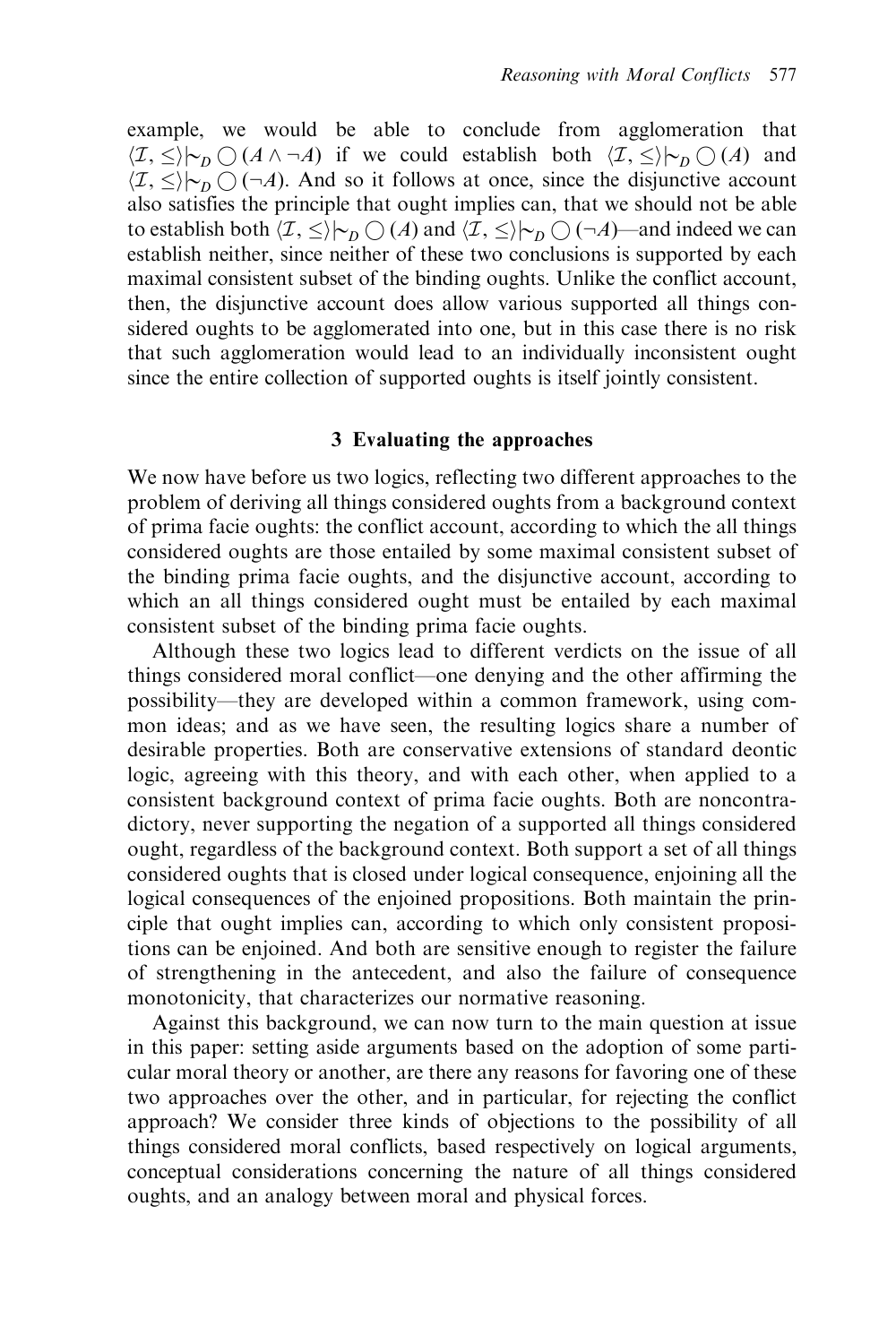## 3.1 Logical objections: agglomeration

There are three standard logical objections to any theory, such as the conflict account, that allows for the possibility of conflicting all things considered oughts. Although these three objections are admirably presented, along with references to the literature, by Christopher Gowans [1987a], we will concentrate here on the more recent and extensive discussion found in Brink's [1994]. In this paper, each of these objections is presented as a ''paradox''—a contradiction generated from the assumption of conflicting all things considered oughts, taken together with certain principles from standard deontic logic that are viewed as crucial to our normative reasoning. Since, as we have seen, the conflict account defined here is itself noncontradictory, any derived contradictions must depend in an essential way on these auxiliary principles, and so our assessment of these principles will likewise determine the force of the objections.

Brink's first paradox relies on two deontic principles, both discussed in the previous section. The first is the principle that ought implies can, which is already supported by the conflict account; the second is the rule of agglomeration, which is not. It is of course easy, as we have just seen, to arrive at a contradiction when the conflict account is supplemented with agglomeration. The conflict account allows certain background contexts to support statements of the form  $\bigcirc(A)$  and  $\bigcirc(\neg A)$ —that is, we might have both  $\langle \mathcal{I}, \leq \rangle \sim_C \bigcirc (A)$  and  $\langle \mathcal{I}, \leq \rangle \sim_C \bigcirc (\neg A)$ . Agglomeration would then lead us to the conclusion  $\langle \mathcal{I}, \leq \rangle \sim_C \bigcirc (A \land \neg A)$ , enjoining the formula  $A \wedge \neg A$ . The principle that ought implies can tells us that any enjoined formula must be consistent. But the formula  $A \wedge \neg A$  is not consistent.

In fact, Brink himself does not take this first paradox very seriously, since he tends to dismiss the principles through which it is generated, and agglomeration in particular.

Consider agglomeration. Where there is no conflict between  $A$  and  $B$ , it seems harmless to recognize an obligation to do both as well as obligations to do each. But it also seems unnecessary; an obligation to do each seems adequate to explain the moral situation. [Brink, 1994, p. 229]

I believe, however, that the matter is more complicated, and that we do need to allow for some degree of agglomeration in order to account for certain aspects of our moral reasoning, even in an account that tolerates conflicts.

The point is best illustrated with an example. Imagine that an agent's background moral theory contains only the two prima facie oughts ''You ought either to fight in the army or perform alternative service'' and ''You ought not to fight in the army''—the first issuing from some legal authority, perhaps, the second from religion or conscience. More exactly, if we let F represent the proposition that the agent should fight in the army and S the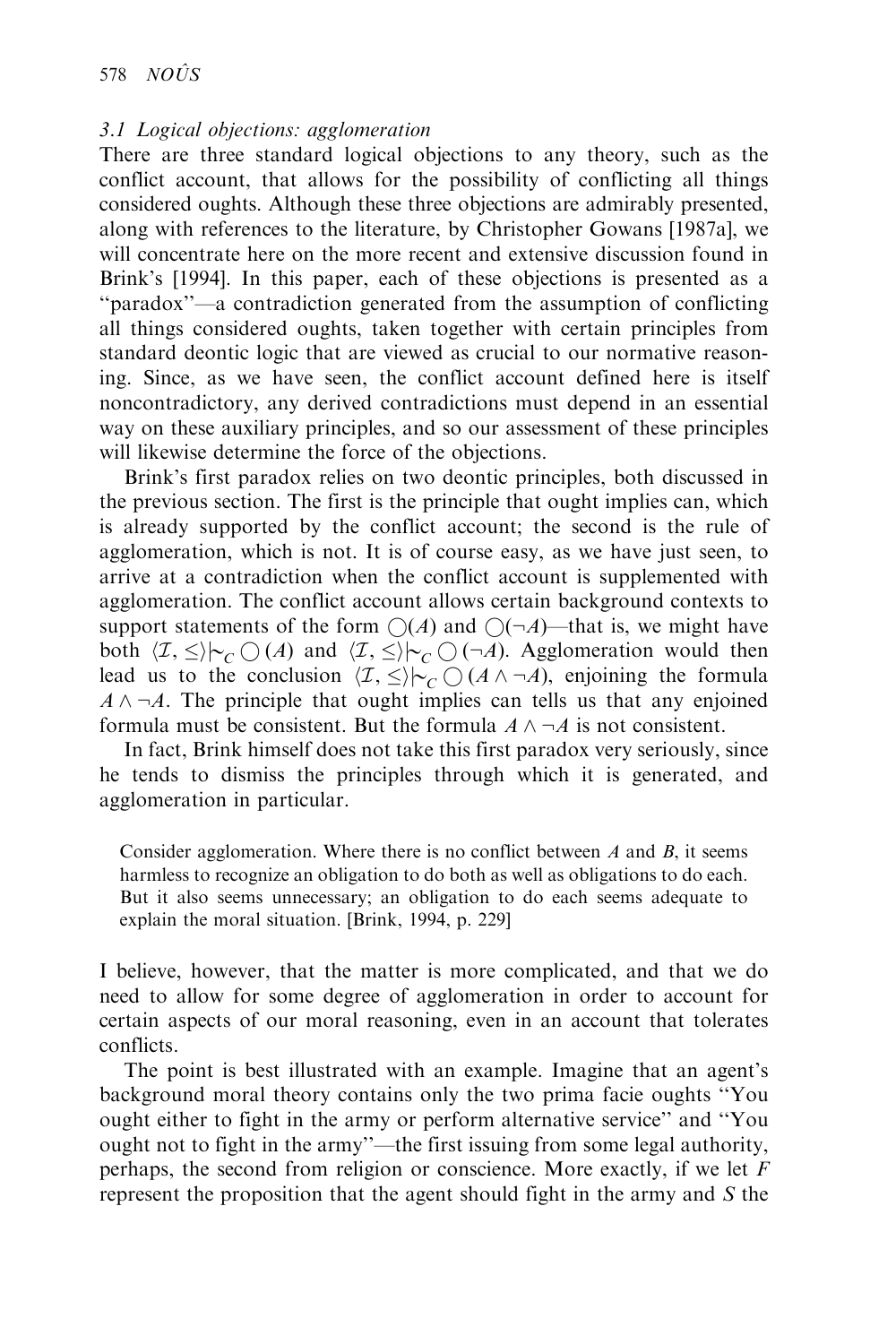proposition that the agent should perform alternative service, so that the two prima facie oughts are

$$
i_5 = !(F \vee S),
$$
  

$$
i_6 = !(\neg F),
$$

we can take the context as  $\langle \mathcal{I}, \langle \cdot \rangle$ , with  $\mathcal{I} = \{i_5, i_6\}$  and  $\langle$  arbitrary. Since these two prima facie oughts are consistent, they should, on any account, be promoted to the respective all things considered oughts  $\bigcirc (F \vee S)$  and  $\bigcirc$ ( $\neg$ F), telling us that the agent ought, all things considered, to fight in the army or perform alternative service, but also that he ought not to fight in the army. Is this a complete description of the moral situation? I believe not. I believe that, once we reach the conclusions that the agent ought either to fight in the army or perform alternative service, but also that he ought not to fight in the army, we are then committed to the further conclusion that the agent ought to perform alternative service—that is, to the further conclusion  $\bigcirc(S)$ .

Of course, one might argue that it is not necessary for the agent to derive this further conclusion explicitly in order to perform the right action, and perhaps this is Brink's point. As long as the agent satisfies the explicitly presented all things considered oughts  $\bigcirc (F \vee S)$  and  $\bigcirc (\neg F)$ , bringing about a situation in which he either fights in the army or performs alternative service, but also one in which he does not fight in the army, the agent will satisfy the implicitly derivable ought  $\bigcirc(S)$  as well, bringing about a situation in which he performs alternative service. Since this ought will be satisfied in any case, why, then, is it necessary for it to be explicitly derived? To argue in this way, however, would be to limit the scope of deontic logic to a narrowly action-guiding enterprise, rather than one that is supposed to be more fully descriptive of the moral situation. If the formalism is to serve simply as a guide to action, it may be sufficient for it to enjoin a set of formulas which, as long as these formulas are satisfied, will lead to the achievement of a proper state of affairs. If the aim is descriptive, on the other hand, it is natural to expect a deontic logic to provide a more complete characterization of the moral situation; and in the case at hand, it seems clear that such a characterization should include the information that one of the things the agent ought to do, all things considered, is perform alternative service.

The advantage of the rule of agglomeration is that, together with closure under logical consequence, it allows us to reach conclusions like this, which involve logical interactions among enjoined formulas. In the present case, if we were able to combine the enjoined formulas from the two all things considered oughts  $\bigcirc (F \vee S)$  and  $\bigcirc (\neg F)$  into the agglomerated result  $\bigcirc$ ( $(F \vee S) \wedge \neg F$ ), we could then immediately derive  $\bigcirc$ (S) as a conclusion, given closure under consequence, since  $S$  is a logical consequence of  $(F \vee S) \wedge \neg F$ . Of course, as we have seen, full agglomeration cannot coherently be accommodated within the conflict account, unless we are willing to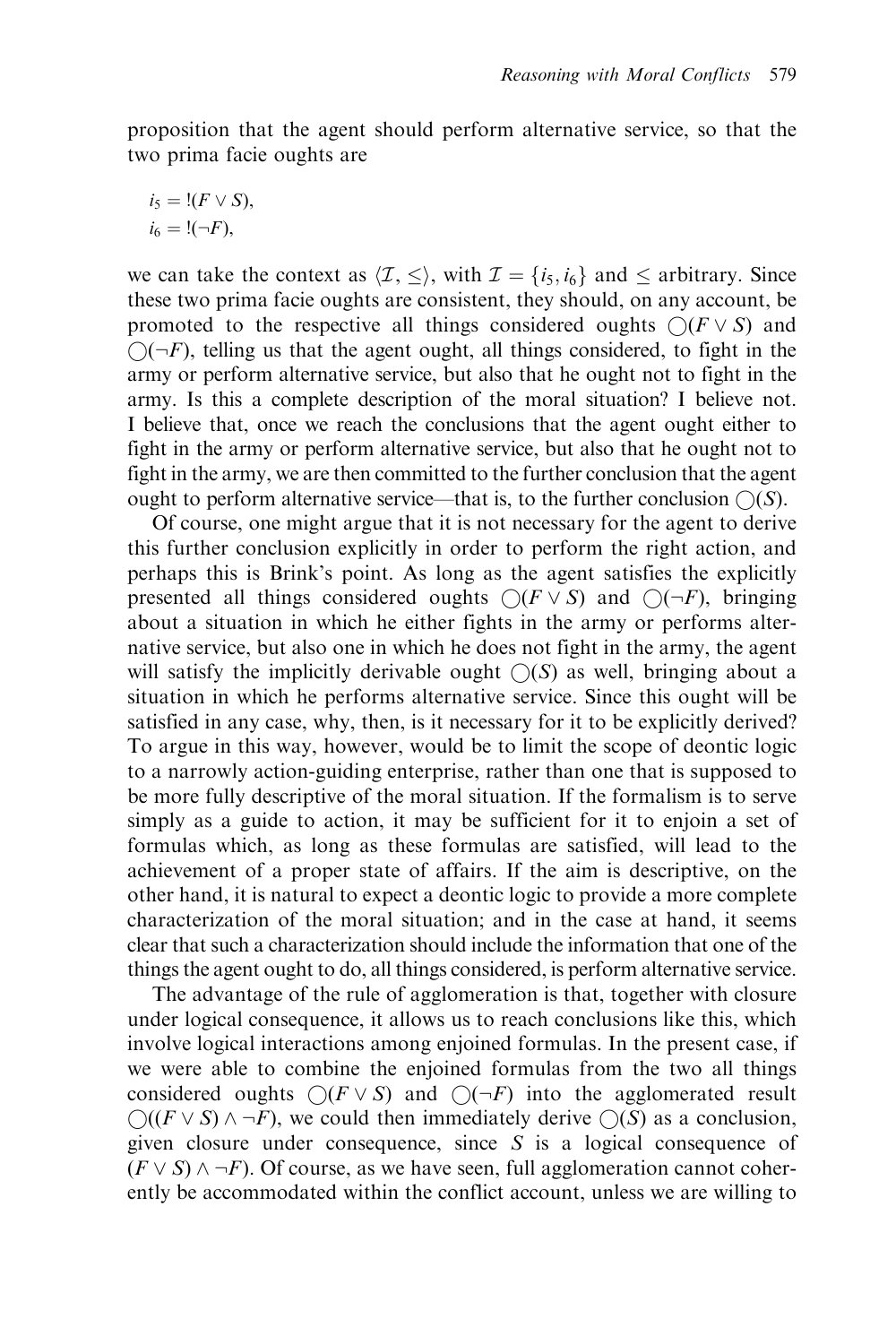abandon the principle that ought implies can. But without some measure of agglomeration, at least, it is difficult to see how we could reach certain desirable results, such as the present conclusion that the agent ought to perform alternative service.<sup>11</sup> Apparently, what is needed is some degree of agglomeration, but not too much; and the problem of formulating a principle allowing for exactly the right amount of agglomeration raises delicate issues that have generally been ignored in the literature, which seems to contain only arguments favoring either wholesale acceptance or wholesale rejection.

The conflict account provides an example of such a hedged agglomeration principle, falling between wholesale acceptance and wholesale rejection. As we have seen, this account avoids generating unfortunate agglomerates of the form  $\bigcirc (A \land \neg A)$ , even when both  $\bigcirc (A)$  and  $\bigcirc (\neg A)$  are supported. But it is easy to see also, in the present example, that the account does support the agglomerate  $\bigcirc ((F \vee S) \wedge \neg F)$ , and so the desired result  $\bigcirc (S)$ . In this case, *Binding*<sub> $(I \leq \{i\}, i_6\}$  is the set of prima facie oughts that are binding</sub> under the circumstances, so that *Consequent*[*Binding*<sub> $(I \leq \{F \vee S, \neg F\}$ ]</sub> is the set of their consequents; but since this set is consistent, it is its own unique maximal consistent subset, and entails both the formulas ( $(F \vee S) \wedge \neg F$ ) and S.

The style of agglomeration sanctioned by the conflict account can be characterized as consistent consequent agglomeration, and defined as follows. Suppose we know that a number of oughts of the form  $\bigcirc (B_i/A)$  are supported by some background context  $\langle \mathcal{I}, \leq \rangle$ —that is, we have  $\langle \mathcal{I}, \leq \rangle$   $\sim$  $\bigcirc (B_i/A)$  for *i* from 1 through *n*. Then we can conclude that the agglomerate  $\bigcirc (B_1 \wedge B_2 \wedge \ldots B_n/A)$  is likewise supported—that is,  $\langle \mathcal{I}, \leq \rangle \sim \bigcirc (B_1 \wedge B_2 \wedge$  $\ldots$  B<sub>n</sub>/A)—as long as we know that the set {B<sub>1</sub>, B<sub>2</sub>, ... , B<sub>n</sub>} is both consistent and also a subset of the set *Consequent* [*Binding*<sub> $(I,\leq)$ </sub> $(A)$ ], containing the consequents of the binding prima facie oughts. Although the statement of this rule is somewhat complex, the underlying idea is simple. What it tells us is that we can agglomerate a set of oughts into a conjunctive ought under two conditions: first, the set of formulas enjoined by these various oughts must be consistent; second, each of these enjoined formulas must be the consequent of some binding prima facie ought.

This second condition—that each enjoined formula should be the consequent of some binding prima facie ought—may seem peculiar, or at least excessively syntactic. Dropping this restriction would result in another hedged agglomeration principle, stronger than consistent consequent agglomeration but still weaker than full agglomeration, that could be characterized simply as *consistent agglomeration*. Formally, such a rule would allow us to conclude that  $\langle I, \leq \rangle \sim \bigcirc (B \wedge C/A)$  whenever we know that  $\langle \mathcal{I}, \leq \rangle$   $\sim \bigcirc (B/A)$  and  $\langle \mathcal{I}, \leq \rangle$   $\sim \bigcirc (C/A)$ , subject only to the constraint that the set  $\{B, C\}$  should be consistent.<sup>12</sup> Again, this rule—which tells us that we are free to agglomerate individual oughts as long as doing so does not actually lead to an inconsistent enjoined formula—is weak enough to avoid generating agglomerates of the form  $\bigcirc (A \land \neg A)$  even when both of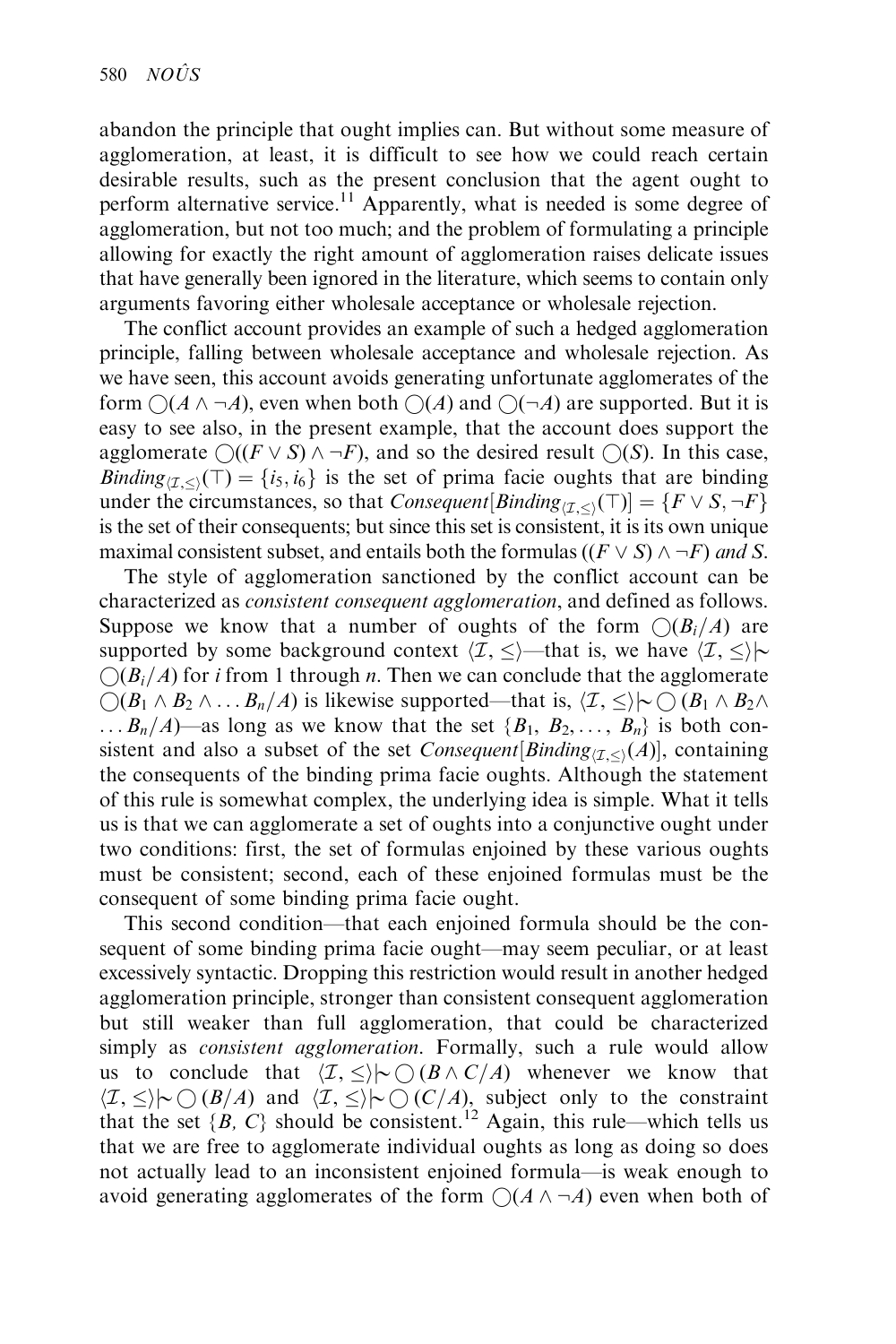the individual oughts  $\bigcirc(A)$  and  $\bigcirc(\neg A)$  are supported; and it is strong enough, in the present example, to tell us that we are committed to the agglomerate  $\bigcirc ((F \vee S) \wedge \neg F)$ , and so to  $\bigcirc (S)$ , once we have accepted the individual oughts  $\bigcirc (F \vee S)$  and  $\bigcirc (\neg F)$ .

It turns out, however, that this stronger rule of consistent agglomeration is not supported by the conflict account. We can see this, and also understand the point of the syntactic restrictions that distinguish the rule of consistent consequent agglomeration, by considering yet another example, based on a familiar problem. Suppose that both you and your spouse have a prima facie obligation to visit your own parents during the holiday season, but that both of you likewise have a prima facie obligation to visit your spouse's parents. And suppose that, because they live in separate parts of the country, it is simply not possible to visit both sets of parents; but of course, whichever set of parents you decide on, they should first be notified of your plans to visit. Let us take  $N_1$  as the proposition that you will notify your own parents of your plans to visit during the holidays,  $V_1$  as the proposition that you will actually visit your own parents, and  $N_2$  and  $V_2$  as the respective propositions that you will notify and visit your spouse's parents. Your prima facie obligations can then be represented through the two imperatives

$$
i_7 = !(N_1 \wedge V_1),
$$
  

$$
i_8 = !(N_2 \wedge V_2),
$$

telling us that you should notify and then visit your own parents, but also that you should notify and then visit your spouse's parents; the background context is therefore  $\langle \mathcal{I}, \leq \rangle$ , where  $\mathcal{I} = \{i_7, i_8\}$  and we can assume that  $\leq$ ranks  $i_7$  and  $i_8$  as either equal or incomparable in importance.

In this case, both of the prima facie oughts are binding, of course—that is, we have Binding  $g_{[\mathcal{I},\leq)}(\top) = \{i_7,i_8\}$ , so that Consequent [Binding  $g_{[\mathcal{I},\leq)}(\top)$ ] =  $\{N_1 \wedge V_1, N_2 \wedge V_2\}$  is the set of their consequents. Since it is impossible to visit both your own parents and your spouse's parents, it is natural to view the statements  $V_1$  and  $V_2$  as inconsistent. The entire set of consequents is therefore inconsistent as well, with  $\mathcal{F}_1 = \{N_1 \wedge V_1\}$  and  $\mathcal{F}_2 = \{N_2 \wedge V_2\}$  as its maximal consistent subsets. Since  $\mathcal{F}_1$  entails  $V_1$  and  $\mathcal{F}_2$  entails  $V_2$ , the conflict account tells us that you ought to visit your own parents, and also that you ought to visit your spouse's parents—that is, we have both  $\langle \mathcal{I}, \leq \rangle \big|_{C} \bigcirc (V_1)$  and  $\langle \mathcal{I}, \leq \rangle \big|_{C} \bigcirc (V_2)$ . But since the set  $\{V_1, V_2\}$  is inconsistent, neither of the two rules under consideration, consistent agglomeration or consistent consequent agglomeration, entails the conclusion  $\langle \mathcal{I}, \leq \rangle \sim_C \bigcirc (V_1 \wedge V_2)$ . This is, of course, as it should be: the conflict account does not support the conclusion that you ought to visit both sets of parents, since doing so is impossible.

The conflict account also tells us, however, both that you ought to notify your own parents that you will visit and that you ought to notify your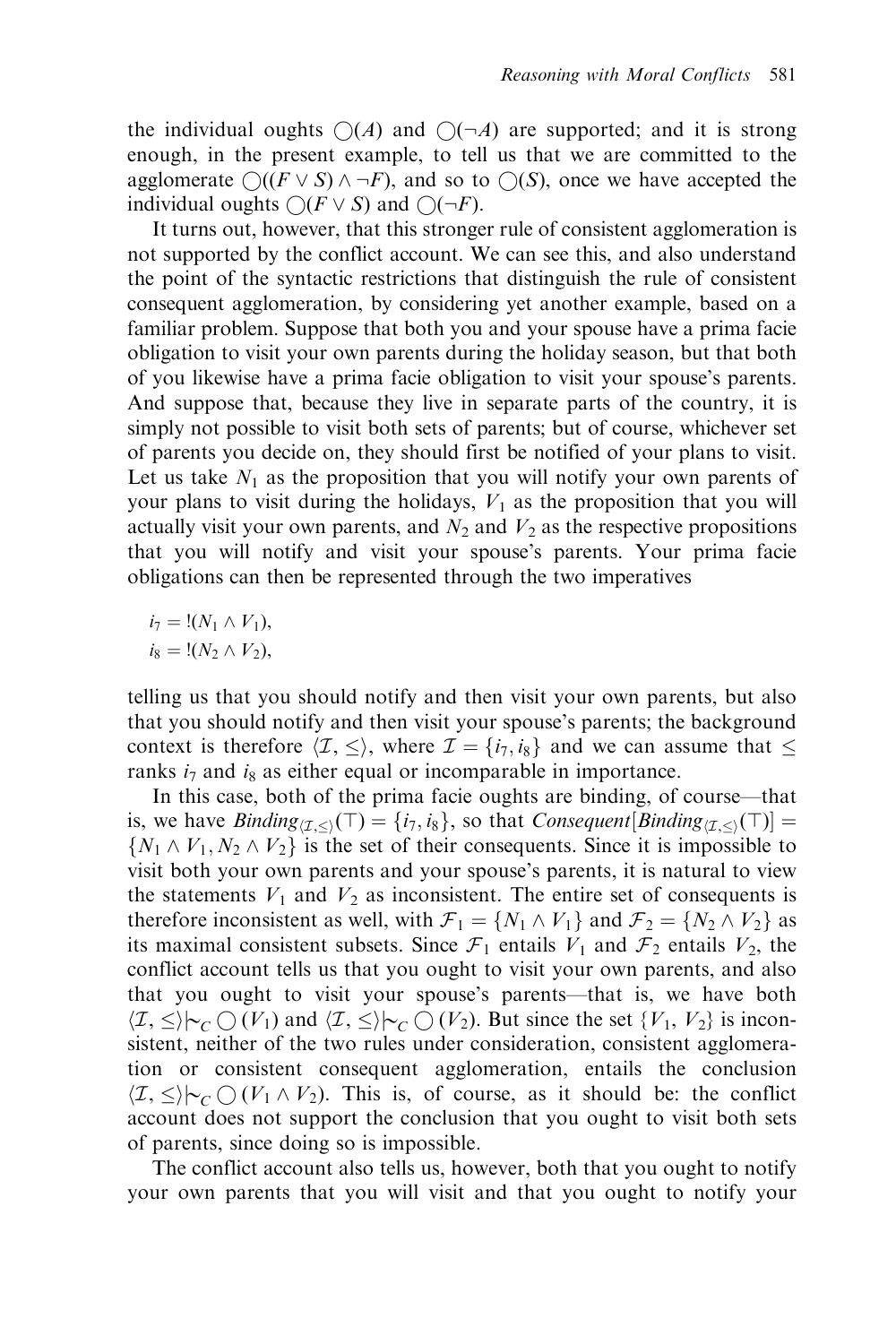spouse's parents—again, since  $\mathcal{F}_1$  entails  $N_1$  and  $\mathcal{F}_2$  entails  $N_2$ , we have both  $\langle \mathcal{I}, \leq \rangle \sim_C \bigcirc (N_1)$  and  $\langle \mathcal{I}, \leq \rangle \sim_C \bigcirc (N_2)$ . And here, it is natural to view the set  $\{N_1, N_2\}$  as consistent, since, even though you will not actually be able to visit both sets of parents, it is certainly possible for you to notify both set of parents that you will be visiting. In this case, the rule of consistent agglomeration would therefore suggest the conclusion  $\langle \mathcal{I}, \leq \rangle \big|_{C} \bigcirc (N_1 \wedge N_2)$ , which is incorrect: the conflict account does not tell us that you should notify both sets of parents of an impending visit. It is exactly this kind of odd result that the rule of consistent consequent agglomeration manages to avoid, through its syntactic restrictions. Even though the set  $\{N_1, N_2\}$  is consistent, it is not a consistent subset of the set Consequent [Binding<sub> $(I,\le)(\top)$ </sub> =  $\{N_1 \wedge V_1, N_2 \wedge V_2\}$ , containing the consequents of the binding oughts; and of course, no consistent subset of this latter set entails the formula  $N_1 \wedge N_2$ .

Within the context of the conflict account, the rule of consistent consequent agglomeration seems to provide all the agglomeration we need and no more than we want. Although I do not believe the matter is entirely settled by the arguments presented here, the rule seems to hold some promise, at least, as a correct, appropriately hedged principle of agglomeration.

# 3.2 Other logical objections

Let us now turn our attention from considerations concerning the proper form of an appropriate agglomeration principle to the remaining two logical arguments against a theory that allows all things considered moral conflicts—Brink's remaining two paradoxes, which he does take seriously, unlike the first, since he endorses the principles involved.

The second logical objection is again based on two principles. The first is the principle of closure under logical consequence, which Brink refers to as the obligation execution principle, because it obliges us not to do anything that would prevent the execution of our obligations. This principle, which is supported by the conflict account, was presented in the previous section as the principle allowing us to conclude, whenever we know that  $\langle \mathcal{I}, \leq \rangle$   $\sim$   $\bigcirc$  (*B*/*A*) and *B*  $\vdash$  *C*—that is, *C* is an ordinary logical consequence of B—that  $\langle \mathcal{I}, \leq \rangle$   $\sim$   $\bigcirc$   $(C/A)$  should hold as well; but for the purpose of the present discussion, it will be sufficient to concentrate only on an unconditional version of the principle, allowing us to conclude, from  $\langle \mathcal{I}, \leq \rangle$   $\sim \bigcirc$  (*B*) and  $B \vdash C$ , that  $\langle \mathcal{I}, \leq \rangle$   $\sim \bigcirc$  (*C*). The second principle, which Brink describes as the *weak obligation* principle, tells us that, whenever a formula B is enjoined as an all things considered ought, it is not the case that  $\neg B$  can be enjoined as well—that is, that  $\bigcirc(B)$  implies  $\neg \bigcirc (\neg B)$ . In the present setting, this principle can be captured as the assumption that

 $\langle \mathcal{I}, \leq \rangle \sim \bigcirc (B) \supset \neg \bigcirc (\neg B)$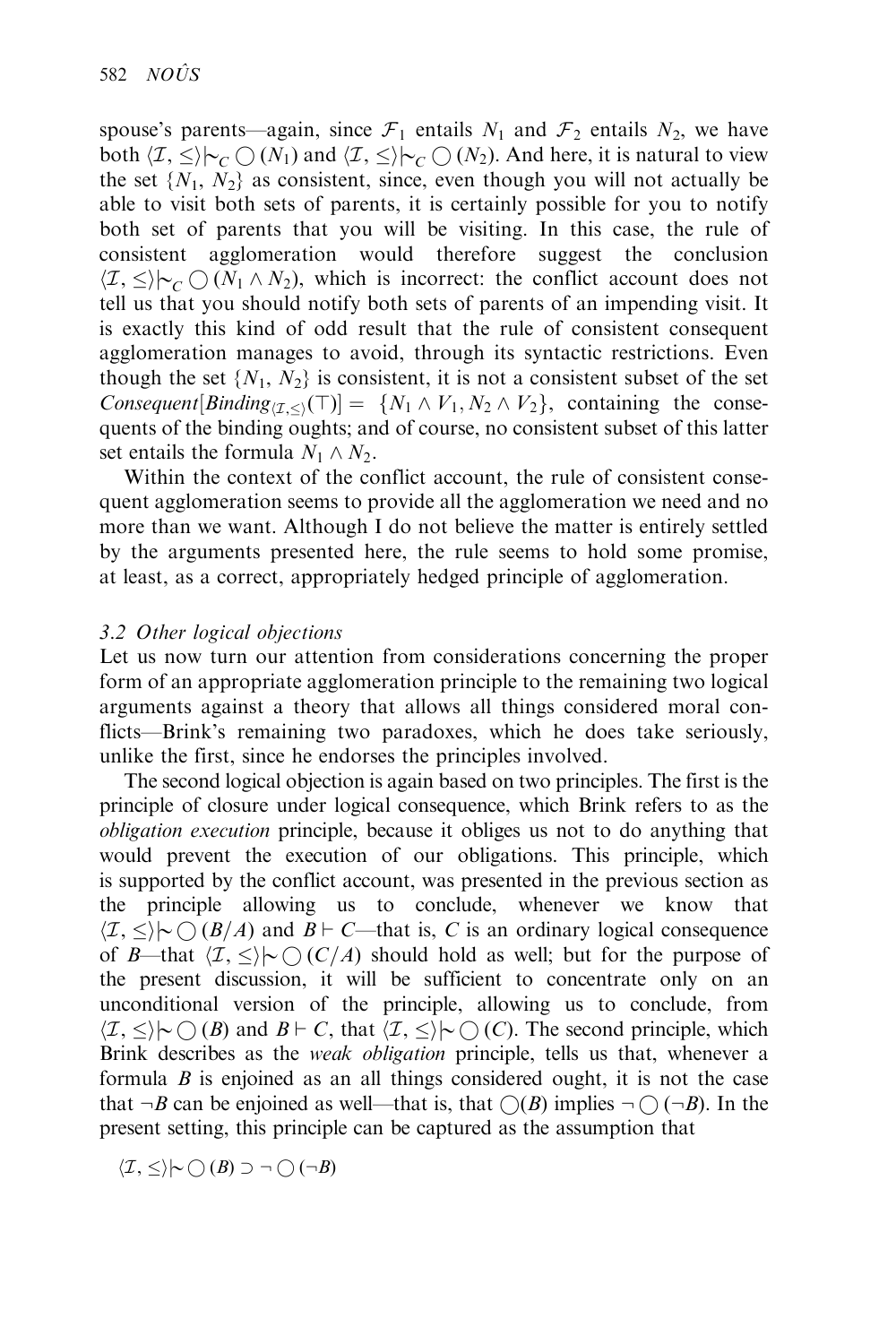should hold quite generally, for any background context  $\langle \mathcal{I}, \leq \rangle$  and formula B whatsoever.

It is easy to see the troubles that result when the conflict account, which does not support the weak obligation principle, is then supplemented with this principle. Suppose that, as the conflict account allows, some context enjoins bothof two inconsistent formulas as all things considered oughts—that is, suppose that (1)  $\langle \mathcal{I}, \leq \rangle \sim_C \bigcirc G$  and (2)  $\langle \mathcal{I}, \leq \rangle \sim_C \bigcirc (H)$ , where the formulas  $G$  and  $H$  are inconsistent. Since  $G$  and  $H$  are inconsistent, we can of course conclude (3)  $H \vdash \neg G$ —that H logically implies the negation of G. From (2) and (3), the principle of closure under logical consequence, or obligation execution, allows us to conclude that (4)  $\langle \mathcal{I}, \leq \rangle \sim_C \bigcirc (\neg G)$ . From (1), however, the principle of weak obligation yields the conclusion (5)  $\langle \mathcal{I}, \leq \rangle \sim_{C} \supset (\neg G)$ .<sup>13</sup> And then, together, (4) and (5) show that the conflict account, when it is supplemented with the weak obligation principle, leads to a contradiction—not just to the idea that conflicting formulas might both be enjoined as all things considered oughts, which is simply a moral conflict, but to the idea that the very same formula might be both enjoined and not enjoined, which is a logical contradiction.

The third of the standard logical objections to moral conflicts—Brink's third paradox—relies on the new notion of permissibility, where the formula  $P(B)$  is taken to represent the idea that the proposition B is permissible. Typically in deontic logic, what is permissible is characterized in terms of what ought to be the case, through the definition

 $P(B) =_{df} \neg \bigcirc (\neg B),$ 

telling us that a proposition is permissible if it is not the case that it ought not to be the case. Brink accepts this characterization of permissibility in terms of ought, not as a definition, actually, but rather as a principle relating the two ideas, which he refers to as the principle of *correlativity*. In addition, however, Brink also accepts the further and more substantive principle, which he describes as the *weak impermissibility* principle, according to which anything that ought to be the case must also be permissible that is, according to which  $O(B)$  implies  $P(B)$ .<sup>14</sup> This principle is best captured in the present setting through the general stipulation that

 $\langle \mathcal{I}, \leq \rangle$   $\sim$   $\bigcirc$   $(B)$   $\supset$   $P(B)$ 

holds for each context and formula.

Again, the weak impermissibility principle is not supported by the conflict account, and as before, it is easy to see the difficulties that result when the account is supplemented with this principle by considering a case in which some context enjoins conflicting formulas as all things considered oughts—that is, where (1)  $\langle \mathcal{I}, \leq \rangle \big|_{C} \bigcirc G$  and (2)  $\langle \mathcal{I}, \leq \rangle \big|_{C} \bigcirc (H)$ , where G and H are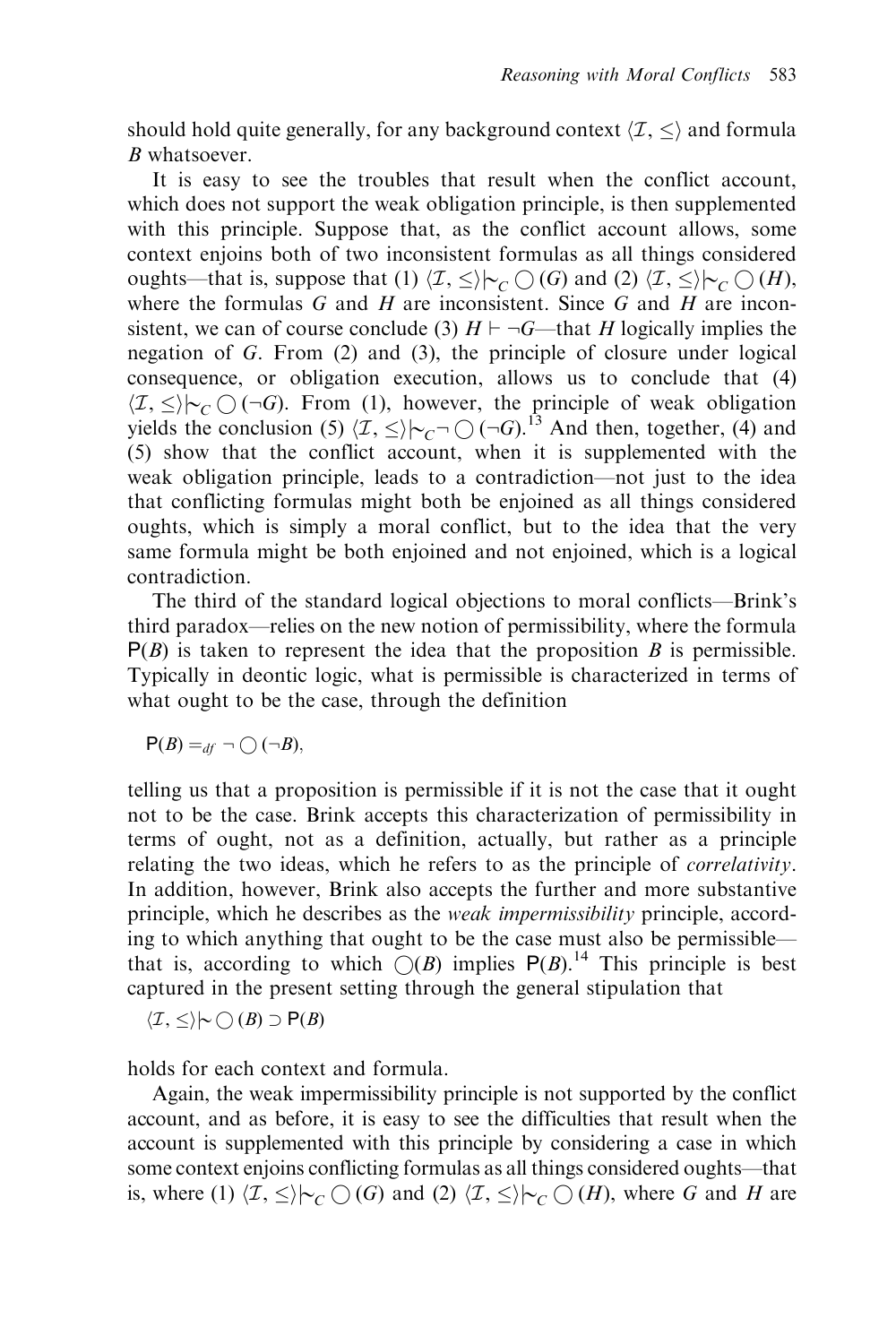inconsistent. Since G and H are inconsistent, we again have (3)  $H \vdash \neg G$ . From (2) and (3), the principle of closure under consequence again tells us that (4)  $\langle \mathcal{I}, \leq \rangle \big|_{C} \bigcirc (-G)$ . But now, from (1), Brink's weak impermissibility principle tells us that (5)  $\langle \mathcal{I}, \leq \rangle \sim_C \bigcirc P(G)$ , which is equivalent to (6)  $\langle \mathcal{I}, \leq \rangle \sim_{C} \neg \bigcirc (\neg G)$  by the definition of what is permissible in terms of what ought to be. And then (4) and (6) show that the conflict account, supplemented with the weak impermissibility principle, again leads to a contradiction.

What Brink's second and third logical objections show, then, is that the conflict account is rendered inconsistent if it is supplemented with either the weak obligation principle or the weak impermissibility principle, both of which he supports. But how convincing are these objections, taken as arguments against the conflict account? The first thing to note is that it is not really surprising that these principles should lead to inconsistency in the context of the conflict account—which allows for moral conflicts, of course—since the effect of each of these principles is simply to assert that there can be no moral conflicts. The weak obligation principle, for example, supplements the set of statements supported by the conflict account with arbitrary formulas of the form  $\bigcirc(B) \supset \neg \bigcirc (\neg B)$ , but any such formula is equivalent by elementary logic to a formula of the form  $\neg \bigcirc (B) \vee \neg \bigcirc (\neg B)$ , which is then equivalent to the formula  $\neg(\bigcirc(B) \land \bigcirc(\neg B))$ —telling us explicitly that the conflicting formulas B and  $\neg B$  cannot both be enjoined. And the weak impermissibility principle supplements the set of supported statements with formulas of the form  $\bigcirc(B) \supset P(B)$ , but each of these can then be transformed, by the definition of permissibility in terms of ought, into a weak obligation statement of the form  $\bigcirc(B) \supset \neg \bigcirc (\neg B)$ , which can itself be transformed into a statement explicitly denying the existence of moral conflicts, as we have just seen.

In some ways, then, since the principles of weak obligation and weak impermissibility are both equivalent to the denial of moral conflicts, it is hard to take them seriously as components of any real argument against the existence of such conflicts, as opposed simply to statements of the view that there are none; both principles are nothing but straightforward denials of the very point at issue. Still, restating a view in a particular way sometimes highlights advantages to it that may not have been apparent in its original formulation, even when the original formulation and the restatement are equivalent—and perhaps the reason for denying the possibility of moral conflicts is more evident when this position is restated as the weak obligation principle, or as weak impermissibility. It is therefore important to consider the arguments that Brink actually presents in favor of the weak obligation and weak impermissibility principles; but in both cases, the justification is brief, as if the truth of these principles should be almost immediately apparent. Concerning weak obligation, he says only: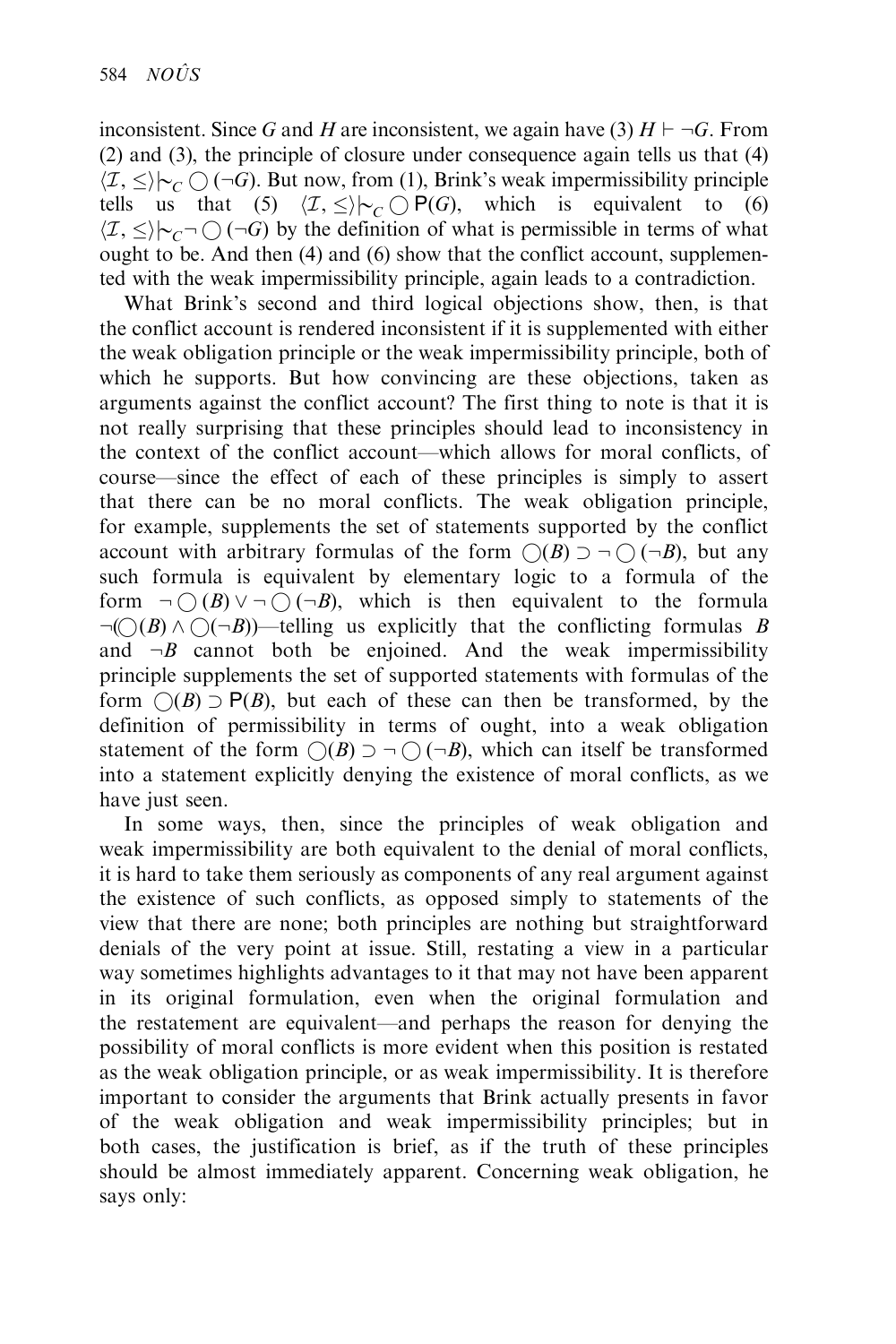And the weak obligation principle, as its name suggests, seems especially uncontroversial. If I'm obligated not to kill my neighbor, then surely it's not the case that I'm obligated to kill him. [Brink, 1994, p. 235]

# And concerning weak impermissibility:

The new deontic principle [in the third paradox] is the weak impermissibility principle. But surely that must be true. If it's impermissible for me to torture my neighbor, then surely it's not the case that I'm obliged to torture him. [Brink, 1994, p. 236]

What Brink provides here, by way of justification, are simply a couple of instances of the abstract principles in question that are supposed to seem intuitively attractive—which is perfectly fair, of course: at some point in the justification of a set of fundamental logical principles, appeal to argument must necessarily be replaced by appeal to intuition. Still, it is difficult to establisha general principle beyond doubt by exhibiting a single instance, no matter how convincing. There is always the possibility that the truth of that particular instance could be explained through some other means, rather than by appeal to the general principle involved, or that a plausible counterexample to the principle might still be found; and in this case it seems that both avenues of criticism are available.

Here, the instances provided by Brink to illustrate the abstract principles are so alarming, and the consequents of these particular instances—that I am not obligated to kill my neighbor, or to torture my neighbor—are so palpably true that it is hard to see whether these consequents actually follow from the antecedents of the principles, or whether they are simply true on their own, lending a false credibility to the principles themselves. Moreover, there are coherent scenarios in which the two principles could at least arguably be classified as incorrect, as we can see by recalling the situation in which I have promised to have dinner tonight with each of two identical twins, but cannot dine with both, so that dining with either twin entails not dining with the other. In this situation, it can be argued that, since I promised to dine with twin 2, I ought to do so, and therefore—given closure under consequence, because dining with twin 2 entails not dining with twin 1—that I ought not to dine with twin 1. But since I promised to dine with twin 1 as well, I ought to dine with twin 1. The situation is therefore arguably one in which I ought to dine with twin 1 but also ought not to dine with twin 1, contrary to the principle of weak obligation. Furthermore, the definition of permissibility in terms of ought tells us that I am not permitted to dine with twin 1 if I ought not to dine with twin 1. And so the same situation—in which I ought to dine with twin 1 but also ought not to dine with twin 1—arguably illustrates a case in which I ought to dine with twin 1 but,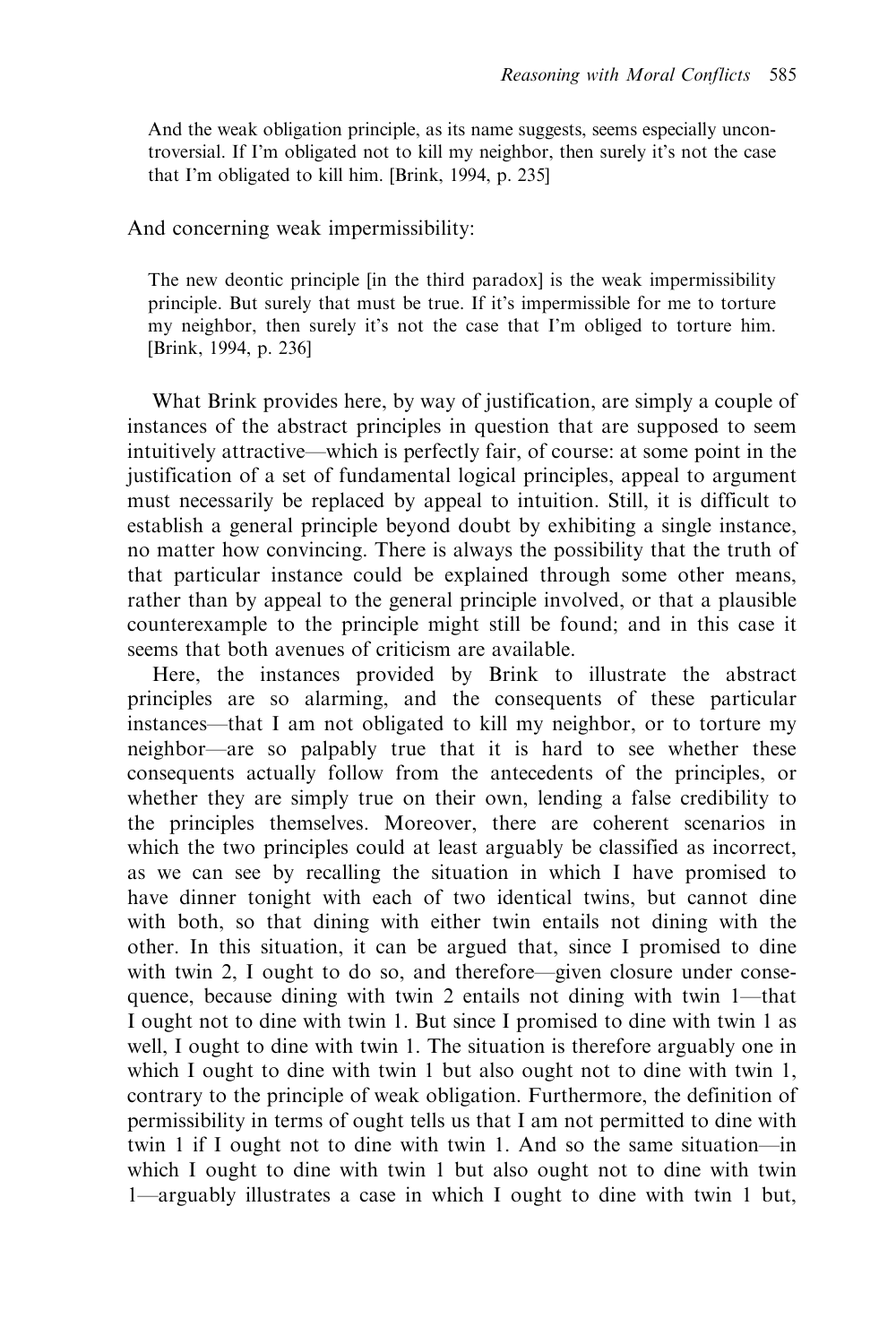according to the definition, am not permitted to do so, contrary to the principle of weak impermissibility.

# 3.3 Conceptual objections

The present paper relies crucially on a conceptual distinction between two kinds of oughts. Oughts of the first kind, described here as prima facie oughts, specify only moral reasons for preferring one state of affairs or action over another; oughts of the second kind, described here as all things considered oughts, are supposed to reflect a more general judgment of desirability, which results when all of the various prima facie oughts are taken into consideration.

In broad outline, this distinction coincides with that drawn by any number of writers who also rely on some contrast between, let us say, weak and strong oughts, where the weak oughts provide reasons for reaching a moral judgment and the strong oughts register the judgments reached on the basis of those reasons. Although some of these writers—Roderick Chisholm [1964], Donald Davidson [1970]—use the vocabulary of prima facie oughts to characterize this distinction, others present the view using different terminology. For example, Searle [1980] refers to our weak oughts as ''obligations,'' and uses the term ''ought'' itself only for strong oughts; the idea is that agents are subject to various obligations, possibly conflicting, which are then combined to result in a specification of what, all things considered, they ought to do. In a similar fashion, Thomson [1990] describes our weak oughts in terms of the ''obligations'' and ''commitments'' we have to one another, or—echoing the language of Wesley Hohfeld—the ''claims'' we have against each other, and again reserves the term ''ought'' itself for the strong oughts that result when all of these weak oughts are taken into account. Other writers, such as Gowans [1987a], actually use the term "ought" to refer to our weak oughts, referring to our strong oughts as what we "must" do. And Foot [1983] abandons any attempt to link the distinction between weak and strong oughts to familiar terms from natural language, speaking of them only as "type 1" and "type 2" oughts respectively.

All of these writers, then, agree with the present treatment in accepting the contrast between weak and strong oughts, in one guise or another. Where they differ, however, is on the following crucial point. The present paper sets out two accounts of the all things considered, or strong, ought—one of which, the conflict account, allows for moral conflicts even among strong oughts. These various writers, on the other hand, once they have drawn the distinction between weak and strong oughts, either argue or, more often, simply assume that there can be no moral conflicts involving strong oughts, almost as if the idea that conflicts must be limited to weak oughts while strong oughts remain conflict free follows at once from a mere recognition of that distinction.

An example of a writer who seems simply to assume the idea is Searle, who suggests in [1980, pp. 248–249] that our moral reasoning can best be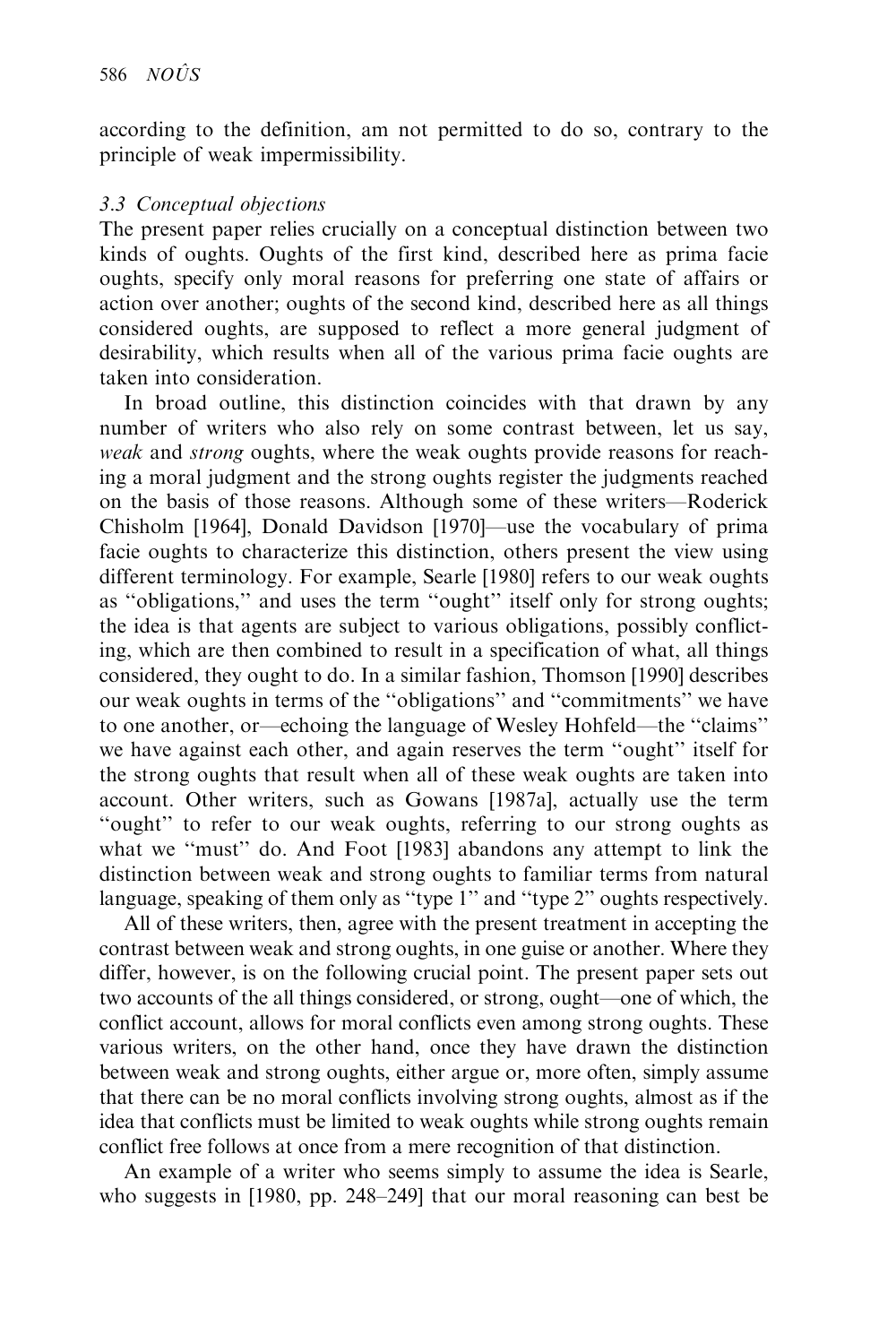represented through the postulation of a variety of deontic operators  $\bigcirc_1, \bigcirc_2, \dots \bigcirc_n$  to represent the weak obligations deriving from different sources, together with the special deontic operator  $\bigcirc^*$  representing the strong, all things considered ought. Having introduced this distinction, Searle then denies the validity of statements like  $\bigcirc_1 A \supset \bigcirc_2 \neg A$  and  $\bigcirc_{1}A \supset \bigcirc^{*}\neg A$ . That is, he denies, in the first case, that the fact that some action is obligatory according to one source of obligation entails that the opposite action cannot be obligatory according to another, thus allowing for conflicts among different weak obligations. And in the second case, he denies that the fact that some action is obligatory according to some particular source of obligation entails that the opposite cannot be what the agent ultimately ought to do, thus allowing for conflicts between weak obligations and the strong, all things considered moral ought. At this point, however, Searle simply notes—without comment or argument—that the statement  $\bigcirc^* A \supset \neg \bigcirc^* \neg A$  should be classified as valid, ruling out the possibility of a conflict among strong oughts by asserting ''that if one ought to do some particular thing, all things considered, then it is not the case that, all things considered, one ought not to do that very thing.'' Searle's paper, which is typical of the literature, thus contains a clear statement of the position that weak but not strong oughts should allow for conflicts, but no real argument for the position; it is simply taken for granted.

In fact, I can find only two writers, Thomson and Foot, who actually seem to argue for this position on the basis of conceptual considerations related to the nature of the distinction between weak and strong oughts. Thomson is, again, happy to admit that there might be conflicts among weak moral reasons for action, such as commitments or obligations, but rules out conflicts among strong oughts.

It should be stressed that what is an odd idea is that ''I ought to give C a banana'' and ''I ought to give D a banana'' are both true [even though I have only one banana to give, and cannot give it to both  $C$  and  $D$ ]. There is no oddity in the idea that ''I am committed to C to giving C a banana'' and ''I am committed to  $D$  to giving  $D$  a banana" are both true. Similarly for the ordinary English expressions "obligation" and duty". [Thomson, 1990, p. 83]

To support the idea that there can be no conflicts among strong moral oughts, she sets out two arguments, the first of which appears in the passage immediately preceding that just cited.

Some philosophers have canvassed the idea in recent years that it can be the case that I ought to do alpha and ought to do beta despite the fact that I cannot do both alpha and beta. Should we agree with them? It is an odd idea. I will certainly feel you have been unhelpful if when I tell you about my predicament,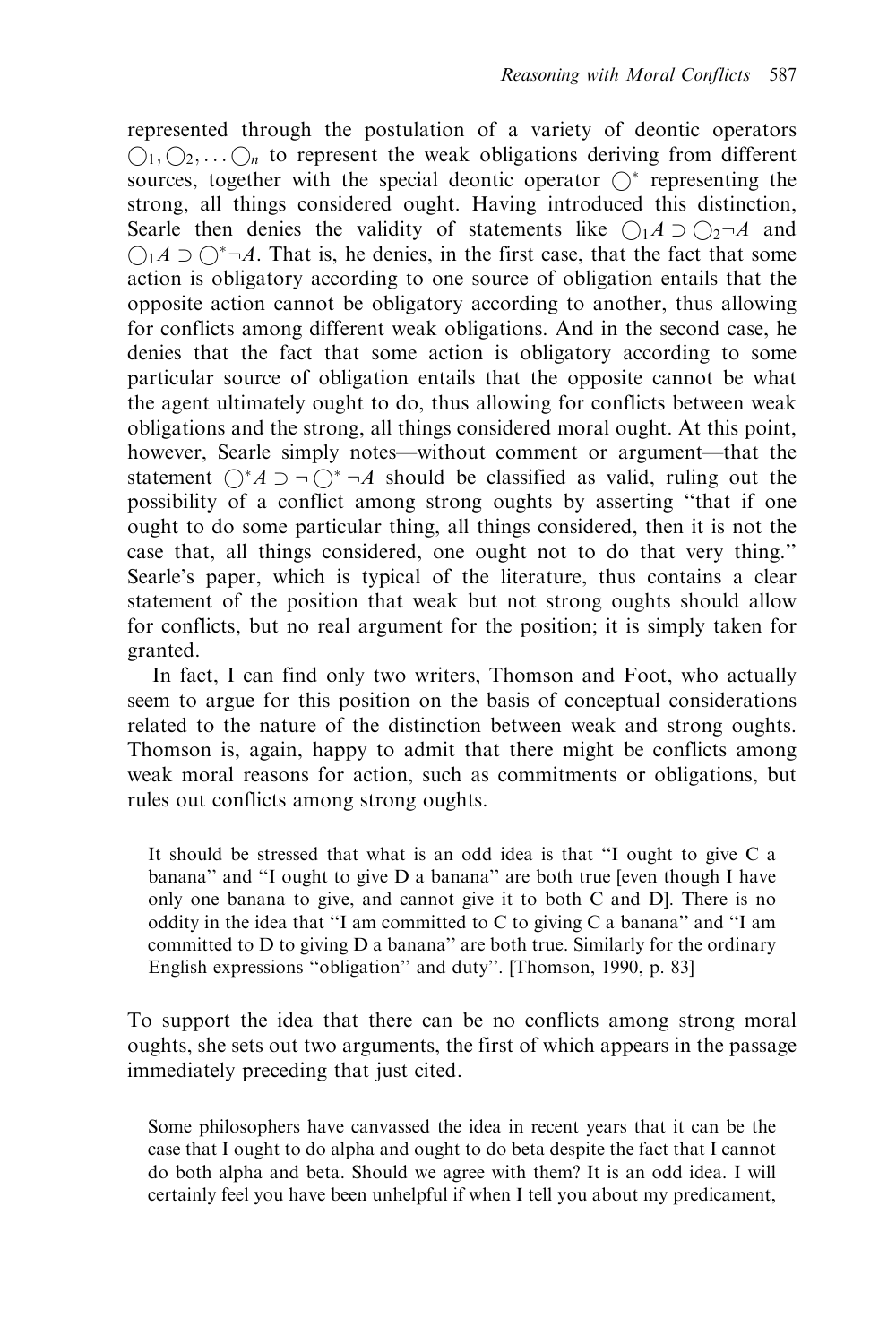and ask what I ought to do, you tell me ''Well, as a matter of fact, you ought to give C a banana and you ought to give D a banana.'' I just told you I have only one banana. [Thomson, 1990, p. 83]

To this argument, I can offer two related replies. First, to say that your response to Thomson's question is unhelpful—or odd, or in some other way inappropriate—is not necessarily to say that it is incorrect, as we know from the theory of conversational implicature. It could easily be that your response provides a correct statement of the moral facts, which, unfortunately, are not particularly helpful in this case. And second, it may be that the reason your response appears to be unhelpful, or odd, is that the response suggests a misunderstanding of the natural sense in which a question like Thomson's would be asked. Here it is useful to recall Williams's distinction between what might be called the moral and the deliberative senses of the word "ought"—between, that is, "the *ought* that occurs in statements of moral principle, and in the sorts of moral judgments about particular situations that we have been considering, [and] the ought that occurs in the deliberative question 'what ought I to do?' and in answers to this question, given by myself or another'' [1965, p. 184].

As Williams points out, it is often natural to ask this kind of deliberative question even when all the moral facts are in place and agreed upon. Suppose, for example, that I face a very weak but nonetheless clear all things considered moral ought enjoining one action, but also have a compelling but largely self-interested reason for performing a conflicting action. In such a situation, it would be natural for me to ask a friend what I ought to do, where the point of this deliberative question would be to solicit help in balancing the weak moral demand against what is, in this case, a much stronger demand based on my own self-interest. It would be unhelpful, and odd, for my friend to respond to this question simply by reiterating the moral demand—the moral ought—which is presumably already known and taken as a premise of the question. The fact that such a response would be unhelpful, however, does not mean that it would be incorrect as a statement of the moral facts, only that I am not asking to be reminded of the moral facts. I am asking, instead, a deliberative question about what I ought to do when a number of considerations, including the moral facts, are taken into account; to suppose that the moral facts alone determine the answer to this deliberative question is to commit oneself to what Williams calls the ''necessary supremacy of the moral.''

A similar point can be made about Thomson's question regarding what she ought to do with the banana. Even though it might be unhelpful for you to respond to this question simply by reiterating the moral facts—that she ought to give the banana to C, but that she also ought to give the banana to D—this does not necessarily mean that your statement of the moral facts is incorrect. It may mean only that the question is naturally interpreted as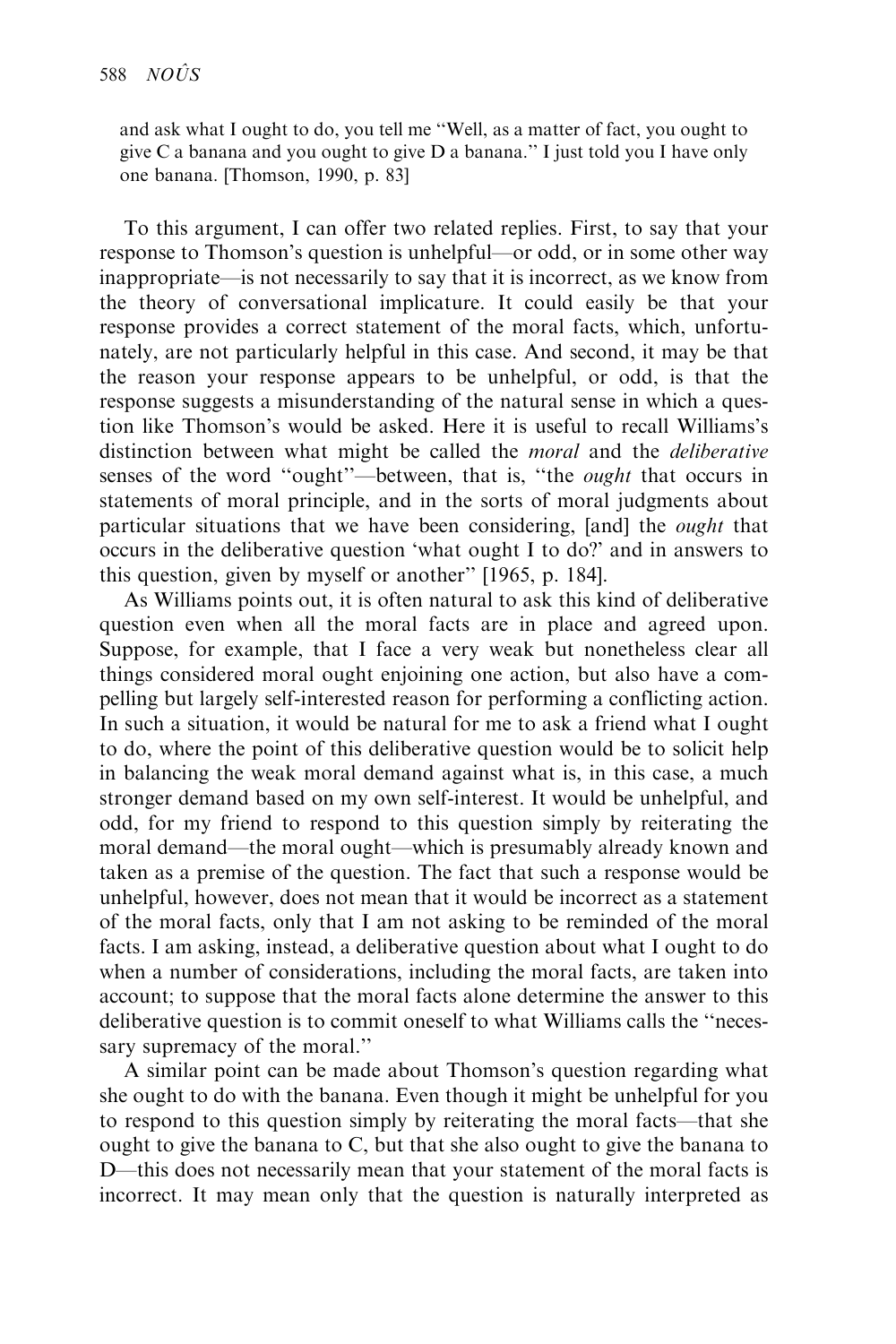deliberative, taking the moral predicament as a premise and asking what she should do now that she has found herself in such a predicament. In this case, a more helpful reply might have the form: ''Well, you're stuck; what you ought to do now is flip a coin, give the banana to the winner, apologize to the loser, and offer him the very next banana you come across.'' Of course, it is just possible to regard this last bit of advice as itself a dictate of morality, as if morality itself specifies the appropriate behavior in the face of the conflicting oughts, so that, in a sense, there is no real moral conflict. But it is also possible to imagine that morality generates but does not resolve the conflict, and that the advice is intended simply as a deliberative, practical suggestion as to the best thing to do once one has landed in such a moral predicament.

So much, then, for Thomson's first argument in support of the view that there can be no conflicts among strong moral oughts. Her second argument occurs a few pages later, and rests on a claim about Englishusage.

I think myself that it was not merely odd but patently incorrect to think that ''I ought to give C a banana'' and ''I ought to give D a banana'' can both be true compatibly with my having only one banana; I think we simply do not use the English word ''ought'' in such a way that that is so. In any case, I will not. I will throughout so use ''ought'' that it cannot be the case that I ought to do alpha and ought to do beta where I cannot do both alpha and beta. [Thomson, 1990, p. 83]

This argument, however, can be disposed of quickly. It is, of course, always fair to stipulate that a term will be used in some particular way for one's own local purposes, but as a claim about the English language, the idea that we do not use the word ''ought'' in a way that allows for conflicts is surely incorrect. There seems to be nothing especially odd to the ear about a statement like: ''Oh dear, I promised Smith to have my paper finished by the end of the week, so I should stay home this evening and work, but Jones will be so disappointed if I don't go to his party—I really *ought* to be there." Even many of those authors who ultimately deny the possibility of moral conflict concede that English usage suggests otherwise, such as Foot, who writes on the basis of considerations about ordinary English, that ''it may seem surprising that anyone should ever have denied that I can have an obligation to do a and an obligation not to do a, or that I ought to do a and ought not to do it'' [1983, p. 254]. And as we have seen, other writers, such as Gowans, feel that the term ''ought'' itself is most naturally taken to refer to weak moral oughts, which allow conflicts, rather than our strong moral oughts, which are often taken to express what we ''must'' do.

Let us now turn to Foot's own argument [1983, pp. 254–257] for the idea that weak, but not strong, oughts can allow for moral conflicts; the argument is based on the nature of the distinction she draws between weak and strong oughts, or, as she calls them, ''type 1'' and ''type 2'' oughts respectively. In Foot's view, type 1 oughts are analogous to engagements—arrangements or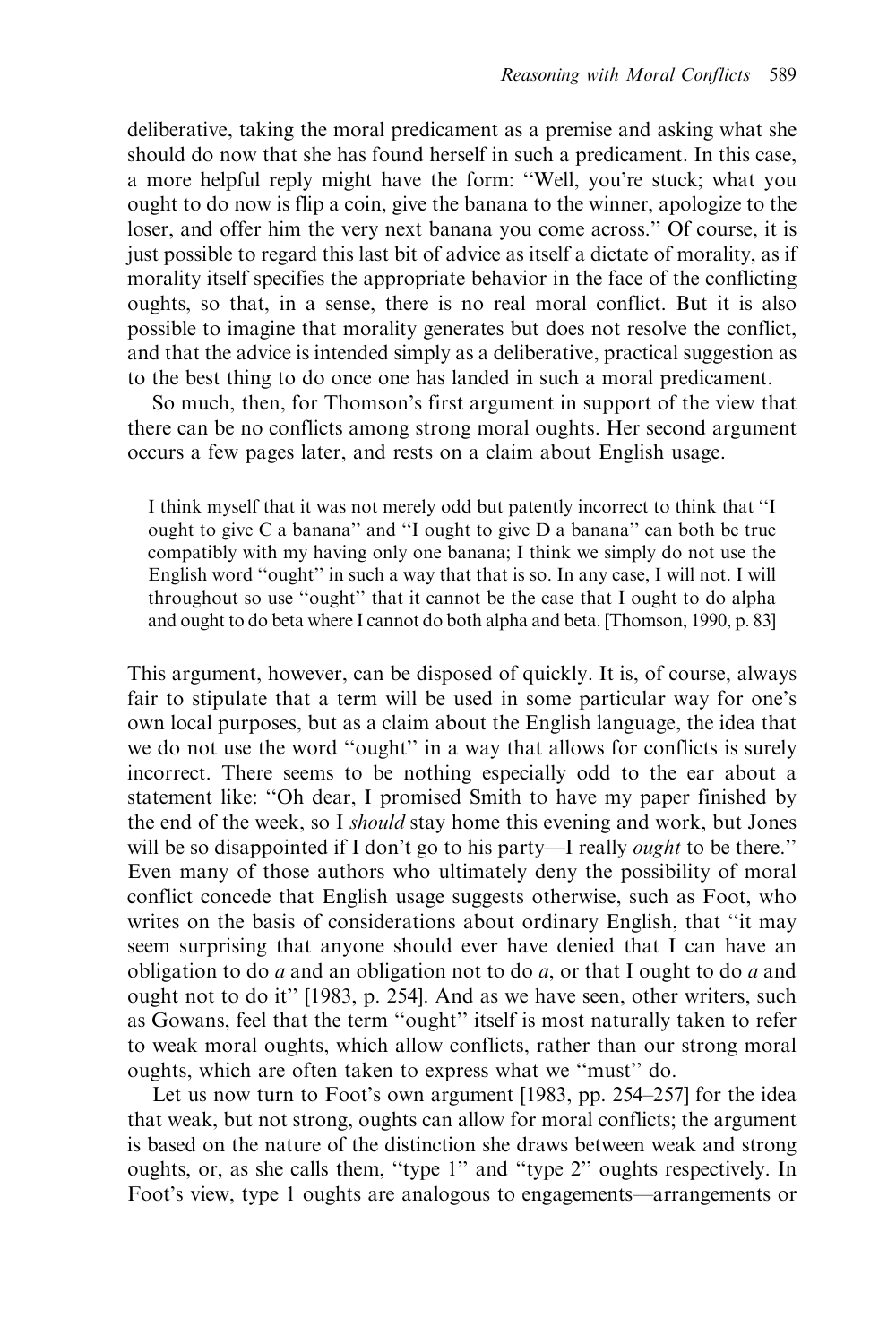commitments that we might make to perform some action. Just as we can easily find ourselves with conflicting engagements, it is equally possible to face a conflict among type 1 oughts. Indeed, the possibility of conflict involving type 1 oughts, commitments or obligations, is so plain, Foot claims, that any resistance to the idea must be due largely to a confusion of type 1 oughts with type 2 oughts, which do not allow for conflicts, and which she introduces in the following passage:

What is a type 2 ought statement? What is it that makes 'ought  $a'(2)$  inconsistent with 'ought  $\neg a'(2)$ , although 'ought  $a'(1)$  is consistent with 'ought  $\neg a'(1)$ ?

The explanation is that type 2 ought statements tell us *the right* thing to do, and that this means the thing that is best morally speaking. ...It is implied that for one for whom moral considerations are reasons to act, there are better moral reasons for doing this action than for any other. As this cannot be true both of a and of  $\neg a$ , 'ought a'(2) is inconsistent with 'ought  $\neg a'$ (2). 'Ought a'(2) is not, however inconsistent with 'ought  $\neg a'(1)$ . I can have reason not to do something and yet have better reason to do it than I have to do anything else. [Foot, 1983, p. 256]

Given this way of defining type 2, or strong, oughts, Foot is correct in claiming that they cannot allow conflicts. Let  $a$  and  $b$  be conflicting actions, which cannot both be performed. Unless the preference ordering among reasons for acting is circular, there cannot be better reasons for performing a than for performing  $b$ , and also better reasons for performing  $b$  than for performing a. If 'ought  $x$ ' in the type 2 sense is taken to mean that there are better reasons for performing the action  $x$  than for performing any conflicting action, it follows that we cannot accept both 'ought  $a$ ' and 'ought  $b$ '. And what if the reasons for performing  $a$  and  $b$  are either incommensurable or identical in strength? In that case, since neither reason is actually better than the other, it follows that we can accept neither 'ought  $a$ ' nor 'ought  $b$ ', and conflict is avoided.

Foot's definition, then, does indeed entail that type 2 oughts do not allow for moral conflicts, but here we must object to the definition itself, on the grounds that it yields intuitively incorrect results. In fact, Foot's definition of type 2 oughts in terms of the best moral reasons—reasons that are better than those for performing any conflicting action—is essentially equivalent to Brink's suggestion, considered earlier, of defining all things considered oughts in terms of those prima facie oughts that are not only undefeated themselves, but also defeat all competitors—that is, the overriding oughts.

Since the two definitions are equivalent, they are subject to similar problems, as we can see by returning to the situation in which I have promised the two twins to have dinner with each of them tonight, but cannot have dinner with both, so that the two actions are inconsistent. In this situation, there is a reason, my promise, for performing each of these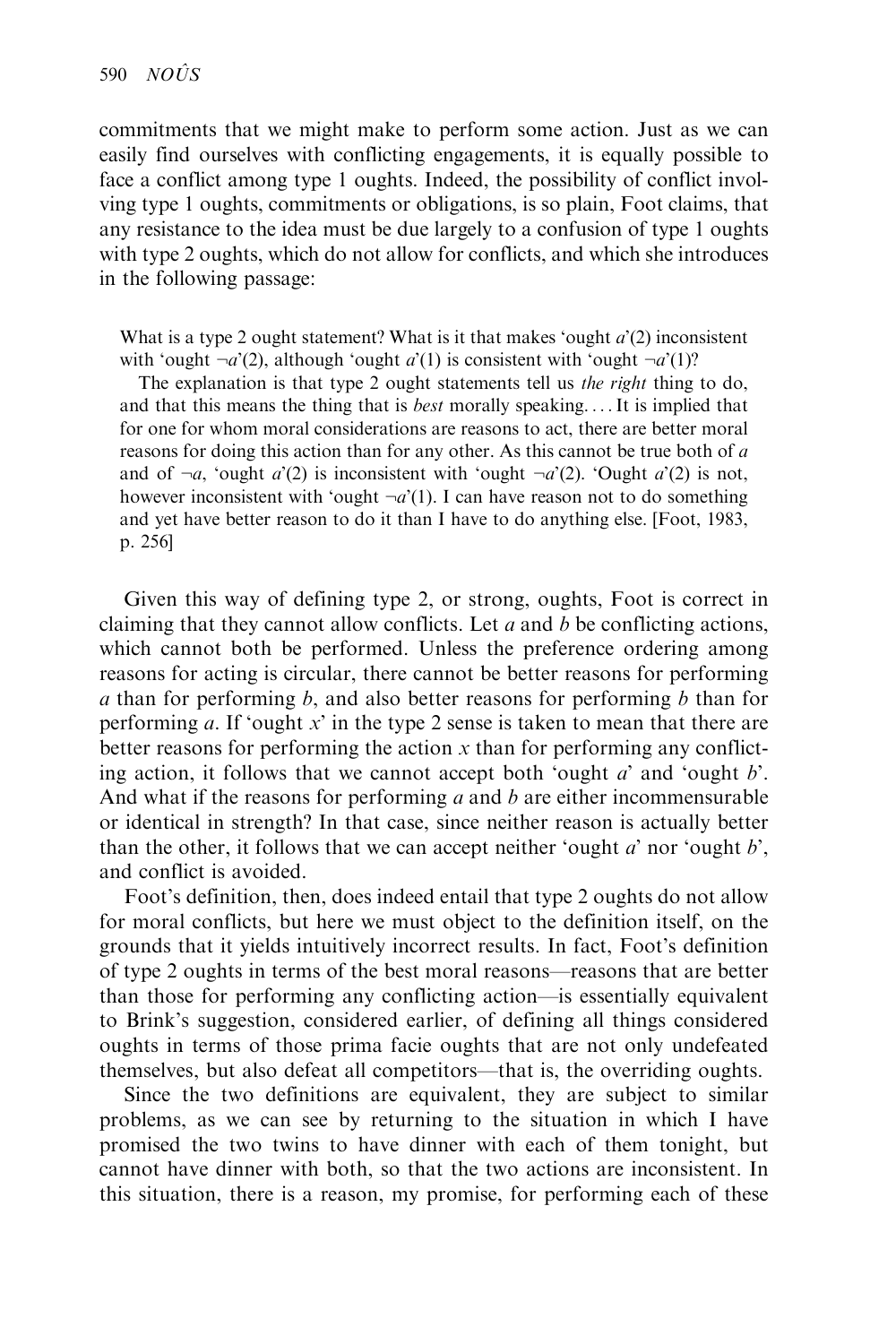two conflicting actions, but if we suppose that neither of these reasons is actually better than the other, then according to Foot's definition, neither action is something that I ought to do in the type 2 sense. The definition is thus successful in avoiding conflict, but just as we saw earlier, it also fails to provide us with any mechanism for drawing the intuitively desirable result that, given my promises, I ought at least to have dinner with one twin or the other; lacking further elaboration, there is nothing in Foot's account to tell us that this disjunctive action is supported by some best reason.

Of course, as we saw earlier, it is possible to avoid all things considered conflicts while at the same time generating the appropriate disjunctive oughts by adopting a different approach—basically, the disjunctive account as described here. Suppose, then, that we repair the technical error in Foot's definition by adopting a treatment more along the lines of our disjunctive account—stipulating, roughly, that an action is what one ought to do in the type 2 sense whenever it is supported, not by some reason that actually defeats all others, but instead, by each maximal consistent set of reasons that are not themselves defeated. In that case, the definition of type 2 oughts would yield intuitively acceptable results, and it would indeed follow from this definition that type 2 oughts cannot allow for conflicts. But what does this tell us, exactly? If we pattern the definition of type 2 oughts after something like the disjunctive account, they will be conflict free; but it is equally true that if we pattern the definition of type 2 oughts after something like the conflict account, they will allow for conflicts. Once we accept the technical emendation, Foot's paper can then be taken to show that there is a coherent way of defining a conflict-free notion of strong oughts, in addition to a notion that allows for conflicts; but the paper does not present an argument for adopting either of these two notions in preference to the other.

# 3.4 Objections based on oughts as moral forces

The final argument that I will consider here for rejecting the idea of conflicts among all things considered oughts is based on what is, frankly, a metaphor—the metaphor of prima facie oughts as moral forces, analogous in some ways to physical forces, and of all things considered oughts as the outcomes resulting from interactions among the various moral forces that are active in some particular situation. This metaphor can be found already in Ross's work:

Any act that we do contains various elements in virtue of which it falls under various categories. In virtue of being the breaking of a promise, for instance, it tends to be wrong; in virtue of being an instance of relieving distress it tends to be right. Tendency to be one's duty may be called a parti-resultant attribute, one which belongs to an act in virtue of some one component in its nature. Being one's duty is a toti-resultant attribute, one which belongs to an act in virtue of its whole nature and of nothing less than this.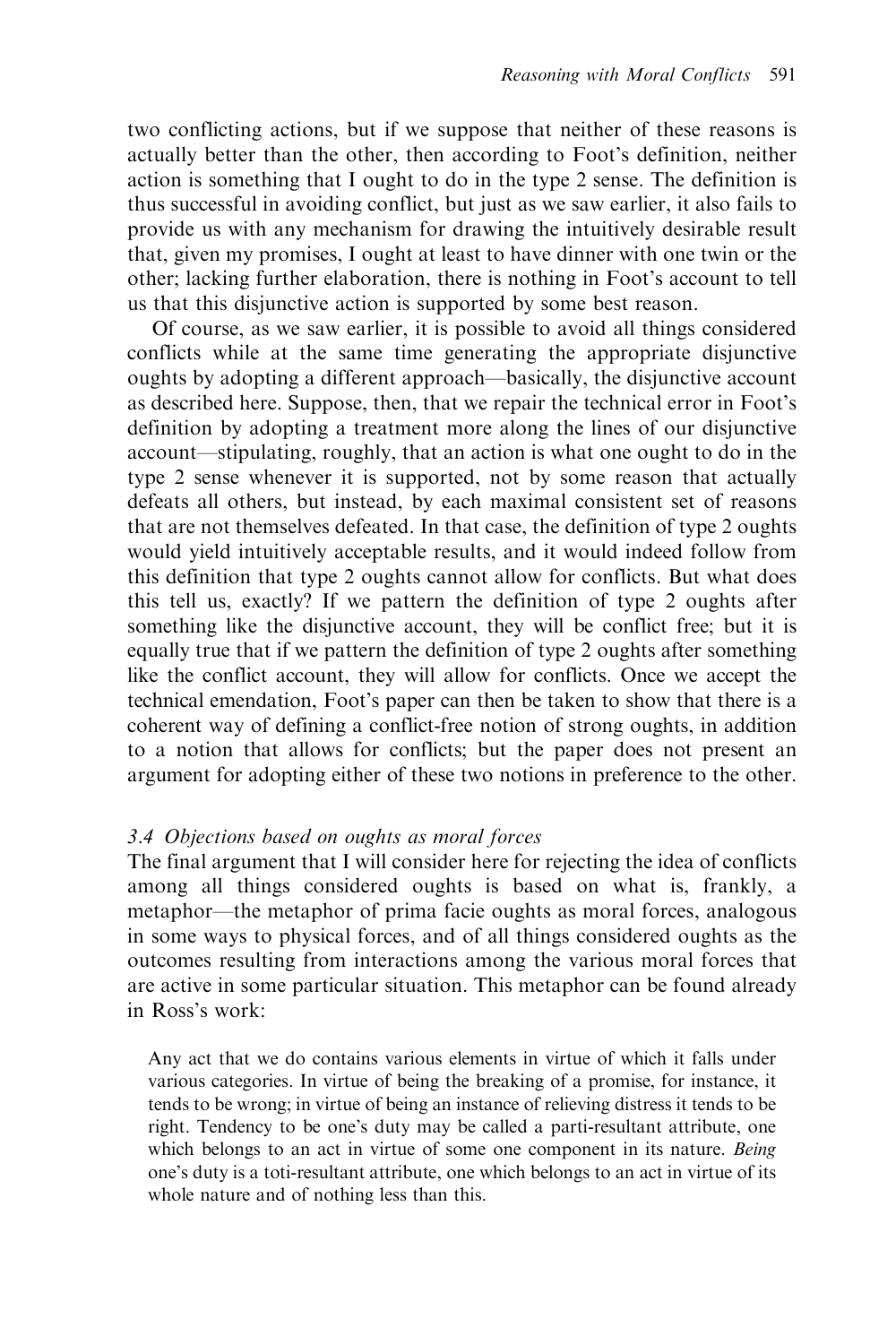Another instance of the same distinction may be found in the operation of natural laws. *Qua* subject to the force of gravitation towards some other body, each body tends to move in a particular direction with a particular velocity; but its actual movement depends on all the forces to which it is subject. [Ross, 1930, pp. 28–29]

As Ross himself suggests, the moral forces metaphor leads naturally to an interpretation of prima facie oughts as ceteris paribus—or ''other things being equal''—moral statements, telling us what all things considered oughts would hold in the absence of any other moral forces; here, for example, is his commentary on the prima facie duty of returning good for good:

What I maintain is that an act in which good is returned for good is recognized as *specially* binding on us just because it is of that character, and that *ceteris* paribus any one would think it his duty to help his benefactors rather than his enemies, if he could not do both; just as it is generally recognized that *ceteris* paribus we should pay our debts rather than give our money in charity, when we cannot do both. [Ross, 1930, p. 30]

More exactly, the ceteris paribus interpretation of prima facie oughts holds that a statement of the form "Under the circumstances  $A$ , it ought prima facie to be that  $B''$  should be taken to mean that, whenever the circumstances A occur, then other things being equal—that is, in the absence of any additional moral forces—it ought all things considered to be that B.

Of course, it will rarely occur in any real situation that additional moral forces are entirely absent, that only a single moral consideration is relevant, but this is exactly what one would expect from the analogy between moral and physical forces. Even though some physical law might imply that a certain object would behave in a particular way in the absence of any additional physical forces, it is impossible to determine the exact behavior of that object in the real world until all the various forces actually influencing it are taken into account: the gravitational attraction between one object and another might imply a particular trajectory, for example, but the actual trajectory could then be influenced by friction, collisions, further gravitational attractions to other objects, and so on. In just the same way, Ross thought, one must take account of all the various moral forces to which an action is subject before arriving at an all things considered evaluation. The fact that some action—say, repaying a debt rather than donating to charity—is an instance of returning good for good tells us only that this action is what the agent ought to do in the absence of further moral forces. But in the usual case, there will be further moral forces, further prima facie oughts, to contend with: perhaps the agent has promised money to the charity, so that the prima facie ought concerning promising comes into play, or perhaps the charity is exceptionally benevo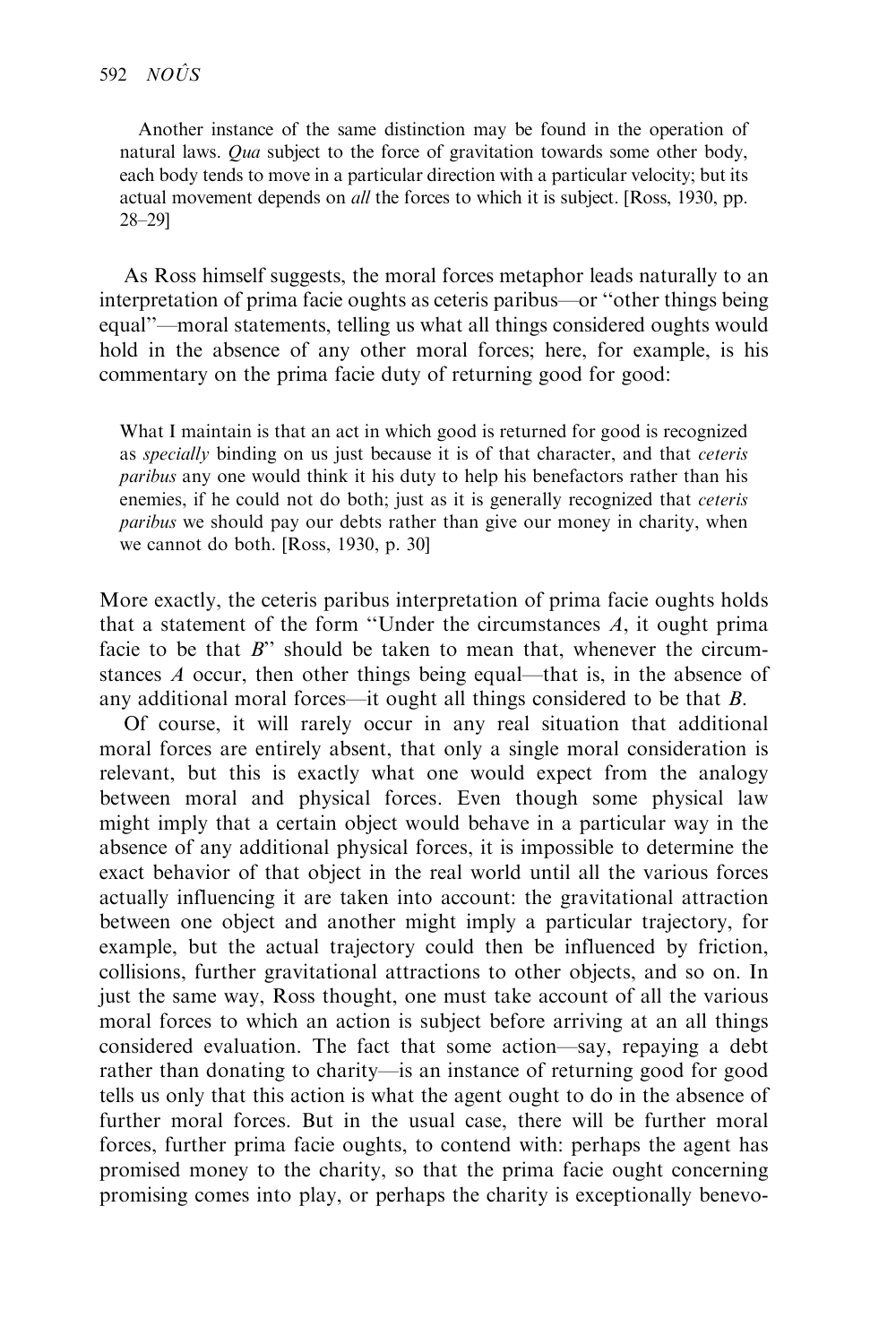lent and efficient in its use of contributions, so that the prima facie ought of beneficence is relevant.

The metaphor of prima facie oughts as moral forces, with all things considered oughts as the resulting outcomes, and also the related interpretation of prima facie ought statements as ceteris paribus moral laws are both useful, I think. They are, in any case, pervasive, lying just below the surface in several discussions of moral reasoning, and have recently been defended explicitly and in detail both by Brink  $[1994, pp. 216–220]$  and by Paul Pietroski [1993]. What I do not see, however, is how—as both Brink and Pietroski suggest—accepting either the moral forces metaphor or the ceteris paribus interpretation of prima facie oughts provides a reason for rejecting the possibility of all things considered moral conflicts.<sup>15</sup>

To begin with, simply interpreting prima facie oughts as ceteris paribus moral laws does not tell us anything at all about the kind of conclusions we should expect to be derivable from a body of prima facie oughts as premises, and in particular, whether these conclusions can or cannot allow for conflicts; there is no generally accepted organon for reasoning with ceteris paribus laws, moral or otherwise.<sup>16</sup> To say that it ought, ceteris paribus, to be the case that  $B$  is, again, to say only that it ought to be the case that  $B$ other things being equal, in the absence of any further moral forces. But since we so rarely encounter a situation in which only a single moral force comes into play, what we really need to know is how the various moral forces that are operative in a given situation interact with each other to determine the resulting outcomes—how the various prima facie oughts bearing on a situation interact to determine the resulting all things considered oughts.

The principles specifying the way in which input forces interact to determine the resulting outcomes in a force theory are sometimes known as ''composition principles.'' Of course, everyone's favorite example of composition principles at work is found in classical physics, where both the input forces acting on an object and its resulting output behavior are represented as vectors, and the output is calculated from the inputs through simple vector arithmetic. The analogy with classical physics is followed rather closely by Brink, who speaks of the process through which prima facie moral forces determine all things considered oughts as ''moral factor addition'':

It is not essential to the factor addition model that we always be able to assign precise numerical values to the various moral forces present in a situation. What is important is that the moral status of an act sans phrase results from adding the moral forces, positive and negative, contributed by the various morally relevant factors; the act with the highest moral total is all-things-considered obligatory. [Brink, 1994, p. 217]

But it is not necessary to follow classical physics so rigidly. Force composition principles from some of the special sciences—genetics, evolutionary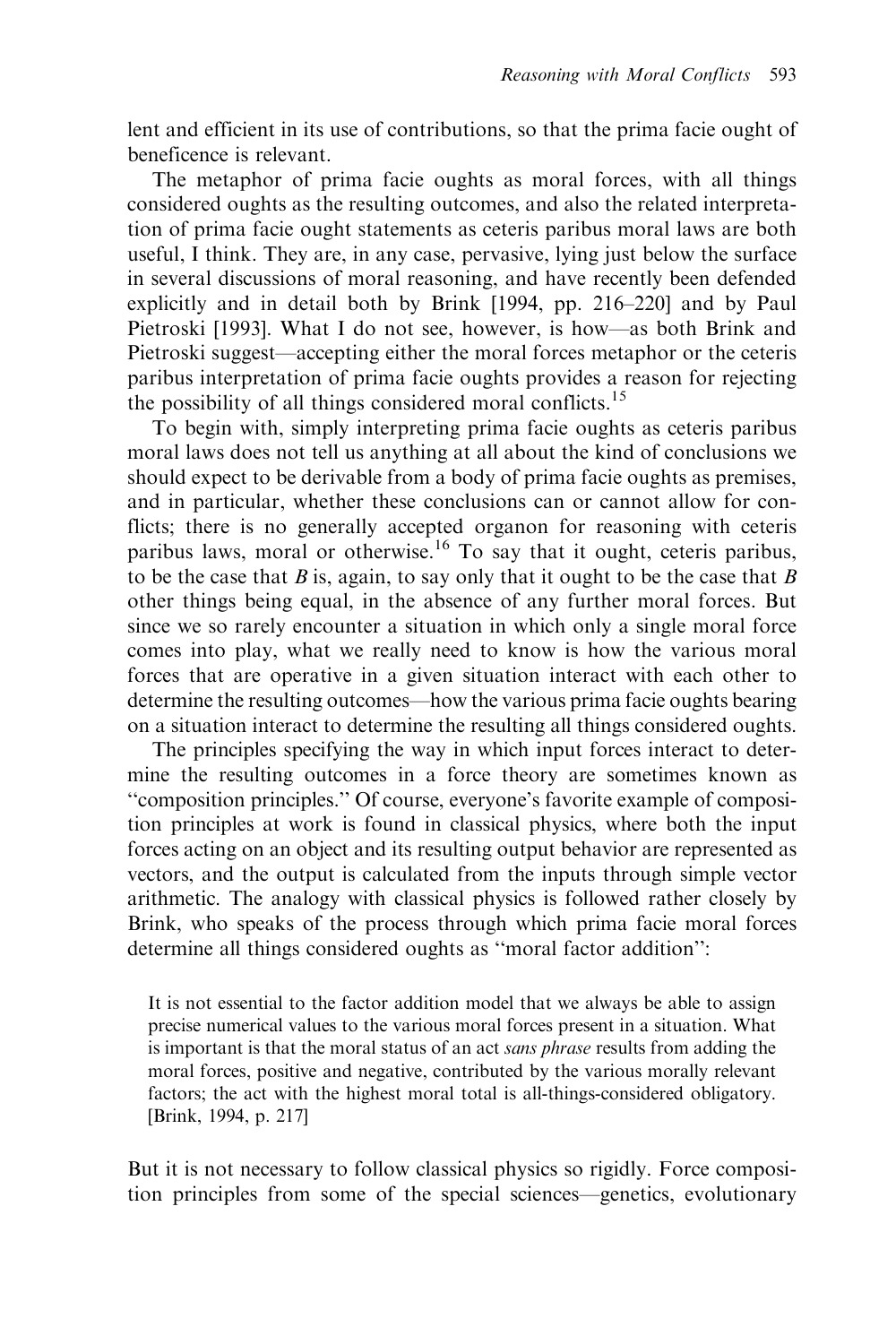biology, economics, psychology—can differ substantially from those of classical physics. Often, in these special sciences, the composition principles involved are qualitative rather than quantitative, or statistical rather than deterministic; at times one force is allowed to override, or trump, another, rather than simply modifying its effect. And it is not unreasonable to expect that the principles governing the interactions among moral forces may be even more complicated.

What I would like to suggest is that both of the two accounts presented here—both the conflict account and the disjunctive account—can sensibly be regarded as providing exactly what is needed: an approximation, at least, of a set of appropriate composition principles for moral forces. Both accounts provide a precise method, subject to reasonable logical and intuitive constraints, for calculating all things considered oughts from a background context of prima facie oughts. If prima facie oughts are thought of as input moral forces and all things considered oughts as the resulting outputs, then both accounts can be seen as encoding principles through which outputs are determined by the input forces. And if this if so—if both the conflict and disjunctive accounts can sensibly be thought of as providing force composition principles—then it is hard to see how the moral force metaphor could be used as a basis for favoring either of these two accounts over the other.

It is, of course, possible to argue that, for some reason, it would be unnatural to interpret the conflict account as specifying composition principles for moral forces. Although one might happily allow conflicting moral forces as inputs, perhaps there is something odd about the idea of force composition principles that allow conflicts even among their outputs. Pietroski suggests as much in [1993, pp. 502–503]. He considers a situation in which some agent, Morty, is subject to conflicting prima facie oughts: first, to be at the train station on time to meet a friend, and second, to help a child he comes across on the way, which would then cause him to be late for the train. This situation is compared to a case in evolutionary biology in which some population is subject to conflicting ceteris paribus laws: one predicting drift in favor of some trait  $T$ , and another predicting selection in favor of a competitor trait  $T'$ . And here, Pietroski claims, the question of what Morty actually ought to do, in the all things considered sense, is analogous to the question concerning the direction in which the population will actually evolve.

Saying that Morty ought<sub>act</sub> [that is, actually ought] to go to the station *and* that Morty ought<sub>act</sub> to help the child makes no more sense than saying that the population will actually evolve in the direction of  $T$  and that it will actually evolve in the direction of  $T'$ . The population will evolve in the direction of  $T$ , or it will evolve in the direction of  $T'$ , or perhaps it will not evolve at all... But the population cannot evolve in both directions. Nor can a ball simultaneously pushed north and pushed south move north and move south. Similarly, Morty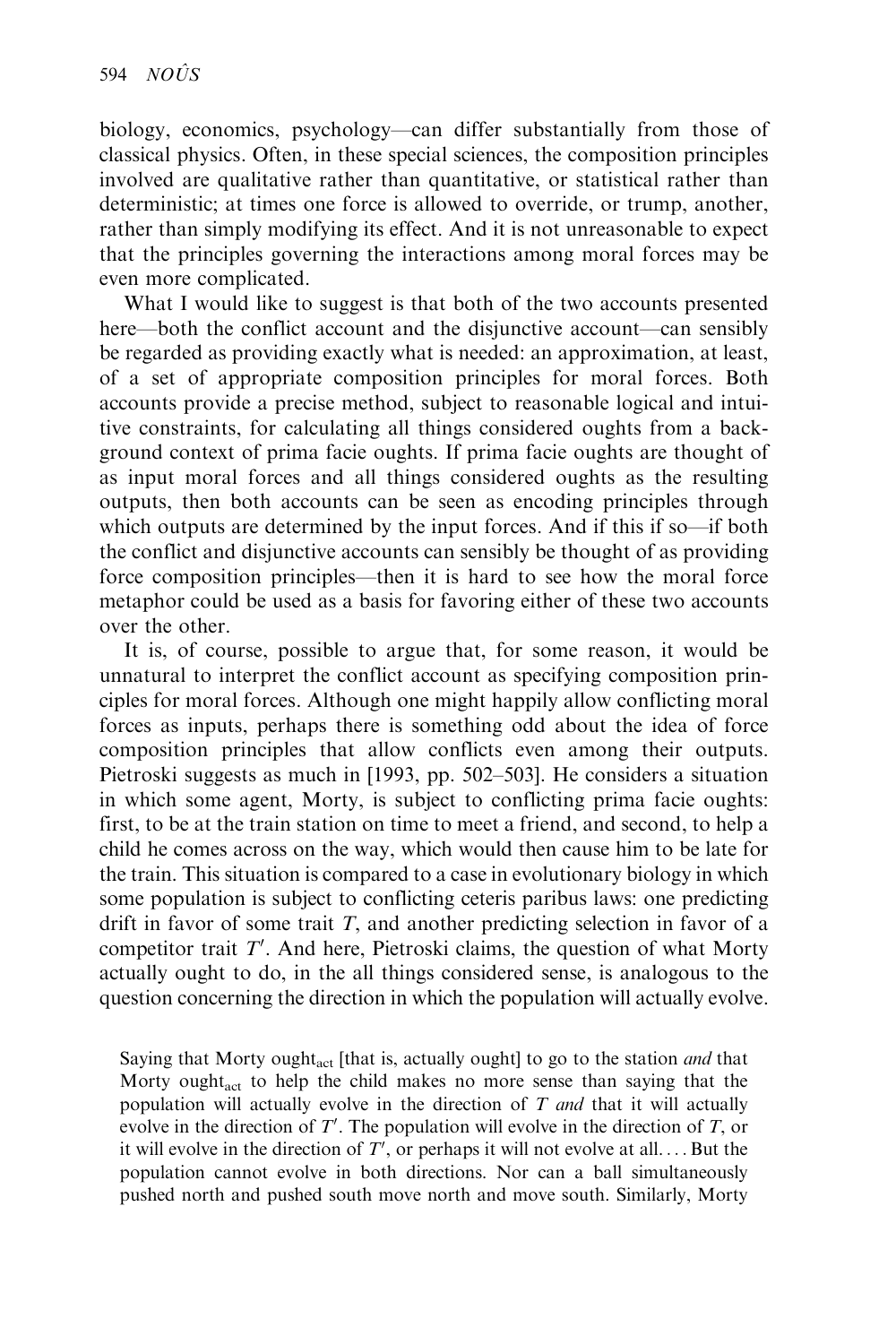ought<sub>act</sub> to be at the station on time, or (exclusively) he ought<sub>act</sub> to help the child. But it is not that case that he ought to do both. [Pietroski, 1993, p. 503]

Is this a reasonable analogy? I agree, of course, that the ball will not simultaneously move north and south, and that the population will not evolve in both directions at once. These things simply cannot happen, and so any set of force composition principles predicting that they will happen would have to be rejected at once, on the grounds of predicting the impossible. But is it, in the same way, impossible to imagine that an agent might be subject to conflicting all things considered oughts, so that a theory predicting that he is would likewise have to be rejected? Again, this question—whether there can be conflicting all things considered oughts—is the very point at issue, and an answer cannot be taken for granted as a basis for argument.

Instead of physics or evolutionary biology, let us consider a different analogue for the behavior of moral forces. Suppose I have just taken a new job at, say, the Acme Corporation, to begin on Monday. Imagine that the corporate offices for Acme are located in a rural setting, so that the only practical way to getting to work is to drive there and park in the corporate parking garage. During my orientation session, the various rules governing Acme employees are explained to me. I learn that, in order to park in the corporate garage, it will be necessary to display an official Acme parking decal, which is to be mailed to my home address as part of my Employment Packet. If I park in the garage without displaying the decal, I will receive a ticket, resulting in a fine. I also learn that I will be docked pay for each day of work missed: in effect, another fine. In virtue of my employment at the Acme Corporation, I am therefore subject to certain forces that, if not moral, are at least normative, in the sense that I will receive a sanction—in this case, a fine—if I fail to act appropriately. One of these normative forces compels me to report to work each day; another compels me not to park in the corporate garage without displaying a parking decal.

Now suppose that Monday arrives, but that my Employment Packet, containing the parking decal, has not yet come in the mail. What should I do? If I fail to report to work, I will receive a fine; but going to work requires parking in the corporate garage, and I will also receive a fine if I park there without displaying a decal. At this point, it may seem reasonable for me to get in touch with Acme. So imagine that I call the Parking Coordinator to explain my situation. He understands the problem, and is sympathetic, but claims that there is little he can do: his job is simply to enforce the parking regulations, which require him to ticket any car parked in the garage without a decal. Imagine that I then call the only other relevant Acme official, the Personnel Director, who is likewise sympathetic but unable to help: his job is simply to enforce the personnel regulations, which require him to fine an employee for each missed day of work.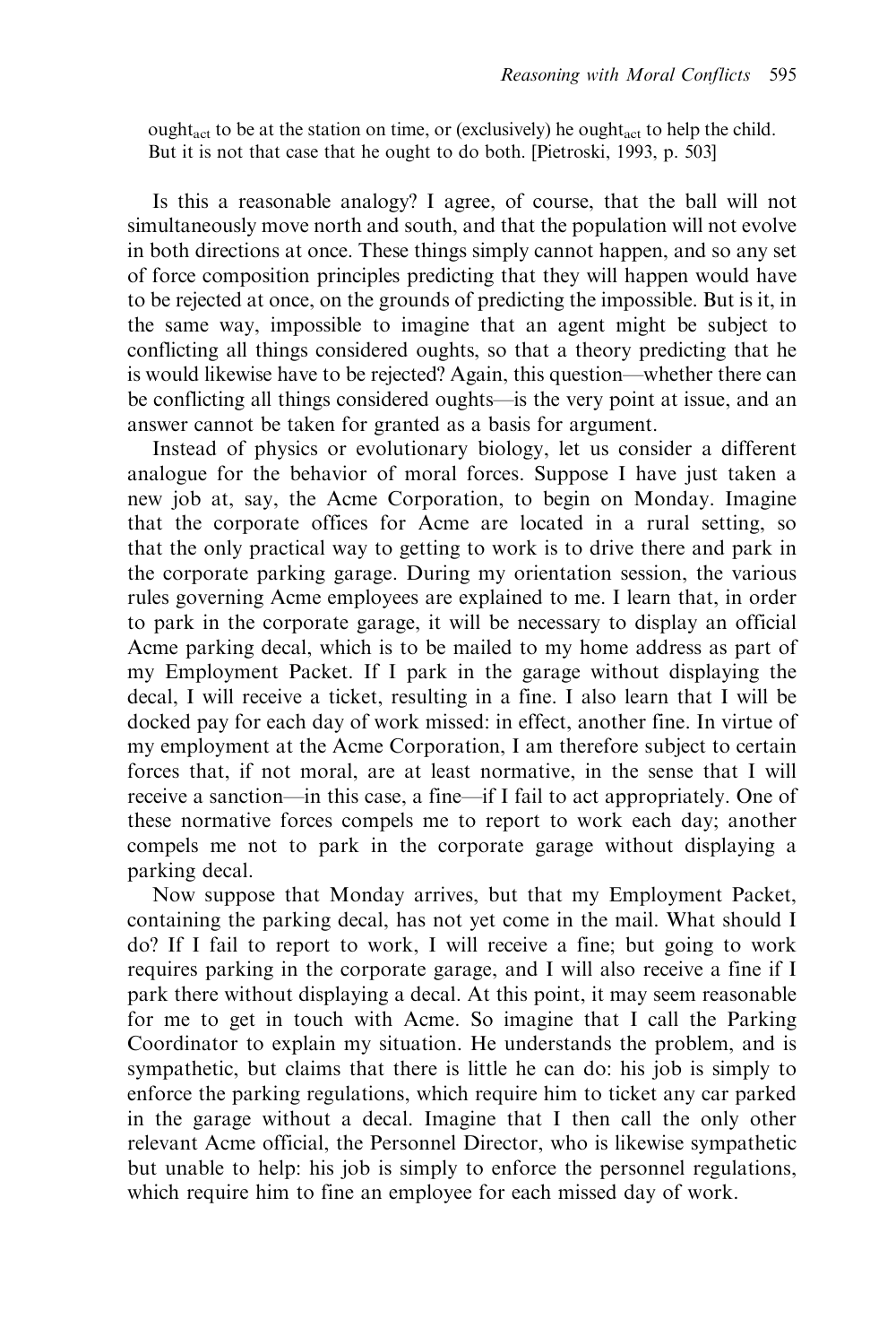In this simple example, there is a clear and concrete criterion for determining whether I have violated a norm of the Acme Corporation: I receive the relevant fine. Apparently, I am now destined to receive some fine or another, either for parking without a decal or for missing a day of work. It is therefore natural to conclude that the normative forces to which I am subject in virtue of my employment at the Acme Corporation are organized in such a way that, under the circumstances in which I find myself, I simply cannot avoid violating some norm. And perhaps the composition principles governing moral forces work in exactly the same way, so that at times—even after balancing the relevant forces to the best of our ability, and filing the appropriate appeals—we may nevertheless be faced with a situation in which we cannot avoid violating some all things considered moral ought.

One might, of course, object to this analogy by arguing that there is something deeply flawed either with the employment regulations issued by the Acme Corporation or with their administration: surely there ought to be some individual outranking both the Parking and Personnel Directors, with the authority to adjudicate between the relevant rules in a case like mine, so that a normative conflict is avoided. Maybe so, but not all normative systems are organized and administered as we would hope. Perhaps Acme is just badly run. Or the case could be modified by supposing that the parking garage is operated by an entirely independent organization— Consolidated Parking, say. In this new situation, I would then be violating a Consolidated regulation if I go to work and an Acme regulation if I do not; but since these two organizations are independent, there would be no reason at all to expect any degree of coordination in the formulation or administration of their rules, or any higher authority to whom I could appeal a conflict.

Alternatively, one might respond to the analogy by arguing that the rules of morality must be better organized than the employment regulations issued by the Acme Corporation—and in particular that, although it may indeed be possible for employees to face certain normative conflicts involving the Acme regulations, there can be no conflicts regarding all things considered moral oughts. What a proponent of this view would need to establish is that, because of the special nature of morality among the variety of normative systems, moral rules—unlike employment regulations, for example—must either be so carefully qualified that the antecedents of any two rules with conflicting consequents can never both apply in the same situation, or else that the preference ordering on moral rules must be strongly connected, so that in case of conflict, one of the two rules will be given precedence. Again, this is an entirely coherent position, but it requires substantive moral argument for its justification. Until such an argument is provided, it is hard to see what reason there could be for ruling out the possibility of moral conflicts, or for preferring the disjunctive account to the conflict account.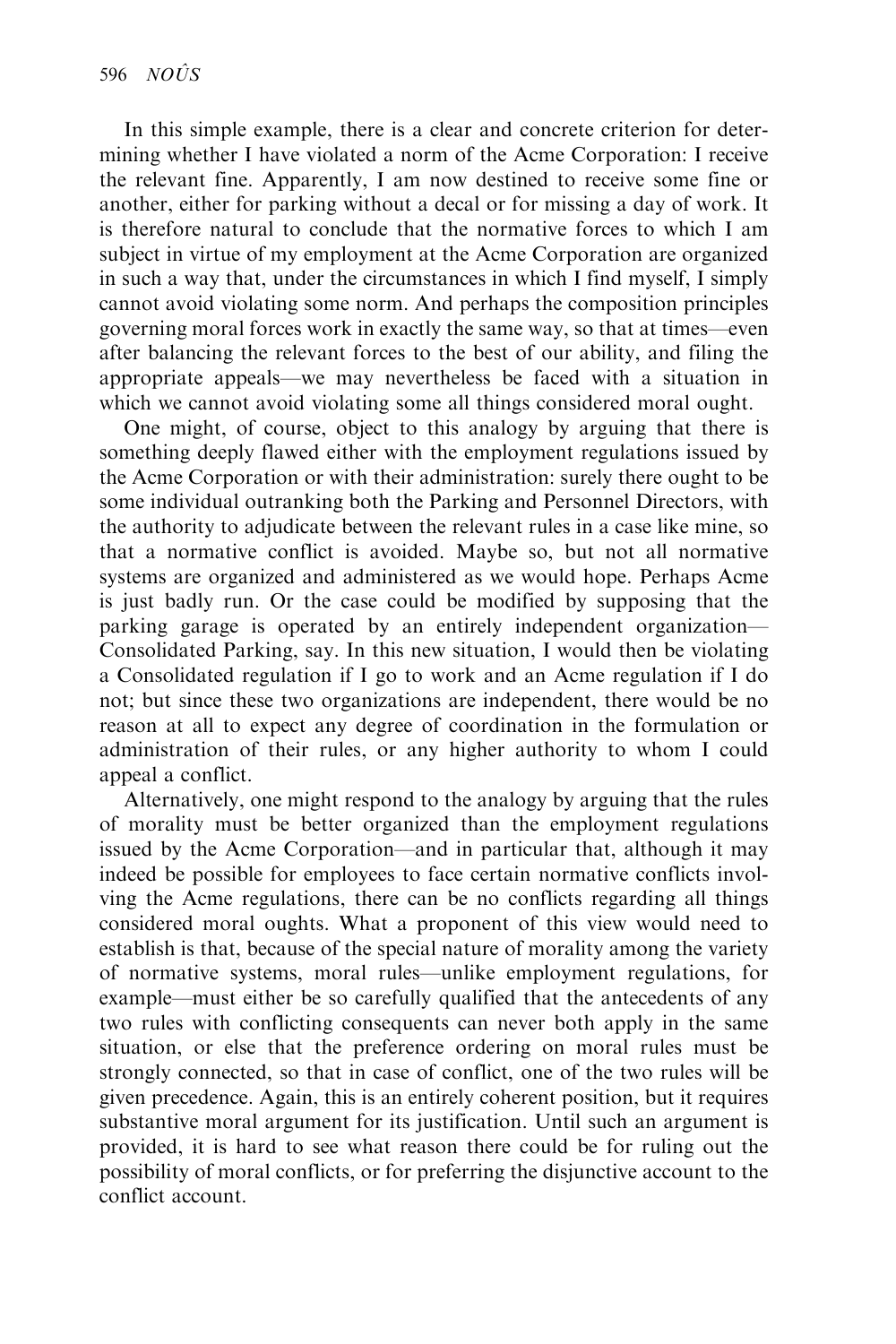#### A Appendix

The purpose of this appendix is to establish two results mentioned in Section 2.3 of the text: first, that the logic presented here as the conflict account is a conservative generalization of that defined by van Fraassen [1973], and second, that both the conflict and disjunctive accounts can be seen to agree with standard deontic logic, and therefore with each other, when applied to a consistent set of background oughts. We present these results in turn.

#### A.1 A comparison with van Fraassen's logic

In van Fraassen's account, ought statements are derived from a background set of imperatives, which can be identified with our prima facie oughts, but there are two ways in which his framework is more restrictive than that of the present paper: first, it deals only with unconditional ought statements and imperatives, and second, it does not allow a priority ordering on the background set of imperatives. We show here that when the present framework is subject to similar restrictions—that is, when we limit our consideration to unconditional statements of the form  $!(B)$  and  $\bigcirc(B)$ , and when we assume that the priority ordering on imperatives is empty—then the results delivered by the conflict account coincide with those of van Fraassen. Just as a reminder, it is worth noting that, even though we focus here on unconditional imperatives of the form  $!(B)$ , we continue to abide by our present convention that these unconditional imperatives are officially defined as conditional imperatives that happen to be contingent on the trivial proposition  $\top$ . The unconditional imperative  $!(B)$  is therefore identified with the imperative  $!(B/\top)$ , and so the consequent notation makes sense: if i is the imperative  $!(B)$ , then *Consequent*[i] is the statement B.

As van Fraassen presents it, his account relies formally on a notion of *score*. Where  $\nu$  is an ordinary model of the underlying propositional language—that is, a simple valuation mapping sentence letters into truth values—the score of the valuation v, relative to a set  $\mathcal I$  of imperatives, is defined as the particular subset of imperatives from T that are satisfied by v. As usual, we let  $\models$  represent the ordinary satisfaction relation between models and propositional formulas, so that  $v \models A$  tells us that the formula A is satisfied by the model  $\nu$ . And as before, we suppose that an imperative  $i$  is satisfied by  $v$  whenever its consequent is itself satisfied—that is, whenever  $v \models \textit{Consequent}[i]$ .

The score of a model v relative to a set  $\mathcal I$  of imperatives can therefore be defined as follows:

 $score_{\mathcal{I}}(v) = \{i \in \mathcal{I} : v \models \text{Consequent}[i]\}.$ 

In this framework, we now let  $|B|$  represent the ordinary model class of the formula B, the set of models that satisfies B, and where F is a set of formulas,  $|\mathcal{F}|$ is the intersection of the model classes of the formulas it contains: formally,  $|B| = \{v : v \models B\}$  and  $|\mathcal{F}| = \bigcap \{ |B| : B \in \mathcal{F} \}$ . Van Fraassen's notion of deontic consequence, which we represent here as the relation  $\sim_F$ , is then defined as follows.

• Let *T* be some set of unconditional imperatives. Then  $\mathcal{I}\mid_{\mathcal{F}} \bigcirc (B)$  if and only if there is a model  $v_1 \in |B|$  for which there is no model  $v_2 \in |\neg B|$  such that  $score_{\mathcal{I}}(v_1) \subseteq score_{\mathcal{I}}(v_2)$ .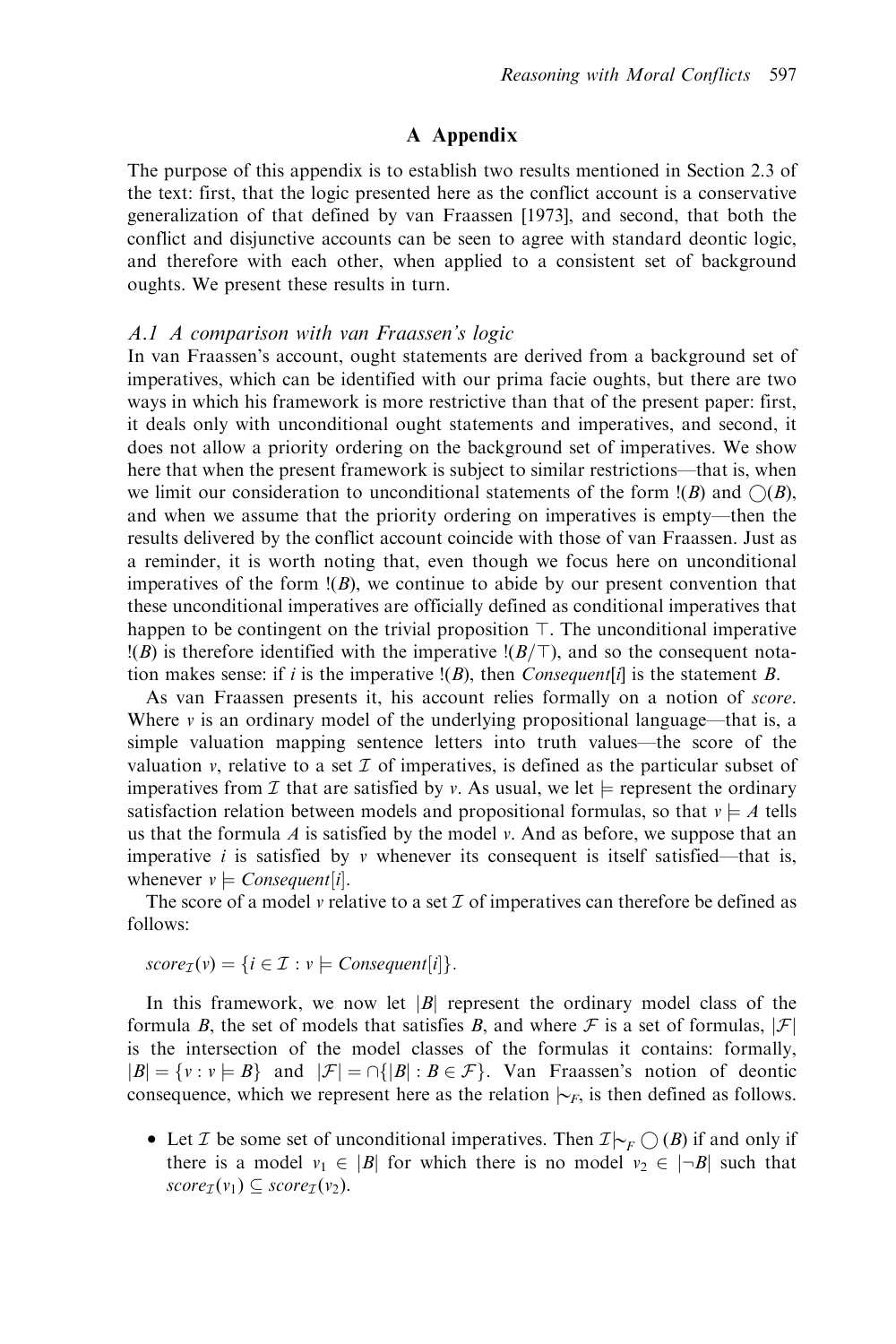The idea is that B ought to be the case, given the background set  $\mathcal I$  of imperatives, just in case the truth of  $B$  is a necessary condition for achieving some maximal score.

Let us now consider the shape of the conflict account under the current restrictions. It is easy enough to see that, when we restrict our consideration to unconditional oughts, with no priority ordering, then every prima facie ought from the background context will be binding under any circumstances whatsoever. More exactly, given a background context  $\langle \mathcal{I}, \emptyset \rangle$ , in which I contains only unconditional prima facie oughts and  $\emptyset$  represents the empty ordering, we will have *Binding*<sub> $(I,\emptyset)$ </sub> $(A) = I$ , so that Consequent  $\text{Binding}_{\langle T, \emptyset \rangle}(A) = \text{Consequent}[T]$ . This observation leads at once to the following fact, which records a special case of the general evaluation rule for the conflict account that is applicable under the current restrictions.

**Fact 1** Let  $\langle \mathcal{I}, \emptyset \rangle$  be a background context in which I contains only unconditional prima facie oughts. Then  $\langle \mathcal{I}, \emptyset \rangle \models_C \bigcirc (B)$  if and only if  $\mathcal{F} \vdash B$  for some maximal consistent subset  $F$  of the set *Consequent*[*T*].

The coincidence between van Fraassen's logic and this restricted case of the conflict account can then be stated as follows.

**Fact 2** Let  $\langle \mathcal{I}, \emptyset \rangle$  be a background context in which I contains only unconditional prima facie oughts. Then  $\langle \mathcal{I}, \emptyset \rangle \sim_C \bigcirc (B)$  if and only if  $\mathcal{I} \sim_F \bigcirc (B)$ .

**Proof** First, suppose that  $\mathcal{I} \rightharpoonup_F \bigcirc (B)$ . Then there is a model  $v_1 \in |A|$  for which there is no model  $v_2 \in |\neg A|$  such that  $score_{\mathcal{I}}(v_1) \subseteq score_{\mathcal{I}}(v_2)$ . Taking  $Th(v)$  to stand as usual for the set of formulas true in a model—that is,  $Th(v) = \{A : v \models A\}$ —we let

 $\mathcal{G} = Th(v_1) \cap Consequent[\mathcal{I}].$ 

Clearly,  $G$  is consistent and a subset of *Consequent*  $[I]$ ; and it is clear also that score<sub>I</sub>(v) = score<sub>I</sub>(v') for any two models  $v, v' \in |G|$ . To see that  $G \vdash B$ , suppose otherwise: then there exists a model  $v_2 \in |G| \cap |-B|$ ; but in that case we have  $score_{\tau}(v_1) = score_{\tau}(v_1)$ , contrary to the definition of  $\vdash_{F}$ . The set G is therefore a consistent subset of *Consequent* $[I]$  such that  $G \vdash B$ . Standard techniques then allow G to be extended to a maximal consistent subset F of Consequent [T] such that  $\mathcal{F} \vdash B$ , and so we have  $\langle \mathcal{I}, \emptyset \rangle \sim_C \bigcirc (B)$  by Fact 1.

Next, suppose that  $\langle \mathcal{I}, \emptyset \rangle \models_C \bigcirc (B)$ , so that there is some maximal consistent subset F of Consequent  $[\mathcal{I}]$  such that  $\mathcal{F} \vdash B$ . Since F is consistent, and since  $\mathcal{F} \vdash B$ , we have some model  $v_1 \in |\mathcal{F}| \subseteq |B|$ ; and then since F is maximal, it is easy to see that there can be no  $v_2 \in |\neg B|$  such that  $score_{\mathcal{I}}(v_1) \subseteq score_{\mathcal{I}}(v_2)$ . So  $\mathcal{I} \models_{F} \bigcirc (B)$ .

#### A.2 A comparison with standard deontic logic

Unlike van Fraassen's proposal, standard deontic logic is a species of modal logic, developed using the usual possible worlds techniques; accessible treatments can be found in most texts on modal logic, such as Chellas [1980].

Very briefly, standard deontic logic is the modal logic based on standard deontic models—structures of the form  $\mathcal{M} = \langle W, f, v \rangle$ , with W a set of possible worlds, v a modal valuation mapping sentence letters into sets of worlds at which they are thought of as true, and f a function mapping each world  $\alpha$  into a set of worlds  $f(\alpha)$ , subject only to the constraint that this set of worlds should be nonempty:  $f(\alpha) \neq \emptyset$ . Where  $\alpha$  is an individual world,  $f(\alpha)$  can be thought of as the set of worlds that are ideal from the standpoint of  $\alpha$ , those in which all the oughts in force at  $\alpha$  are satisfied.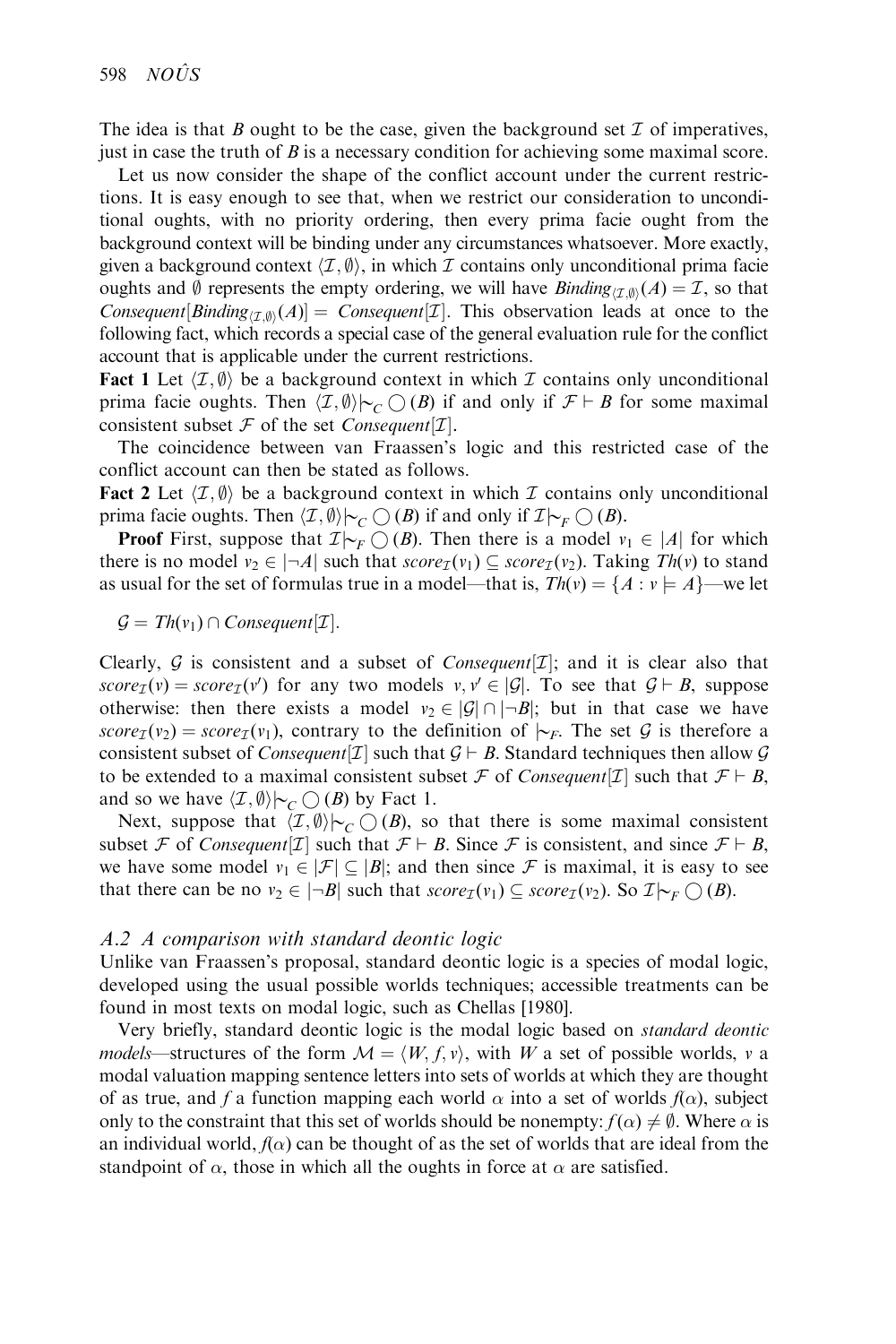Following the usual pattern in modal logics, formulas are now assigned truth values relative to a pair consisting of a model  $\mathcal M$  and a world  $\alpha$  from that model. For a sentence letter  $p$ , we have the evaluation rule

 $\mathcal{M}, \alpha \models p$  if and only if  $\alpha \in v(p)$ ,

telling us simply that p is true at the world  $\alpha$  if  $\alpha$  is among the worlds assigned by  $\nu$  to  $\nu$ . The rules for the truth functional connectives mirror those of ordinary logic:

 $\mathcal{M}, \alpha \models A \land B$  if and only if  $\mathcal{M}, \alpha \models A$  and  $\mathcal{M}, \alpha \models B$ ,  $M, \alpha \models \neg A$  if and only if it is not the case that  $M, \alpha \models A$ 

And the rule for the deontic operator  $\bigcirc$  follows the standard recipe

 $\mathcal{M}, \alpha \models \bigcirc(B)$  if and only if  $\mathcal{M}, \beta \models B$  for each  $\beta \in f(\alpha)$ .

The idea is that  $O(B)$  holds at a world  $\alpha$  in the model M just in case B holds in all the worlds that are ideal from the standpoint of  $\alpha$ .

As usual, we will say that  $M \models A$  just in case A holds at each world in M—just in case, that is,  $M, \alpha \models A$  for each world  $\alpha$  from the model. Where  $\Gamma$  is a set of formulas, we will say that  $\mathcal{M} \models \Gamma$  whenever  $\mathcal{M} \models A$  for each formula A from  $\Gamma$ . And we will say that the set of formulas  $\Gamma$  semantically entails the formula  $A$ according to standard deontic logic—written  $\Gamma \vdash_{SDL} A$ —just in case  $\mathcal{M} \models \Gamma$  implies  $\mathcal{M} \models A$  for each standard deontic model M.

In order to establish the appropriate connection between standard deontic logic and the accounts presented here, we must first impose a number of restrictions on both formalisms, beginning with those set out earlier: we consider only those contexts of the form  $\langle \mathcal{I}, \emptyset \rangle$  in which I contains only unconditional prima facie oughts, and in which the priority ordering among prima facie oughts is empty. Since standard deontic logic allows nested deontic operators, while the systems presented here do not, we must, next, explicitly restrict ourselves only to the nonnested fragment of standard deontic logic. And finally, since standard deontic logic contains only a single deontic operator while the systems presented here contain two, distinguishing prima facie from all things considered oughts, our comparison will depend on a mapping that collapses these two deontic operators into one. Formally, where  $I$  is a set of unconditional prima facie oughts, let us define the set  $\mathcal{I}^* = \{ \bigcirc(B) : \exists (B) \in \mathcal{I} \}$ , so that  $\mathcal{I}^*$  represents, in a sense, the interpretation of  $\mathcal{I}$ in standard deontic logic.

With these restrictions in place, we can now turn to our primary observation that both the conflict and disjunctive accounts coincide with standard deontic logic when applied to a consistent set of background oughts. A set  $\mathcal I$  of unconditional prima facie oughts will be defined as *consistent* whenever the set *Consequent* $[I]$  is itself consistent—whenever, that is, the set of oughts  $\mathcal I$  is jointly satisfiable. As a preliminary observation, we note that, when  $\mathcal I$  is consistent in this sense, the set Consequent  $[\mathcal{I}]$  will be its own unique maximal consistent subset. We are thus led to the following special case of the general evaluation rules for both conflict and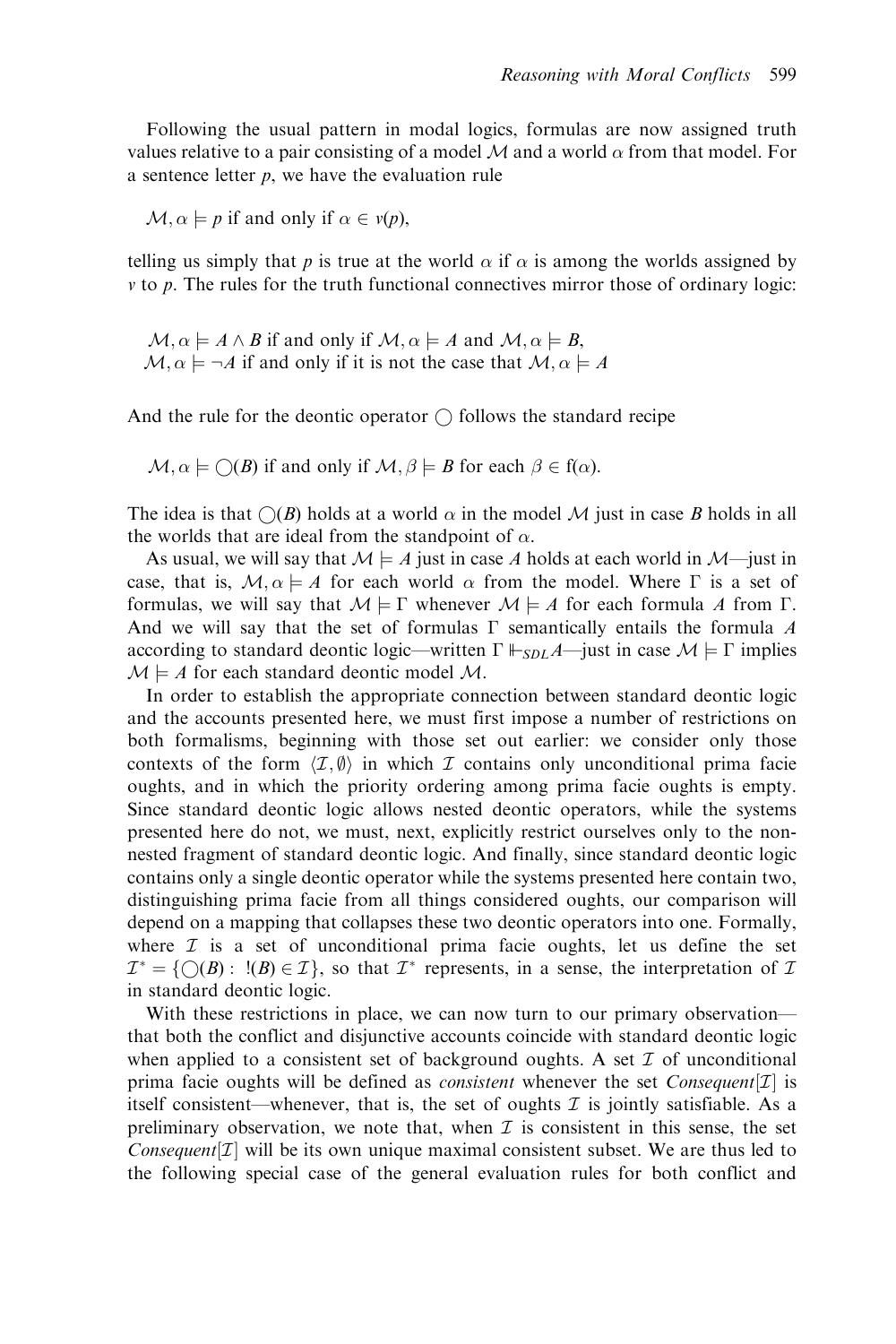disjunctive oughts, which shows their coincidence when applied to consistent background contexts.

**Fact 3** Let  $\langle \mathcal{I}, \emptyset \rangle$  be a background context in which  $\mathcal{I}$  is a consistent set of unconditional prima facie oughts. Then we have both  $\langle I, \emptyset \rangle \sim_C \bigcirc (B)$  and  $\langle I, \emptyset \rangle \sim_D \bigcirc (B)$  if and only if *Consequent*[ $\mathcal{I}$ ]  $\vdash$  *B*.

Because the conflict and disjunctive accounts coincide in this special case, where  $\mathcal I$ is consistent, we can in this case take  $\langle I, \emptyset \rangle \sim \bigcirc (B)$  to mean that  $\bigcirc (B)$  follows from the context  $\langle \mathcal{I}, \emptyset \rangle$  according to both the conflict or disjunctive accounts, indiscriminately. Our primary observation, establishing the agreement in case of consistency between these accounts and standard deontic logic, can therefore be stated as follows.

**Fact 4** Let  $\langle \mathcal{I}, \emptyset \rangle$  be a background context in which  $\mathcal{I}$  is a consistent set of unconditional prima facie oughts, and let  $B$  be an ordinary propositional formula. Then  $\langle \mathcal{I}, \emptyset \rangle$   $\sim \bigcirc$  (*B*) if and only if  $\mathcal{I}^* \vdash_{SDL} \bigcirc$  (*B*).

**Proof** We begin by supposing that  $\mathcal{I}^* \models_{SDL} \bigcirc (B)$ —that is, that  $\mathcal{M} \models \mathcal{I}^*$  implies  $\mathcal{M} \models \bigcirc(B)$  for each standard deontic model M.

In order to show that  $\langle I, \emptyset \rangle \sim \bigcirc (B)$ , we begin by constructing a particular standard deontic model  $\mathcal{M}_{\mathcal{I}} = \langle W, f, v \rangle$ , whose components are defined as follows. (1)  $W$  contains the set of models, ordinary valuations, for the underlying propositional language. This stipulation is subtle and potentially confusing, since the same objects— $\alpha$ ,  $\beta$ ,  $\gamma$ , and so on—now play two roles: they are both models or valuations for the underlying propositional language and also possible worlds in a particular model for the deontic language. (2)  $f$  is the constant function mapping each possible world  $\alpha$  into the set |*Consequent*[*I*]. What this means is that f associates each world, each ordinary valuation, with the set of ordinary valuations that satisfy all the prima facie oughts from  $I. (3)$  v is the modal valuation defined by taking  $v(p) = \{\alpha : \alpha \models p\}$ . What this means is that v maps each sentence letter p into the set of possible worlds that, considered now as ordinary propositional models, assign the value of truth to  $p$ .

At this point, we need to establish two preliminary facts.

First, to show that  $\mathcal{M}_{\mathcal{I}}$  is, in fact, a standard deontic model, we need to guarantee that  $f(\alpha) \neq \emptyset$ , but this is trivial:  $f(\alpha) = |Consequent|\mathcal{I}|$  is simply the set of ordinary propositional models satisfying the set of sentences  $Consequent[\mathcal{I}]$ , but by hypothesis, *Consequent* $[I]$  is a consistent set, and so we know that it must have at least one model.

Second, we need to show that, for each ordinary propositional formula B, we have

(\*)  $\mathcal{M}_{\mathcal{I}}, \beta \models B$  if and only if  $\beta \models B$ ,

telling us that B is satisfied by the world  $\beta$  in the model  $\mathcal{M}_{\mathcal{I}}$  just in case  $\beta$ , now considered as an ordinary propositional valuation, assigns the value truth to B—or, put another way, that  $\mathcal{M}_{\mathcal{I}}, \beta \models B$  if and only if  $\beta \in |B|$ , where again,  $|B| = {\beta : \beta \vdash B}$  is the set of ordinary propositional valuations satisfying B. This fact can be established by induction on the complexity of the formula B. The base case is guaranteed by the definition of  $\nu$  in (3) above; the inductive step is straightforward.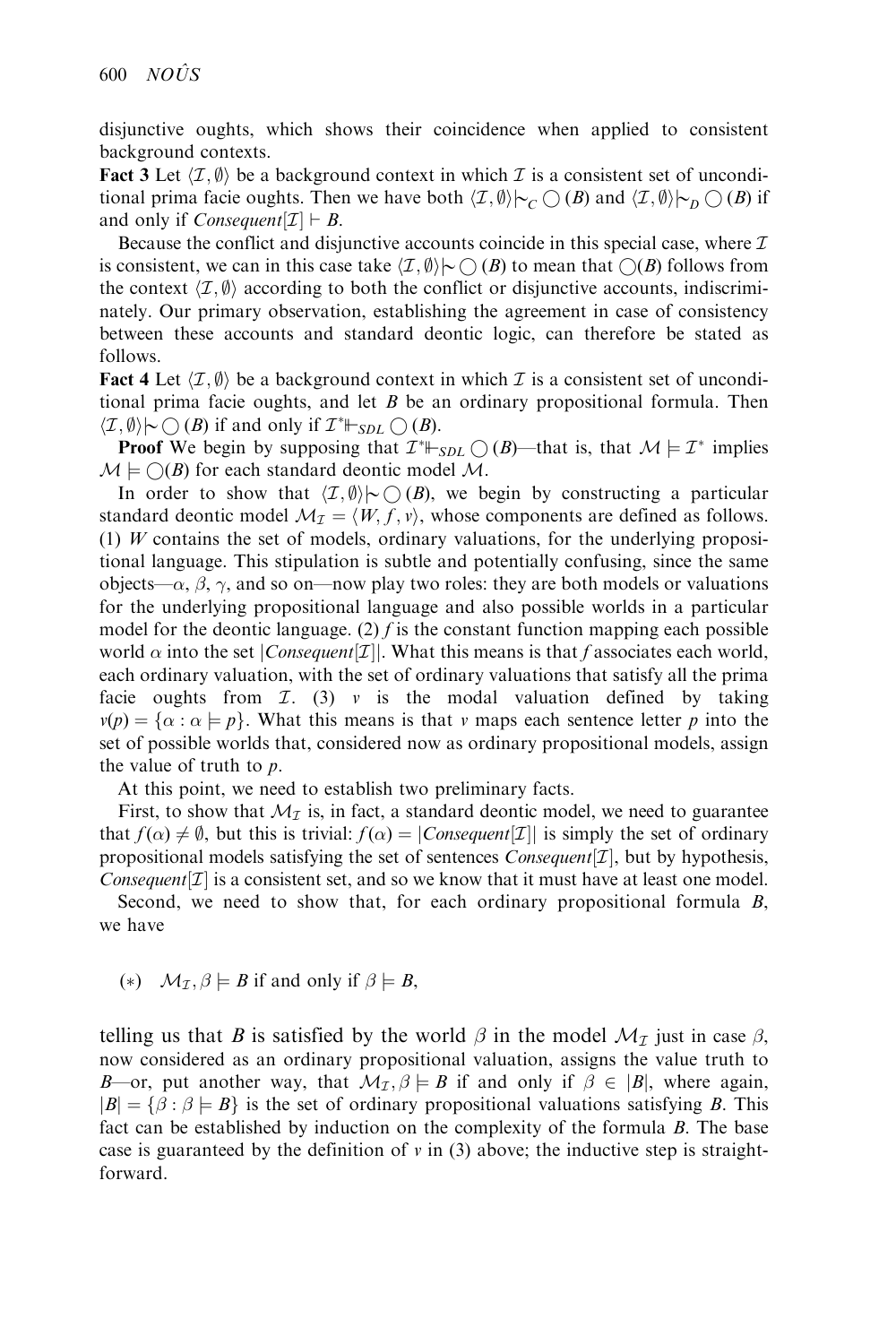We can now proceed with our main argument. Since  $\mathcal{I}^* \mathcal{F}_{SDL} \bigcirc (B)$ , and since  $\mathcal{M}_{\mathcal{I}}$ is a standard deontic model, we know that  $\mathcal{M}_{\mathcal{I}} \models \bigcirc(B)$  whenever  $\mathcal{M}_{\mathcal{I}} \models \mathcal{I}^*$ . It is easy to verify that  $\mathcal{M}_\mathcal{I} \models \mathcal{I}^*$ , and so we can conclude that  $\mathcal{M}_\mathcal{I} \models \bigcirc(B)$ . According to the deontic evaluation rule, however, we have  $\mathcal{M}_\mathcal{I} \models \bigcirc(B)$  only if  $\mathcal{M}, \beta \models B$  for each  $\beta \in f(\alpha)$ . From (\*) above, we can now conclude that  $f(\alpha) \subseteq |B|$ : each model belonging to  $f(\alpha)$ —that is, each model satisfying *Consequent*  $|\mathcal{I}|$ —is also a model of B. From this, it follows by the completeness theorem for ordinary propositional logic that *Consequent*  $[\mathcal{I}] \vdash B$ , from which we can conclude that  $\langle \mathcal{I}, \emptyset \rangle \sim \bigcirc(B)$  by Fact 3.

The argument in the other direction is easier. If we suppose that  $\langle I,\emptyset\rangle \sim \bigcirc (B)$ , we know by Fact 3 that *Consequent* $[I] \vdash B$ , so that  $\{A_1, \ldots, A_n\} \vdash B$  for some finite subset  $\{A_1, \ldots A_n\}$  of *Consequent* [*I*]. From this we can conclude that  $\vdash (A_1 \land \ldots \land A_n) \supset B$ , by the deduction theorem for propositional logic. Since standard deontic logic is a normal modal logic, we therefore have  $\vdash_{SDL} (\bigcirc (A_1) \land ... \land \bigcirc (A_n)) \supset \bigcirc (B)$ , from which it follows that  $\mathcal{I}^* \models_{SDL} \bigcirc (B)$ , since  $\bigcirc (A_1), \dots, \bigcirc (A_n) \in \mathcal{I}^*$ .

#### Acknowledgments

Michael Slote provided advice, encouragement, and a sense of perspective throughout the entire process of composition; Paul Pietroski offered further advice, further encouragement, and performed a sanity check on the final version of the paper. I am very grateful to them both.

#### **Notes**

 $<sup>1</sup>$  Although some writers, such as Michael Slote [1985], suggest that utilitarianism can allow</sup> for the possibility of moral conflicts, I do not know of any successful argument along these lines; I show in my [2001] that situations of the sort described by Slote, while anomalous, do not lead to moral conflicts in the sense defined here.<br><sup>2</sup> A recent, sustained treatment of the logic of personal agency is presented by Nuel Belnap,

Michael Perloff, and Ming Xu in their [2001]; the framework developed there is applied to the analysis of normative statements in my [2001], which includes an extensive discussion of certain differences between personal and impersonal ought statements.<br><sup>3</sup>The importance of symmetrical cases like this in reasoning about moral conflicts was first

emphasized by Ruth Barcan Marcus [1980]. 4The point can be illustrated with a few examples. In his presidential address to the

Aristotelian Society, D. D. Raphael [1975, pp. 11–12] argues that a choice between conflicting oughts must be regarded as resulting from a rational process, since it is possible to look back on the choice and view it as a mistake, an error; but he admits that he cannot actually find any rational criterion for evaluating such a choice. Later, in an appendix to this paper written after the address was delivered, Raphael explores the idea that the standards involved in justifying a choice among conflicting prima facie oughts might be those of

'rhetorical' reasoning, such as goes on in debate, and notably in judical debate. ...It is notorious that one cannot give a precise form to the alleged logic of rhetorical reasoning.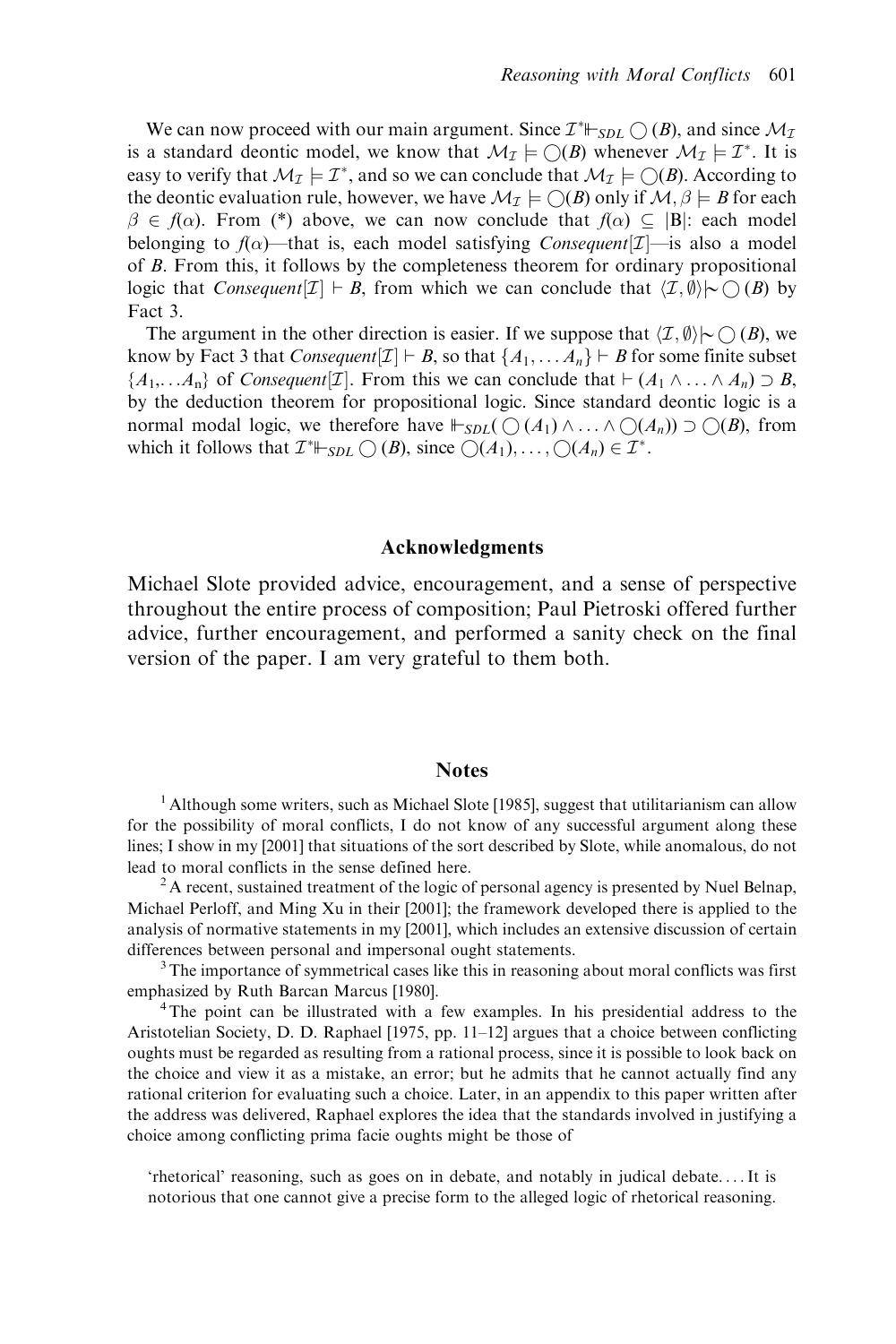Nevertheless such debate and deliberation are not altogether irrational or non-rational. [Raphael, 1975, p. 12d]

However, while it is certainly true that debate and judicial reasoning can be viewed as rational, it is equally true that, even after extensive debate, the opposing parties often fail to settle on a common conclusion; and of course, one influential view of judicial reasoning is that the law, at times, simply does not determine the result in a particular case: the decision is left to a judge, who must then actually extend the law to cover the new case. Thomas Nagel [1979, pp. 139–141] is likewise concerned with the problem of rational deliberation in situations in which different and conflicting values are brought to bear on a particular decision, but the method he sketches is designed to assure only that all the relevant considerations are attended to, not with the problem of actually reaching a decision based on these considerations—and of course, even assuring that the relevant considerations are heard provides no guarantee that a consensus will be reached. More recently, Henry Richardson [1990, p. 302] has argued that a conflict between norms should be resolved through a process of specifying the norms in such as way that the conflict is avoided; but then we face the problem of justifying one way of specifying the norms over another, to which Richardson responds only that a particular ''specification is rationally defensible...so long as it enhances the mutual support among the set of norms found acceptable on reflection.'' This may very well be correct, but defining a rationally defensible refinement of a set of norms in terms of what is found to be ''acceptable on reflection'' does not take us very far beyond the standpoint of Ross or Bradley, who define what is right in a particular situation as what would be perceived to be right by the practically wise person.<br><sup>5</sup>To say that a prima facie ought is defeated is not to say that it has no further moral

impact at all—that it is, to echo Bernard Williams [1965], eliminated from the scene. A defeated prima facie ought may nevertheless justify feelings of compunction or regret, or even generate certain reparational oughts, such as the need to explain or apologize: in the present example, after missing a lunch date with my friend in order to rescue the child, I would certainly feel the need at least to explain the matter to my friend, and perhaps to apologize as well, in a way that I would not if we had never even had a lunch date. The problem of characterizing the moral force carried by defeated prima facie oughts is, however, a complicated matter that I will not try to address here. <sup>6</sup> A view similar to Brink's was suggested earlier by Gilbert Harman, who presents his

''good-reasons'' analysis of ought statements as follows:

... to say that P ought to do D is to say that P has sufficient reasons to do D that are stronger than the reasons he has to do something else. If what you mean is that P morally ought to do  $D$ , you mean that P has sufficient *moral* reasons to do  $D$  that are stronger than the reasons he has to do anything else. [Harman, 1978, p. 118]

What Harman is telling us here is that oughts are to be defined in terms of reasons that are actually stronger than any conflicting reasons—that is, in term of overriding reasons—rather than simply in terms of reasons for which there are no stronger conflicting reasons, the undefeated reasons.

 $\frac{7}{7}$  Conditional deontic logics of this variety include the theories presented by Bengt Hansson [1971], Dagfinn Føllesdal and Risto Hilpinen [1971], van Fraassen [1972], and David Lewis [1973]; a useful comparison of these various logics can be found in Lewis [1974].

<sup>8</sup> Some preliminary work along these lines, relating nonmonotonic and deontic logics, can be found in my [1994] and [1997].<br><sup>9</sup> I am neglecting a number of familiar objections to the idea that the set of oughts should

be closed under consequence, since these issues have no bearing on the present paper; some recent defenses of closure under consequence are set out by Brink [1994, pp. 234–235] and Thomson [1990, pp. 156–157].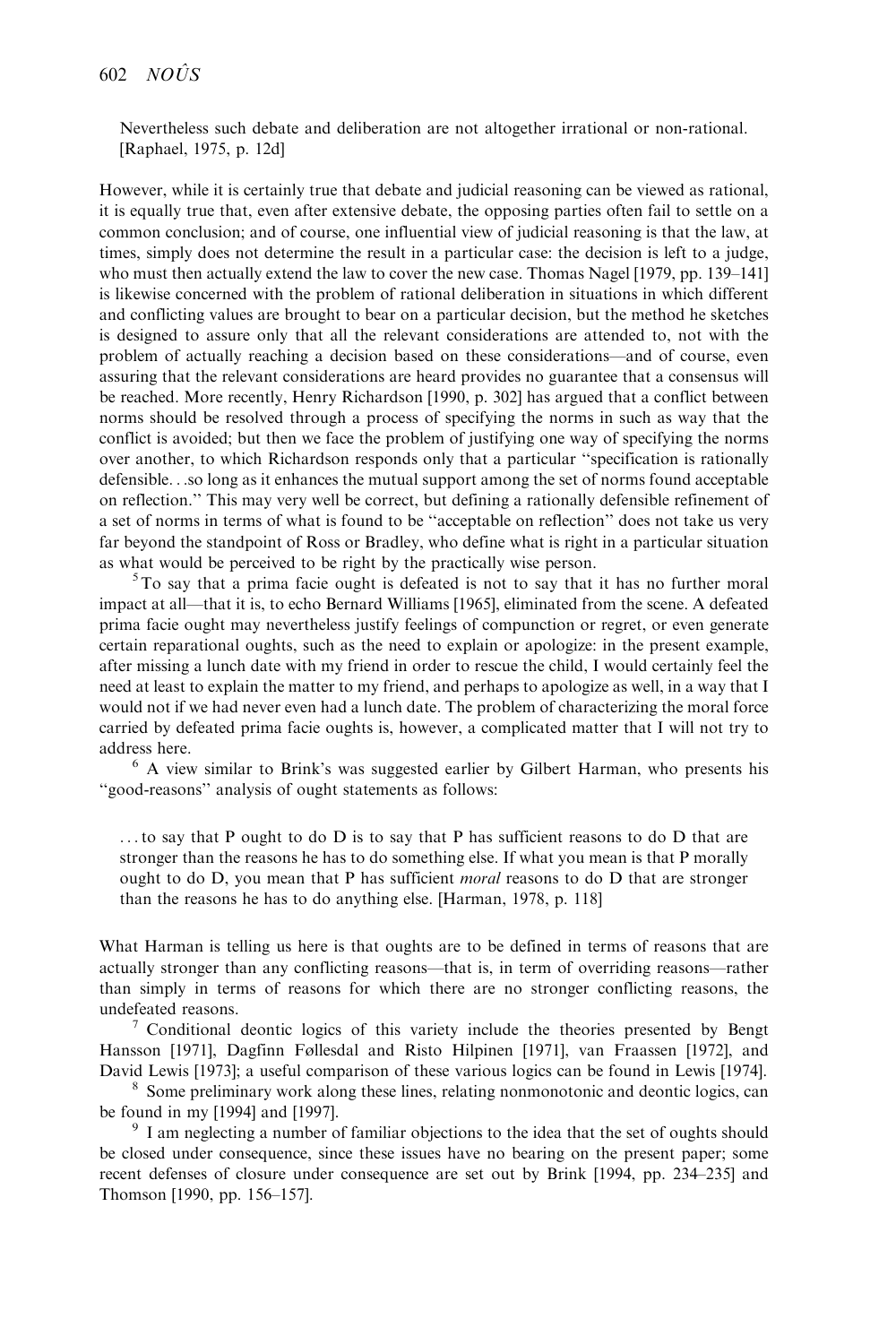<sup>10</sup> Marcus [1980] refers to this principle as the rule of *factoring*.<br><sup>11</sup> It was the desire to allow for some measure of agglomeration that led van Fraassen to move from the simple deontic logic presented in Section 6 of his [1973] to the more complicated system presented in Section 7. It was this desire also that lies behind my criticism in [1997] of proposals, such as that set out in Chapter 6 of Brian Chellas's [1980], to formalize deontic reasoning with conflicting oughts within the framework of weak, nonnormal modal logics.<br><sup>12</sup> The reader will note that the rule of consistent agglomeration, like agglomeration itself,

is formulated as a two-premise rule, while the rule of consistent consequent agglomeration requires an indefinite number of premises. The reason for this annoying difference in formulation is simply that consistent agglomeration can achieve the effect of a multiple-premise rule through iteration, while the multiple premises in consistent consequent agglomeration must be handled all at once. Imagine, for example, that we have derived the three all things considered oughts  $\bigcirc(B_1)$ ,  $\bigcirc(B_2)$ , and  $\bigcirc(B_3)$ , from the three prima facie oughts !(B<sub>1</sub>), !(B<sub>2</sub>), and !(B<sub>3</sub>), and that the statement set  $\{B_1, B_2, B_3\}$  is consistent. Then we can reach the agglomerated result  $\bigcirc$ ( $(B_1 \wedge B_2) \wedge B_3$ ), through two application of consistent agglomeration, first combining  $\bigcirc$ ( $B_1$ ) and  $\bigcirc (B_2)$  to yield  $\bigcirc (B_1 \wedge B_2)$ , and then combining  $\bigcirc (B_1 \wedge B_2)$  with  $\bigcirc (B_3)$  to reach  $\bigcirc$ ( $(B_1 \wedge B_2) \wedge B_3$ ). In the case of consistent consequent agglomeration, however, this second step is blocked, since the formula  $B_1 \wedge B_2$  is not the consequent of any prima facie oughts; given this restriction, the desired result  $\bigcirc ((B_1 \wedge B_2) \wedge B_3)$  can be reached only by agglomerating all three of our original ought formulas at once.<br><sup>13</sup> For the sake of tidiness, we note that this step in the argument requires that the relation

 $\left|\nabla_C$  should be closed under ordinary logical consequence, at least in the sense that, when we have both  $\langle \mathcal{I}, \leq \rangle \left|\nabla_C \phi$  and  $\langle \mathcal{I}, \leq \rangle \left|\nabla_C \phi \supset \psi$ , we can then conclude that  $\langle \mathcal{I}, \leq \rangle \left|\nabla_C \psi\right\r$ 

 $14$  Brink refers to this principle as weak impermissibility because he formulates it as the principle that  $\neg P(B)$  implies  $\neg \bigcirc (B)$ ; the two formulations are equivalent, of course.

<sup>15</sup> The idea that adopting the moral forces metaphor entails rejecting all things considered moral conflicts—that is, the implication between these two positions—is accepted, not only by those like Brink and Pietroski, who do adopt the metaphor and therefore reject moral conflicts, but also by some who wish to argue in the other direction. As an example, Jonathan Dancy [1993, pp. 102–103], who accepts the possibility of moral conflicts, argues against the moral forces metaphor on the grounds that it does not allow for this possibility.<br><sup>16</sup> Perhaps the most promising set of techniques for reasoning with ceteris paribus laws

are those recently developed in the field of nonmonotonic logic. But this field contains a number of distinct approaches and theories, and as I have shown in my [1994], when prima facie oughts are formulated as ceteris paribus moral laws in some of the most prominent of these theories, it is then very natural to derive conflicting all things considered oughts as conclusions.

### References

- Nuel Belnap, Michael Perloff, and Ming Xu. (2001) Facing the Future: Agents and Choices in Our Indeterministic World. Oxford University Press, 2001.
- David Brink. (1994) Moral conflict and its structure. The Philosophical Review, 103:215–247, 1994.
- Brian Chellas. (1980) Modal Logic: An Introduction. Cambridge University Press, 1980.
- Roderick Chisholm. (1964) The ethics of requirement. American Philosophical Quarterly, 1: 147–153, 1964.
- Earl Conee. (1982) Against moral dilemmas. Philosophical Review, 91:87–97, 1982. Reprinted in [Gowans, 1987b], pages 239–249; pagination refers to this version.
- Jonathan Dancy. (1993) Moral Reasons. Blackwell Publishers, 1993.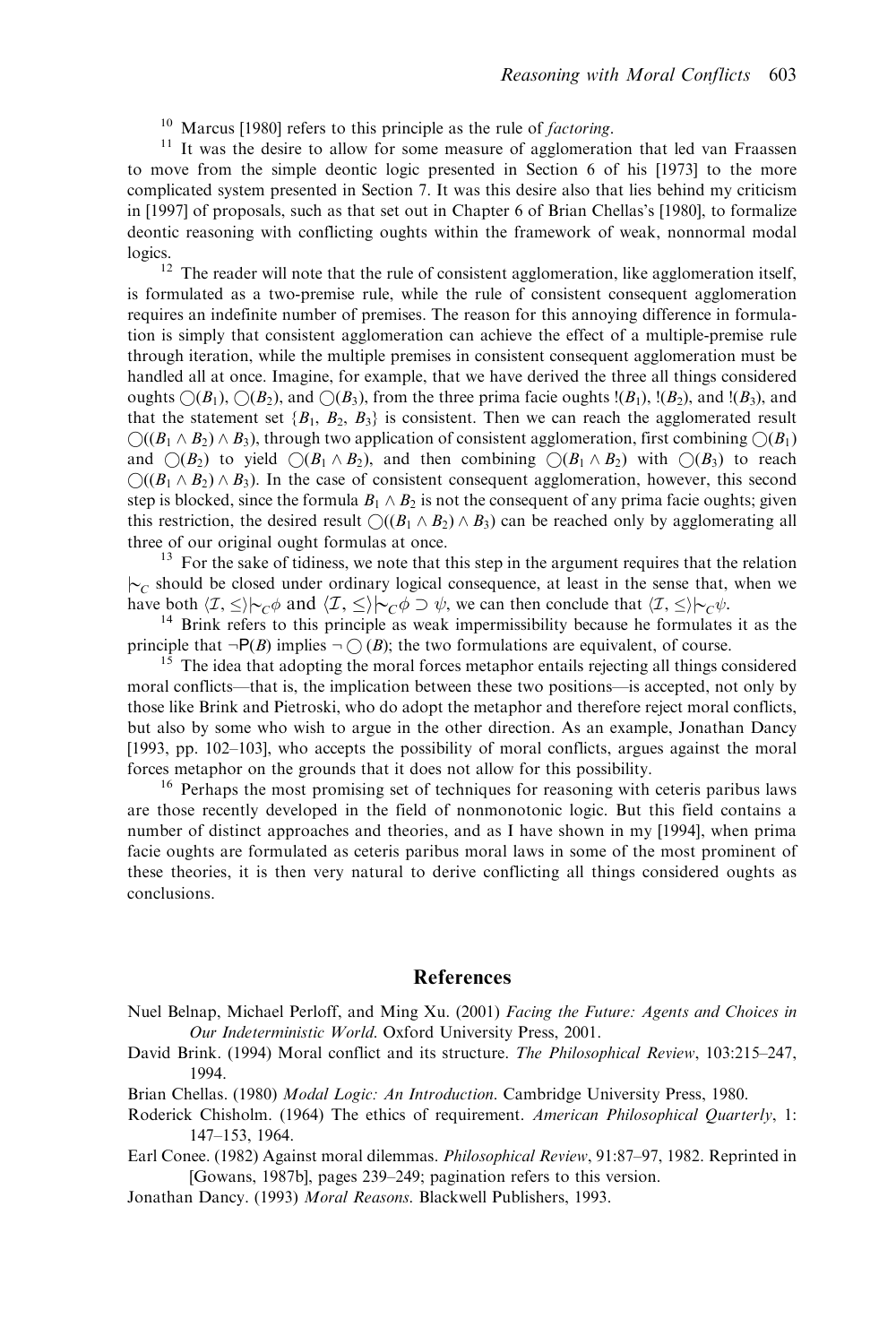- Donald Davidson. (1970) How is weakness of the will possible? In Joel Feinberg, editor, Moral Concepts. Oxford University Press, 1970.
- Alan Donagan. (1984) Consistency in rationalist moral systems. The Journal of Philosophy, 81:291–309, 1984. Reprinted in [Gowans, 1987b], pages 271–290; pagination refers to this version.
- Alan Donagan. (1993) Moral dilemmas, genuine and spurious: a comparative anatomy. Ethics, 104:7–21, 1993.
- Dagfinn Føllesdal and Risto Hilpinen. (1971) Deontic logic: an introduction. In Risto Hilpinen, editor, Deontic Logic: Introductory and Systematic Readings, pages 1–35. D. Reidel Publishing Company, 1971.
- Philippa Foot. (1983) Moral realism and moral dilemma. Journal of Philosophy, 80:379–398, 1983. Reprinted in [Gowans, 1987b], pages 250–270; pagination refers to this version.
- Christopher Gowans. (1987a) Introduction: the debate on moral dilemmas. In Christopher Gowans, editor, Moral Dilemmas, pages 3–33. Oxford University Press, 1987.
- Christopher Gowans, editor. (1987b) Moral Dilemmas. Oxford University Press, 1987.
- Bengt Hansson. (1971) An analysis of some deontic logics. In Risto Hilpinen, editor, Deontic Logic: Introductory and Systematic Readings, pages 121–147. D. Reidel Publishing Company, 1971.
- Gilbert Harman. (1978) The Nature of Morality: An Introduction to Ethics. Oxford University Press, 1978.
- John Horty. (1994) Moral dilemmas and nonmonotonic logic. Journal of Philosophical Logic, 23:35–65, 1994.
- John Horty. (1997) Nonmonotonic foundations for deontic logic. In Donald Nute, editor, Defeasible Deontic Logic, pages 17–44. Kluwer Academic Publishers, 1997.
- John Horty. (2001) Agency and Deontic Logic. Oxford University Press, 2001.
- David Lewis. (1973) Counterfactuals. Oxford University Press, 1973.
- David Lewis. (1974) Semantic analyses for dyadic deontic logic. In Søren Stenlund, editor, Logical Theory and Semantic Analysis, pages 1–14. D. Reidel Publishing Company, 1974.
- Ruth Barcan Marcus. (1980) Moral dilemmas and consistency. Journal of Philosophy, 77: 121–136, 1980. Reprinted in [Gowans, 1987b], pages 188–204; pagination refers to this version.
- Thomas Nagel. (1979) The fragmentation of value. In Thomas Nagel, editor, Mortal Questions, pages 128–141. Cambridge University Press, 1979.
- Paul Pietroski. (1993) Prima facie obligations, ceteris paribus laws in moral theory. Ethics, 103: 489–515, 1993.
- D. D. Raphael. (1975) The standard of morals. Proceedings of the Aristotelian Society, 75: 1–12e, 1975.
- Henry Richardson. (1990) Specifying norms as a way to resolve concrete ethical problems. Philosophy and Public Affairs, 1990.
- W. D. Ross. (1930) The Right and the Good. Oxford University Press, 1930.
- Jean Paul Sartre. (1946) L'Existentialisme est un Humanisme. Nagel, 1946. Translated as ''Existentialism is a Humanism'' in Existentialism from Dostoevsky to Sartre, W. Kaufmann (ed.), Meridian Press, 1975.
- John Searle. (1980) Prima-facie obligations. In Zak van Straaten, editor, Philosophical Subjects: Essays Presented to P. F. Strawson, pages 238–259. Oxford University Press, 1980.
- Michael Slote. (1985) Utilitarianism, moral dilemmas, and moral cost. American Philosophical Quarterly, 22:161–168, 1985.
- Judith Jarvis Thomson. (1990) The Realm of Rights. Harvard University Press, 1990.
- Bas van Fraassen. (1972) The logic of conditional obligation. The Journal of Philosophical Logic, 72:417–438, 1972.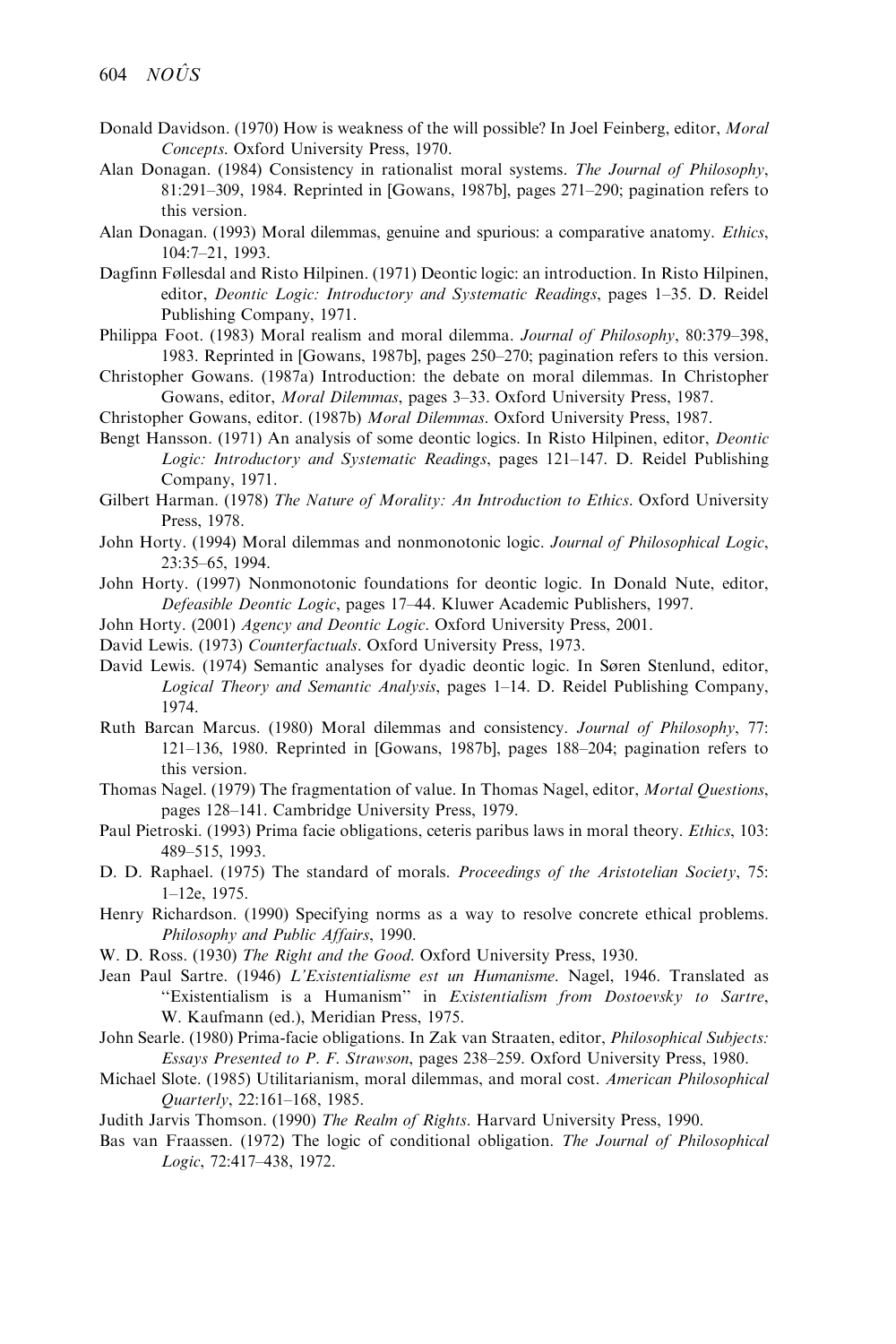- Bas van Fraassen. (1973) Values and the heart's command. The Journal of Philosophy, 70:5–19, 1973.
- Bernard Williams. (1965) Ethical consistency. Proceedings of the Aristotelian Society, 39 (supplemental):103–124, 1965. A revised version appears in Problems of the Self: Philosophical Papers 1956–1972, Cambridge University Press, 1973, pages 166–186.